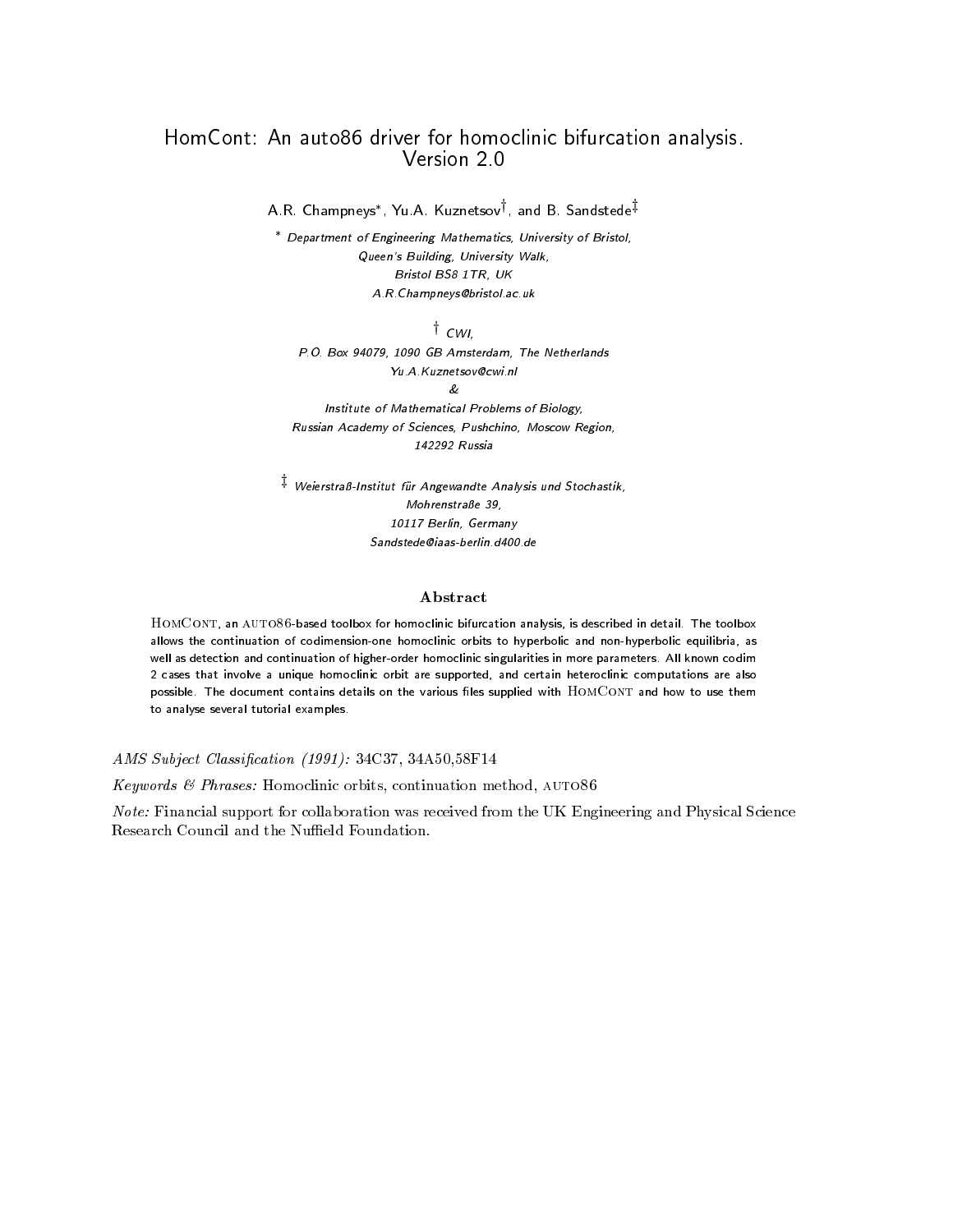## Table of Contents

| $\mathbf{1}$   |                | Introduction and installation                                     | 3  |  |  |  |  |  |
|----------------|----------------|-------------------------------------------------------------------|----|--|--|--|--|--|
|                | 1              |                                                                   | 3  |  |  |  |  |  |
|                | 2              |                                                                   | 3  |  |  |  |  |  |
|                | 3              |                                                                   | 3  |  |  |  |  |  |
|                | 4              |                                                                   | 3  |  |  |  |  |  |
|                | 5              |                                                                   | 4  |  |  |  |  |  |
| $\overline{2}$ |                | <b>Running HOMCONT</b>                                            | 5  |  |  |  |  |  |
|                |                |                                                                   | 5  |  |  |  |  |  |
|                | 2              |                                                                   | 7  |  |  |  |  |  |
|                | 3              |                                                                   | 8  |  |  |  |  |  |
| $\bf{3}$       |                | <b>Tutorial examples</b>                                          | 9  |  |  |  |  |  |
|                |                |                                                                   | 9  |  |  |  |  |  |
|                |                | 1.1                                                               | 9  |  |  |  |  |  |
|                |                | 1.2                                                               | 12 |  |  |  |  |  |
|                |                | 1.3                                                               | 13 |  |  |  |  |  |
|                | $\overline{2}$ |                                                                   | 14 |  |  |  |  |  |
|                |                | Continuation of central saddle-node homoclinics<br>2.1            | 15 |  |  |  |  |  |
|                |                | Switching between saddle-node and saddle homoclinic orbits<br>2.2 | 16 |  |  |  |  |  |
|                |                | 23                                                                | 18 |  |  |  |  |  |
|                | 3              |                                                                   | 19 |  |  |  |  |  |
|                |                | 3.1                                                               | 19 |  |  |  |  |  |
|                |                | 3.2                                                               | 24 |  |  |  |  |  |
|                |                | 33                                                                | 26 |  |  |  |  |  |
|                | 4              |                                                                   | 28 |  |  |  |  |  |
|                | 5              |                                                                   | 30 |  |  |  |  |  |
| $\bf{I}$       |                | Source code auttest.f                                             | 32 |  |  |  |  |  |
|                | 38             |                                                                   |    |  |  |  |  |  |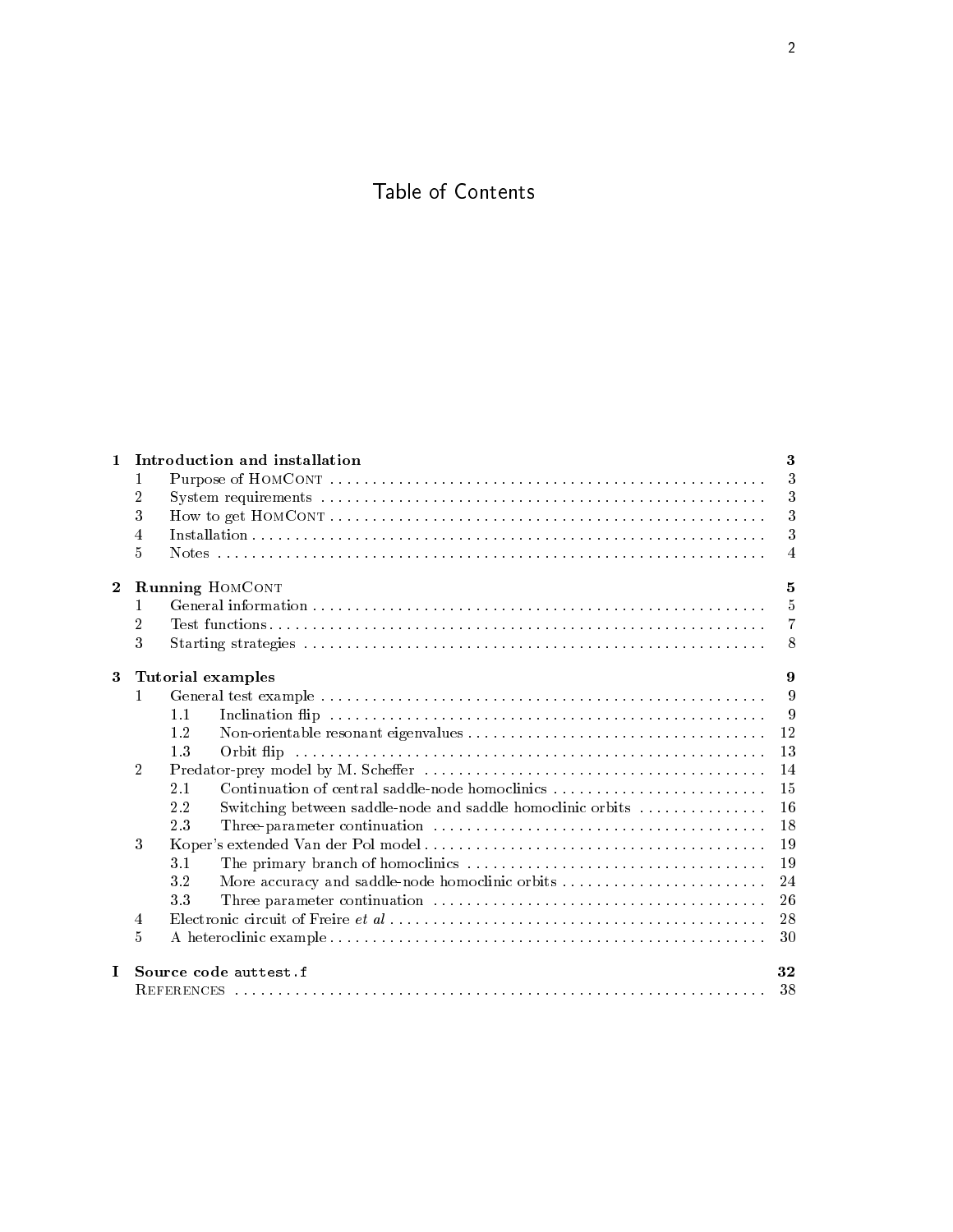# Chapter 1 Introduction and installation

#### Purpose of HomCont

HomCont is a suite of routines to accompany auto- Doedel Kernevez  Doedel Keller Kernévez  $(1991a, 1991b)$  in order to perform continuation in two or more parameters of homoclinic solutions to equilibria in ordinary dierential equations In addition the accurate detection and multi parameter continuation of certain codimension-two singularities is allowed for, and certain heteroclinic computations are also possible The theory behind the methods used is explained in Champneys  $K$ uznetsov konzulstva s staro staro s staro s staro staro s staro s staro s staro s staro s staro s staro s staro s s Sandstede  and references therein The nal cited paper contains a concise description of the present version

#### 2. SYSTEM REQUIREMENTS

HomCont requires that auto- is installed under unix Note that the present implementation of HOMCONT will not run under AUTO94.

#### 3. HOW TO GET HOMCONT

HomCont is available on the anonymous ftp server ftp-cwi-nl in the directory pubHomCont Com ments and reports of bugs are very much appreciated

#### 4. INSTALLATION

HomCont comes as the compressed tarle HomCont-tar-Z and can be extracted by running

#### uncompress HomCont-tar-Z tar -xf HomCont.tar

in the directory in which the driver should be installed Then the directories circuit doc koper marten test shear src are created The manual is contained in doc while the source code is written to strategies the latter directory also contains the community  $\mathbf{d}$ autexample-f which can be used by the user for setting up new problems Finally the les used in the tutorial examples described in Chapter 3 are contained in the remaining directories test, marten, koper circuit shear A list of all les can be found in the le docREADME

directory which has been assigned to the environment variable AUTOLIBRARY and that the various community and alias source and all community and all community and all community and all control of the community of the community of the community of the community of the community of the community of the community of the

In order to run an HOMCONT example file from any directory, you first need to set up the command les To do this edit the top line of the le srcautoh-alias to set the environment variable HOMCONTLIBRARY to be the full name of the directory src and then execute this file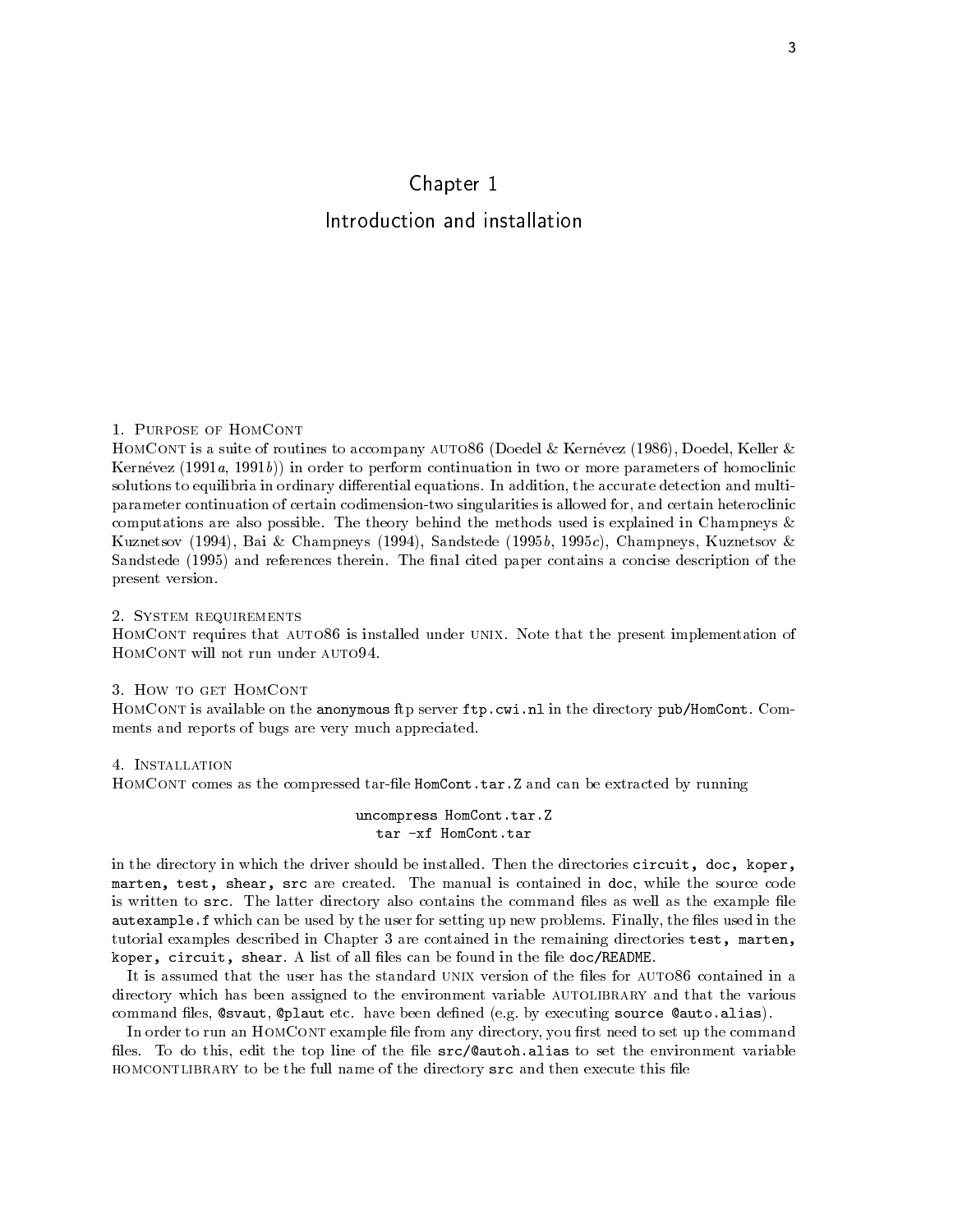Including the above line in your -login or -cshrc le will automatically set up the les for Hom

. If you are stard using the standard university communities to adding the standard unit of the standard the sta command files Cautoh, Cadjaut and Cdelhaut to be similar to the command files used to run your

#### 5. NOTES

Because the code is licensed free of charge there is absolutely no warranty Please note that the source code for certain NAG library routines for eigenvalues and eigenvectors is included within this package These routines are not free to be distributed further without the authors permission and should not be used for commercial applications If you have an access to the standard nag library on your machine these source codes are redundant and you can replace AUTOLIBRARYnagroutines-f in the compilation statements in Cautoh with the standard option to link to the NAG library.

Acknowledgments The authors are thankful to E Doedel Concordia University Montreal W J Beyn Universitat Bielefeld M J Friedman University of Alabama A Rucklidge University of Cambridge M Koper University of Utrecht and C J Budd University of Bristol among others for various pieces of help and advice BS isvery grateful to Ingo Bremer for his generous help concerning computers and for installing auto-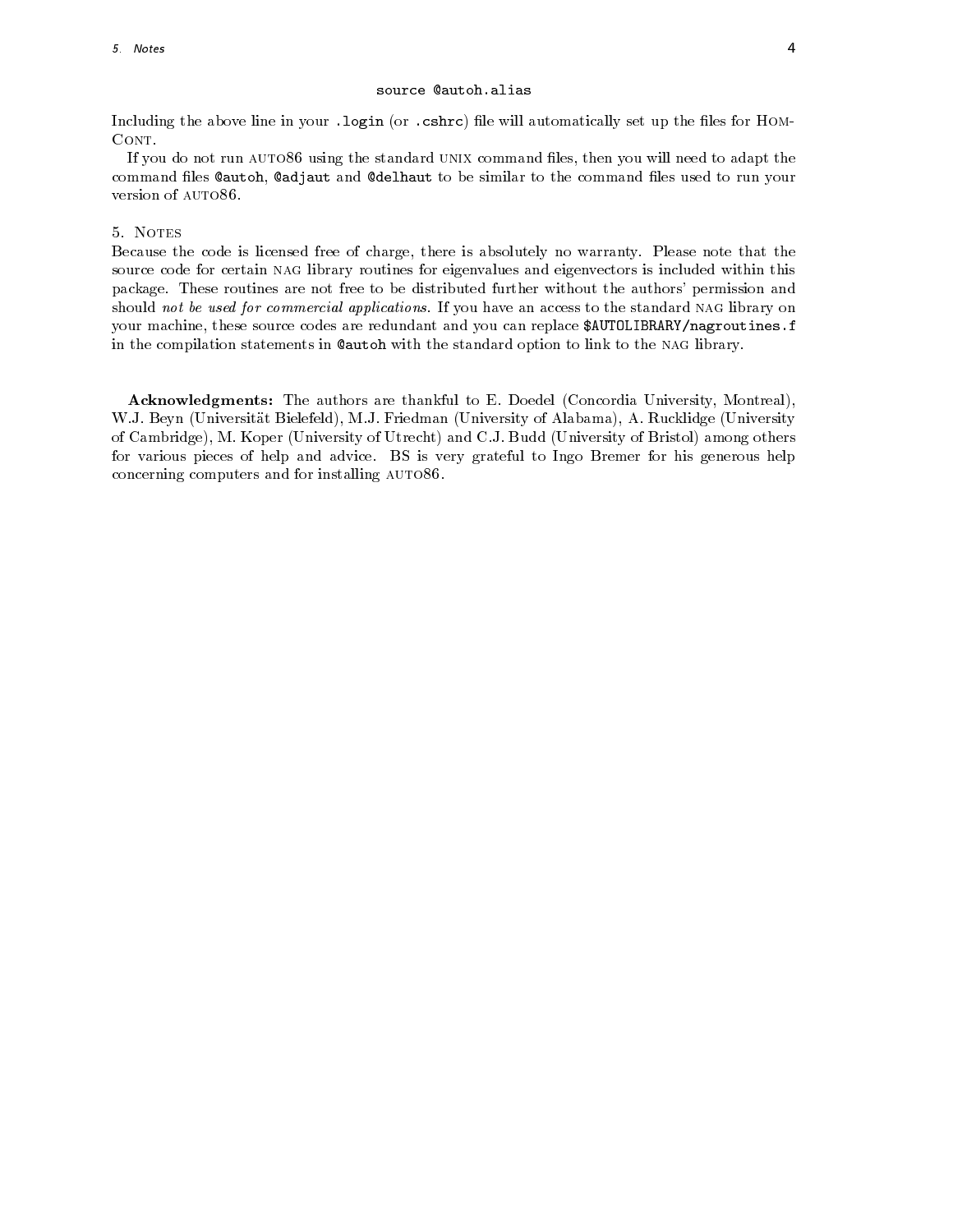### Chapter 2 Running HOMCONT

#### 1. GENERAL INFORMATION

In order to run HomCont on an example one needs to specify an example -le called autname -f e g look at the le auttest-f in Appendix The le autexample-f in the directory src serves as a sample for new example les The example les have a similar purpose to the example les of auto namely to specify the problem to be solved as well as various parameters and constants defining the computation to be performed However their structure is dierent to that of standard auto- example les Standard auto- routines INIT FUNC STPNT BCND ICND USZR are set up in an additional library srcautlibh-f and should not need altering even if for example the dimension of the dening adierential equations changes evolve the orientation of a homoclinic orbit seems computing the seed of This library may be adapted by expert users to perform computations not automatically supported by the current version of HomCont The routines that must be specied by an ordinary user in an example file are PROBLEM, PF, PDFDU, PEQUIB, PUSZR, PSTPNT (the 'P' stands for "problemspecic These routines may be regarded as higherlevel input routines that are called by the standard auto- routines contained in autlibh-f The purposes of the problemspecic routines are the following

- PROBLEM In this routine constants are specified describing the problem and the computations to be performed It allows the user to choose some of the auto- constants normally set up in INIT and additionally, to specify certain other HOMCONT-specific problem-definition
- PF Contains the right-hand-side of the differential equations in the format described in the auto- manual see the example les
- Contains the Jacobian matrix of the differential equation, that is the derivatives with PDFDU respect to the phasespace variables in the auto- format
- . Personal this routine is only called if IEQ is the showled contained and analytic expression for the equilibrium towards which the homoclinic orbit converges (or two separate equilibria for which a connecting orbit is sought in the heteroclinic case
- directly but it is additionally used to dene test functions The number of additional functions at zeros of which output is requested must be assigned to the variable NPUSZR in the routine  $\mathbb{R}$  that the variable NUZR must not be used for this purpose  $\mathbb{R}$
- PSTPNT If an explicit homoclinic solution is known at the start, it can be specified in this routine and will be used as an initial guess for the continuation of the continues is only called if is the format is the format in the interval Part in the interval Part in the interval Party is the interval Pa PAR
 The parameter PAR is assigned in the routine PROBLEM

The additional constants appearing in the routine PROBLEM are as listed below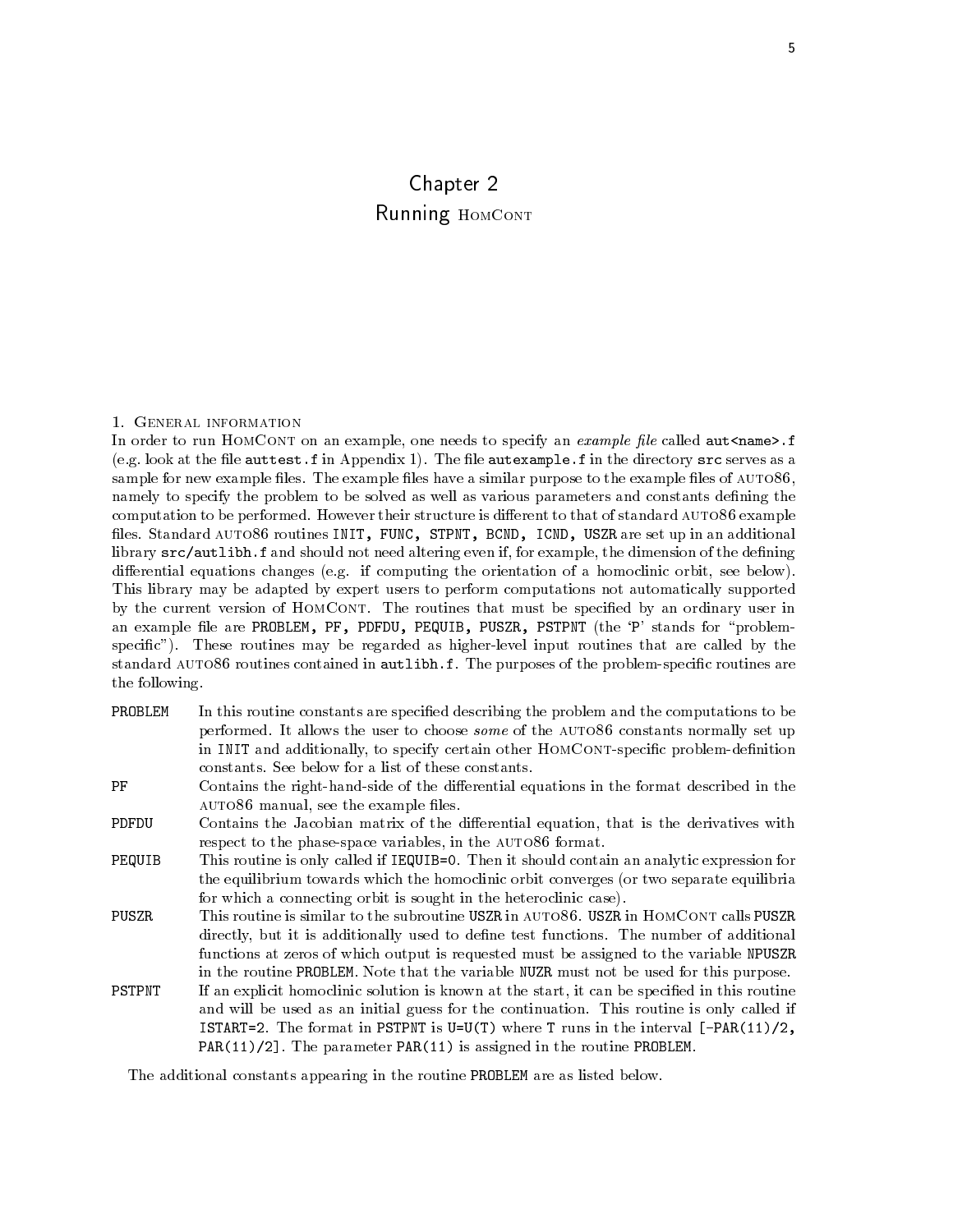| NPROB<br>NSTAB, NUNSTAB         |  |              | Problem size (that is, the dimension of phase space).<br>Numbers of stable and unstable eigenvalues.                                                     |  |  |  |  |
|---------------------------------|--|--------------|----------------------------------------------------------------------------------------------------------------------------------------------------------|--|--|--|--|
| NFREE,ICP(20)<br>NPSI, IPSI(20) |  |              | Number and labels of free parameters.<br>Number and labels of activated test functions for detecting homoclinic bifur-                                   |  |  |  |  |
|                                 |  |              | cations, see below for a list.                                                                                                                           |  |  |  |  |
| NFIXED, IFIXED(20)              |  |              | Number and labels of fixed test functions. With NPSI=1, IFIXED(1) = $i_1$<br>one can continue a zero of IPSI = $i_1$ in one more parameter, which should |  |  |  |  |
|                                 |  |              | be specified in ICP. Bifurcation points of higher codimension can be treated<br>similarly.                                                               |  |  |  |  |
| NPUSZR                          |  |              | Number of user-defined functions (defined in PUSZR) for output.                                                                                          |  |  |  |  |
|                                 |  |              | $IEQUIB = 0$ if the equilibrium is specified explicitly in PEQUIB.                                                                                       |  |  |  |  |
|                                 |  |              | $= 1$ if the saddle equilibrium is to be continued numerically.                                                                                          |  |  |  |  |
|                                 |  | numerically. | $= 2$ if homoclinic orbits to a saddle-node are followed and the equilibrium is to be continued                                                          |  |  |  |  |
|                                 |  |              | ISTART $=1$ if starting data is read from the file pstpnt.dat when IRS=0. This data must be given                                                        |  |  |  |  |
|                                 |  |              | in the form $t, U$ in multi-column format at each point with $t$ in the interval $[0, 1]$ .                                                              |  |  |  |  |
|                                 |  |              | $= 2$ if an explicit solution is specified in the subroutine PSTPNT.                                                                                     |  |  |  |  |
|                                 |  |              | $=$ 3 if the "homotopy" approach is used for starting.                                                                                                   |  |  |  |  |
| ITWIST                          |  |              | $= 0$ the orientation of the homoclinic solution is not computed.                                                                                        |  |  |  |  |
|                                 |  |              | $= 1$ the orientation of the homoclinic solution is computed. Then the adjoint variational                                                               |  |  |  |  |
|                                 |  |              |                                                                                                                                                          |  |  |  |  |

equation is solved for the unique bounded solution If IRS an initial guess for this equation must be specied as well However the shell routine adjaut can be used to add an initial guess to the homoclinic solution at a restart label point

the parameters PART of the user Parameters Parameters Parameters Parameter Parameter Parameter Parameter Parameter be specified by the user, too, while the remaining parameters should not be altered.

- PAR(11) The value of PAR(11) equals the length of the time interval over which a homoclinic solution is computed. is computed by the computed product of the computed by the computed by the computed by the computed by the comp
- $PAR(*)$ The parameters PAR(10) and PAR(12) - PAR(19) are used by HOMCONT and therefore must not be altered

The user may in addition change any of the usual auto- constants except for the following ones which must not be altered, because values are assigned to these in the driver HOMCONT

Constants not allowed to be changed: NDIM, IPS, NUZR, JAC, NBC, NINT.

to run the control on an example less destinations is used the community that complete the state of the community

#### Cautoh <name>

This operates like the auto- command auto and output can be saved plotted and appended to

using the usual auto- commands svaut plaut and apaut see the examples in Chapter below To compute the orientation of a homoclinic orbit i e in order to detect inclination
ip bifurcations it is necessary to compute, in tandem, a solution to the modified adjoint variational equation, by setting ITWIST In order to obtain starting data for such a computation given auto- output for just the homoclinic, the following command is used:

#### @adjaut LAB <name1> <name2>

which copies the data at the point label label label questions of the label questions at  $\eta$  and  $\eta$ the same time an initial guess for the solution of the adjoint equation After changing ITWIST to It wist is a new top in the dummy parameter  $\mathcal{N}$  and  $\mathcal{N}$  are performed before  $\mathcal{N}$ 

$$
IRS = LAB \quad NMX = 2 \quad ICP(1) = 20
$$

Then the output contains the homoclinic solution as well as the bounded solution to the adjoint variational equation see Chapter Section or for an example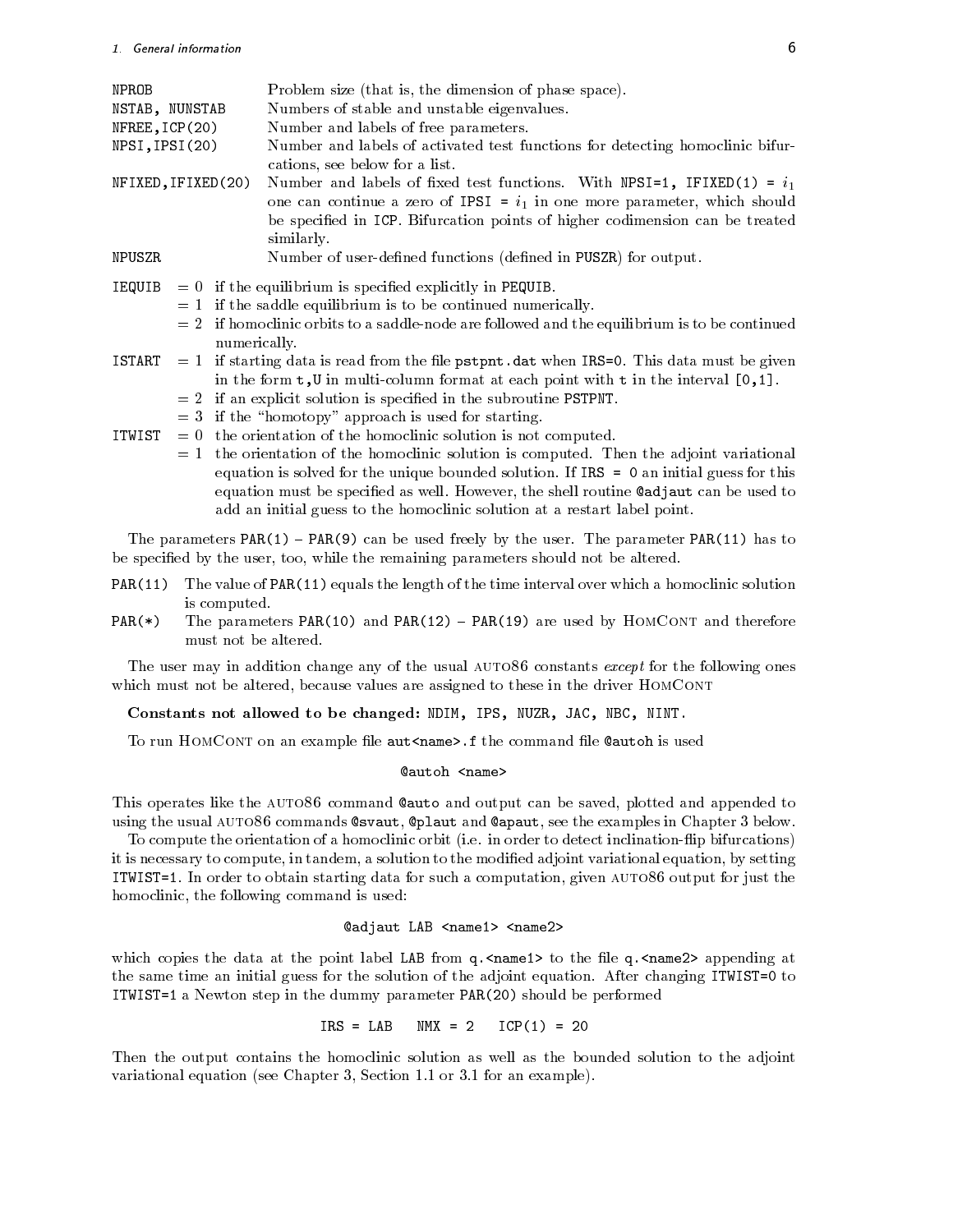#### 2. Test functions **T**

another communication is used to delete these extra columns of data in the output in the q- moment in the qwhen one when to switch on the computation of the computation equation equation estimates become complexed in the complex of the complex of the complex of the complex of the complex of the complex of the complex of the complex of the complex of the complex of the complex of the complex of the complex of the complex of

#### @delhaut LAB <name1> <name2>

stores the data corresponding to the label label discussed it the label question at the length to the letter o same time the solution data for the adjoint equation After changing ITWIST to ITWIST one can then proceed with computing the homoclinic solution without solving for the adjoint equation

The output is in an identical format to auto- except that there is additional information at each computed point written in fort- described as follows First the eigenvalues of the lineariazation at the equilibrium are output in the format

```
EIGENVALUES
 ( real part,  imaginary part)
                                                                                      \mathbf{1}- <del>1999 - 1999 - 1999 - 1999 - 1999 - 1999 - 1999 - 1999 - 1999 - 1999 - 1999 - 1999 - 1999 - 1999 - 1999 - 1999 - 1999 - 1999 - 1999 - 1999 - 1999 - 1999 - 1999 - 1999 - 1999 - 1999 - 1999 - 1999 - 1999 - 1999 - 1999 - 19</del>
                                                  -
```
second is Italian in Italian of the homoclinic solution is indicated by indicated below the eigenvalues by a co

ORIENTABLE (value)

```
or<br>NON-ORIENTABLE (value)
```
where the sign of value indicates the orientation for the statement about orientation about  $\mu$  is only the statement of meaningful if the leading eigenvalues are not complex and the homoclinic solution is not in a flip conguration that is none of the test functions -<sup>i</sup> for <sup>i</sup> - is zero or close to zero see Section in Chapter Finally the values of the NPSI activated test functions are written in the format

- - . . . . 

followed by the values of the functions defined by the user in the routine PUSZR

USER DEFINED FUNCTIONS USZR

#### 2. TEST FUNCTIONS

Codimension-two homoclinic orbits are detected along branches of codim 1 homoclinics by locating zeroes of certain test functions -<sup>i</sup> The various test functions that are switched on during any continuation are given by the choice of the labels i and are specied by the parameters IPSI The number of activations is determined by dened by in NPSI and the Simon products is

ne di serie della contratta della contratta della contratta di serie di serie di serie di serie di serie di se

meaning that  $\tau$  is the turned on the general at the species in the species  $\tau$ following way

$$
NPSI = n \quad IPSI(1) = i_1 \quad \dots \quad IPSI(n) = i_n
$$

activating the test functions  $\psi_i$  for  $i \in \{i_1, ..., i_n\}$ .

The following codimension-two homoclinic singularities are given by zeroes of the test function IPSI for the given value of interest and the notation of interest and the notation of interest and the notation

Re  $\mu_{\text{NSTAR}} \leq \cdots \leq \text{Re } \mu_1 \leq 0 \leq \text{Re } \lambda_1 \leq \cdots \leq \text{Re } \lambda_{\text{NUNSTAR}}$ 

is is the comparator of the eigenvalues as in Champions, as in Champions as in Champions, and the comparator  $\mu$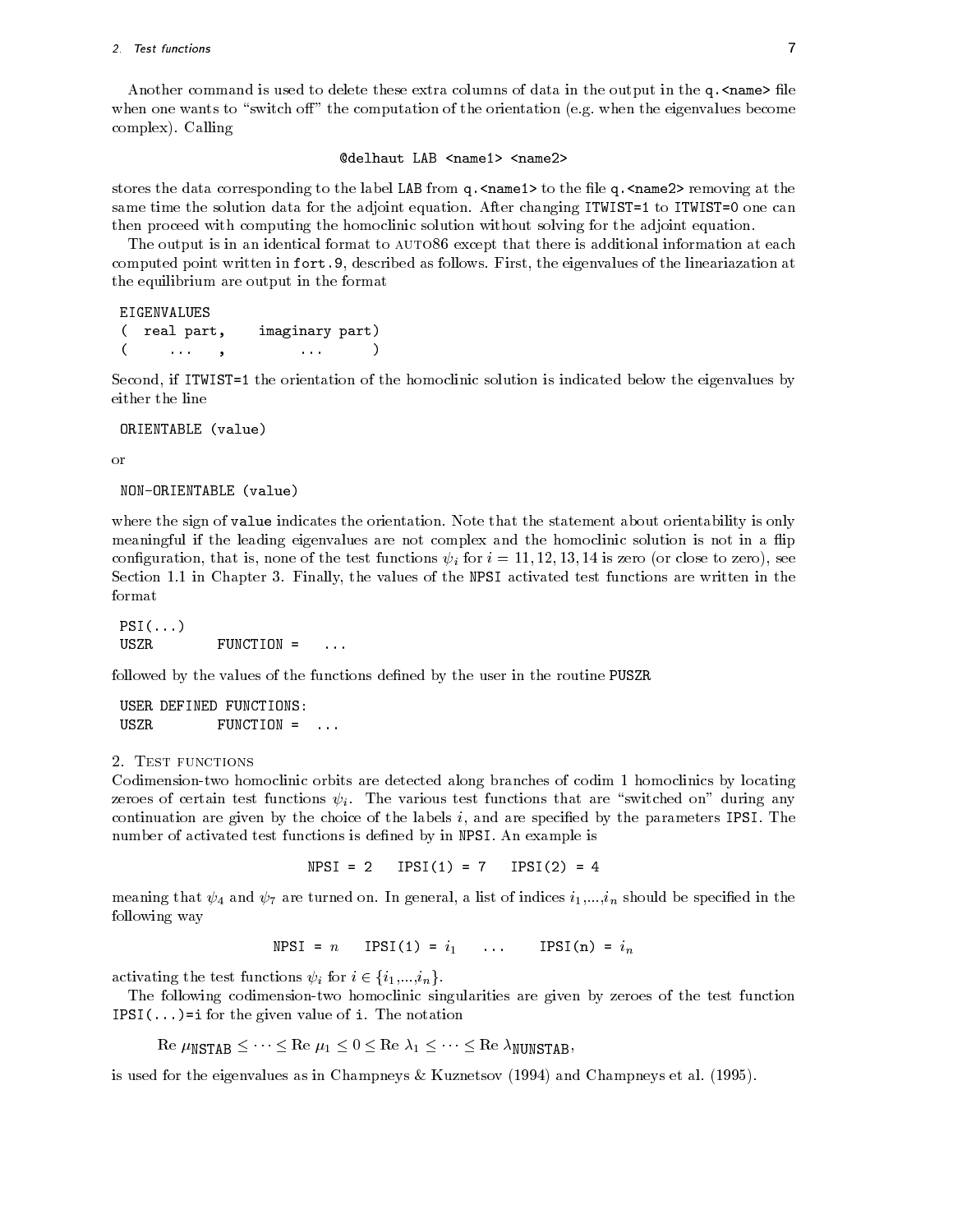#### 3. Starting strategies 8

- i=1 Resonant eigenvalues (neutral saddle);  $\text{Re}(\lambda_1) + \text{Im}(\lambda_1) = -\text{Re}(\mu_1) \text{Im}(\mu_1)$ .
- $i=2$ Double real leading stable eigenvalues (saddle to saddle-focus transition);  $\mu_1 = \mu_2$ .
- $i = 3$ Double real leading unstable eigenvalues (saddle to saddle-focus transition);  $\lambda_1 = \lambda_2$ .
- $i = 4$  $\tau$  requires saddle, saddle-focus of bi-focus (fincludes  $1 - 1$ ),  $\text{Re}(\lambda_1) = -\text{Re}(\mu_1)$ .
- $i = 5$ Neutrally-divergent saddle-focus (stable eigenvalues complex);  $\text{Re}(\lambda_1) = -\text{Re}(\mu_1) - \text{Re}(\mu_2).$
- $i = 6$ Neutrally-divergent saddle-focus (unstable eigenvalues complex);  $\text{Re}(\mu_1) = -\text{Re}(\lambda_1) - \text{Re}(\lambda_2).$
- $i = 7$ Three leading eigenvalues (stable);  $\text{Re}(\mu_1) = \text{Re}(\mu_2) = \text{Re}(\mu_3)$ .
- $i = 8$ Three leading eigenvalues (unstable);  $\text{Re}(\lambda_1) = \text{Re}(\lambda_2) = \text{Re}(\lambda_3)$ .
- $i = 9$ Local bifurcation (zero eigenvalue or Hopf): number of stable eigenvalues decreases;  $\text{Re}(\mu_1)$  = 0.
- $i=10$ Local bifurcation (zero eigenvalue or Hopf): number of unstable eigenvalues decreases;  $Re(\lambda_1)$  $\overline{0}$ .
- $i=11$ Orbit 
ip with respect to leading stable direction e g D unstable manifold
- $i=12$  Orbit 
ip with respect to leading unstable direction e g D stable manifold
- $i = 13$ include the manifold extensive manifold extended to stable manifold extended to a manifold extended by a stable
- $i=14$ is a commutation of the stable manifold extended to understable manifold extended to a commutation of the stable manifold of the stable manifold of the stable manifold of the stable manifold of the stable manifold of the s
- $i=15$ Non-central homoclinic to saddle-node (in stable manifold).
- $i=16$ Non-central homoclinic to saddle-node (in unstable manifold).

 $\Box$  with the functions by editing the functions by editing the functions by editing the function  $\Box$ Information about the values of each activated test function including possible zeroes which auto failed to accurately detect is output to fort- as described in the previous section

3. STARTING STRATEGIES

There are four possible starting procedures for continuation

- is definition and from a previously of the point from an extraction  $\mathcal{L}(\mathcal{A})$  from an extending the continuation of  $\mathcal{L}(\mathcal{A})$ of a periodic orbit up to large period; note that the end-point of the data stored must be close to the equilibrium  $\mu$  can be read from forth from forth  $\mu$  and  $\mu$  and  $\mu$  are ready in the same  $\mu$ correspond to the label of the data point in question
- inter and the computation of a stable periodic orbit or an approximate periodic orbit or an approximate to the homoclinic obtained by shooting can be read in from a data le called pstpnt-dat This data should be in multi-column format according to the read statement

- IJI NDA NDI IJI NDA IJI NDA IJI NDA IJI NDA IJI NDA IJI NDA IJI NDA IJI NDA IJI NDA IJI NDA IJI NDA IJI NDA

In other words data should be stored in pstpnt-dat in the line format

 $T$   $U(1)$ U(NPROB)

where T runs in the interval  $\blacksquare$  . This implies that the true time variable must be true time variable must be states by a factor of PARTICLE and the set to see the set to all the examples on the example on the set of the scheers model in Section and ISTART and ISTART in Section 2019, where ISTART IST

- is a construction of the solution can be setting in the routine  $\alpha$  and  $\alpha$  is the species  $\alpha$  in the routine  $\alpha$ the format U.S. in the interval PART of the interval PART of the interval PART of the interval PART of the interval PART of the interval PART of the interval PART of the interval PART of the interval PART of the interval P
- ivative istart allows for a homotopy method to be used to be used to be used to be used to approach a homoclinic orbit starting from a small approximation to a solution to the linear problem in the unstable manifold Doedel Friedman Monteiro  For details of implementation the reader is referred to Section of Champneys Kuznetsov - under the simplication that we do not solve for the adjoint ut here The basic idea is to start with a small solution in the unstable manifold and perform continuation in Party  $\langle -\rangle$  , we are during the manifold parameters.  $\xi_i$  in order to satisfy the correct right-hand boundary conditions, which are defined by zeroes of other dummy parameters i See Section in Chapter below for an example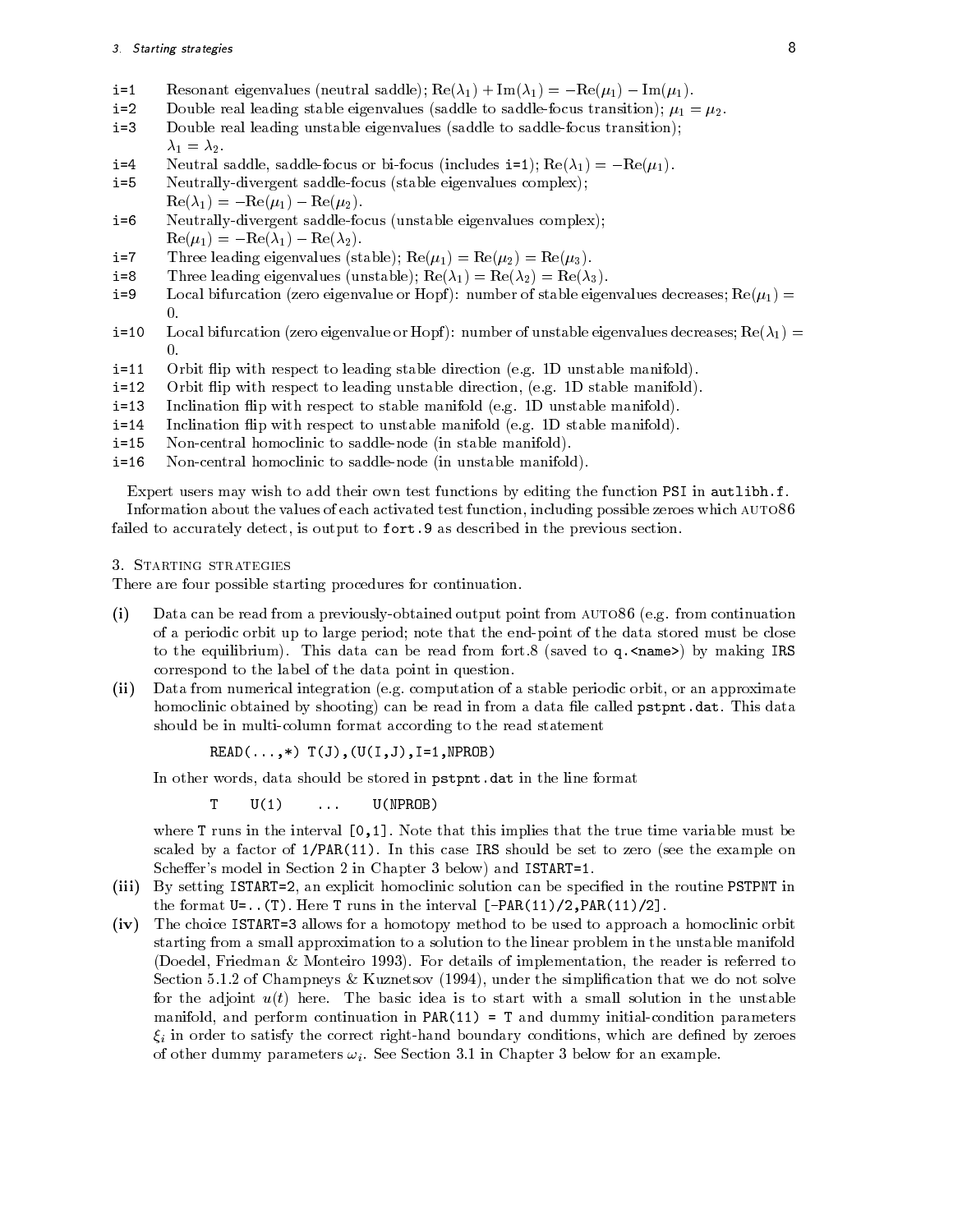## Chapter 3 Tutorial examples

Ordinarily a user would wish to plot data after each save In most implementations of auto- this is achieved by using the command

#### @plaut <name>

where <name> would be test, marten, koper, circuit or shear in the examples defined below. However we shall not describe the use of plaut for any example Certain gures ahead are produced with the help of visualization programs which are independent of auto-second original are independent of auto-

1. GENERAL TEST EXAMPLE

Consider the system (Sandstede  $1995a$ )

$$
\begin{cases}\n\dot{x} = a x + b y - a x^2 + (\tilde{\mu} - \alpha z) x (2 - 3x) \\
\dot{y} = b x + a y - \frac{3}{2} b x^2 - \frac{3}{2} a x y - (\tilde{\mu} - \alpha z) 2 y \\
\dot{z} = c z + \mu x + \gamma x z + \alpha \beta (x^2 (1 - x) - y^2).\n\end{cases}
$$
\n(1.1)

. The constant constants appearing in the propriately allows one to note that the momentum and orbit mapping the as well as a constructed for the seeds of the seeding and problems see Sandstede Sands proofs. In the construction starting point for all calculations is a b ! where there exists an explicit homoclinic solution given by

$$
(x(t), y(t), z(t)) = \left(1 - \left(\frac{1 - e^t}{1 + e^t}\right)^2, 4 e^t \frac{1 - e^t}{(1 + e^t)^3}, 0\right). \tag{1.2}
$$

The dening HomContained in the directory test and in the directory test and is contained in the directory test and is contained in the directory test and is contained in the directory test and is contained in the director also listed as Appendix Before begining you should change directory to test The system is specied in the subroutine PF of auttest-f with the following correspondence x U y  $U$  and  $U$  and  $U$  are the part of  $U$  are the part of  $U$  and  $U$  are the part of  $U$  and  $U$  are the  $U$ PAR ! PAR The subroutine PDFDU contains the Jacobian matrix of

#### include the contract of the contract of the contract of the contract of the contract of the contract of the contract of the contract of the contract of the contract of the contract of the contract of the contract of the co

We start with  $a = 0, b = 1, c = -2, a = 0, p = 1$  and  $\gamma = \mu = \mu = 0$  as chosen in auttest. The homoclinic solution is followed in the parameters a ! PAR
PAR up to a The following problemdependent constants are assigned in the subroutine PROBLEM of auttest-f

 $NPROR = 3$  $IEQUIB = 0$  ITWIST = 0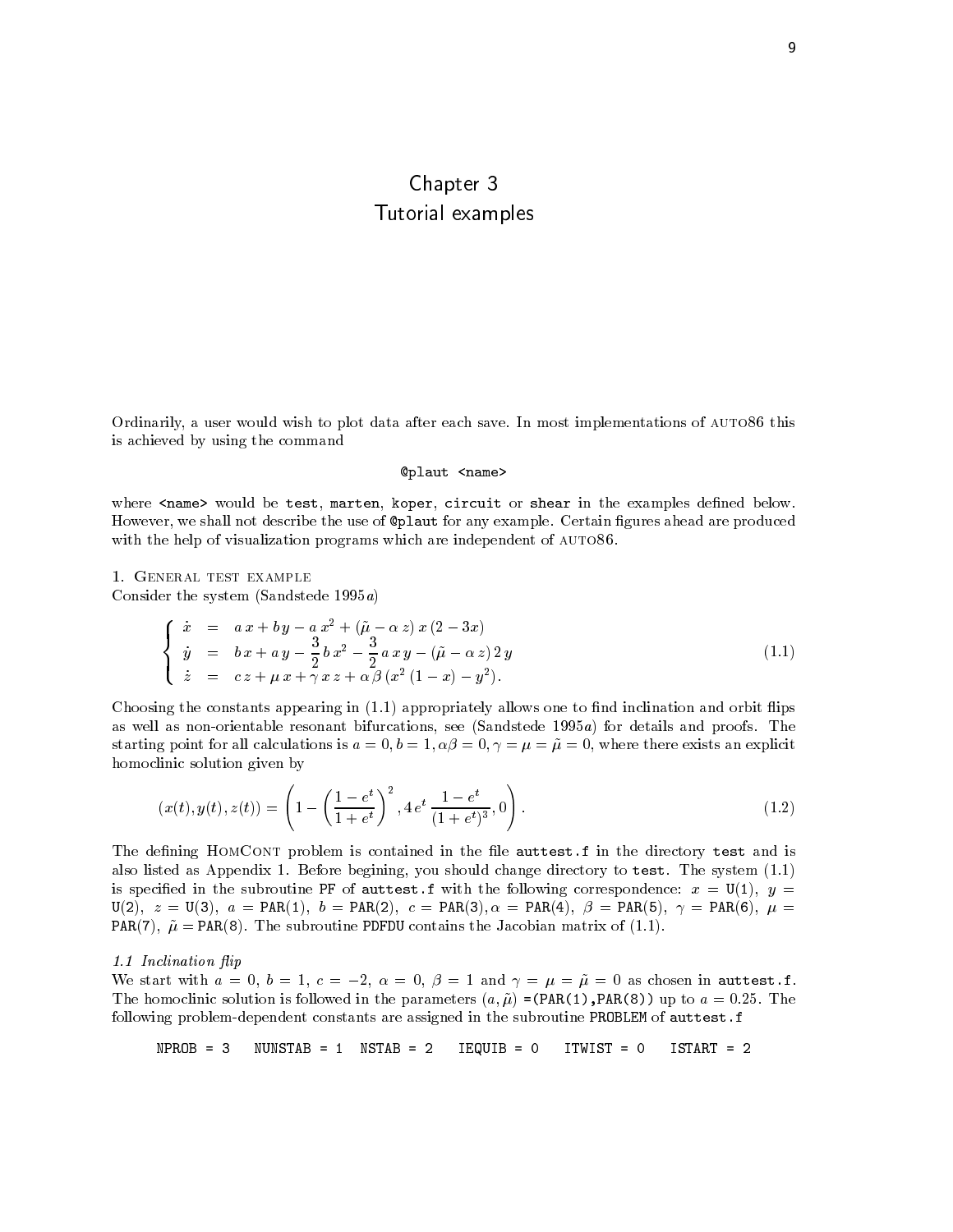The constants NPROB, NUNSTAB and NSTAB define the dimension of the system and that of the stable and the unstable invariant manifolds of the saddle at the saddle at the origin respectively. The saddle coordinates are explicitly given by the subroutine PEQUIB as indicated by IEQUIB as included by IEC (IEC) is not computed in the initial homoclinic solution is not computed in the initial homoclinic solution  $\mathbf{I}$ in the routine  $\mathcal{L}$  is the routine PSTPNT is the routine  $\mathcal{L}$ 

#### **@autoh test**

yields the output

| BR. | PT TY LAB | PAR(1)                              | $\cdots$ | PAR(8)                  |
|-----|-----------|-------------------------------------|----------|-------------------------|
|     |           |                                     |          | $\ldots 0.000000E{+}00$ |
|     |           | 5 UZ 2 2.500000E-01  -3.620305E-11  |          |                         |
|     |           | 10 EP 3 7.384434E-01  -9.038826E-09 |          |                         |

where in determining the standard auto-test and d-test and d-test and d-test and d-test and d-test using the standard auto-

An initial guess of the adjoint equation is now created in q-test by running

#### **@adjaut 2 test1 test**

Next, we have to perform a Newton step in the dummy parameter PAR(20) in order to obtain the correct solution of the adjoint equation of the adjoint equation of the following changes in the following changes in

$$
ITWIST = 1 \t IRS = 2 \t MMX = 3 \t ICP(1) = 20 \t NPUSZR = 0
$$

Note that it is the -rst assignment of ICP on line  that we change On rerunning auto and appending the output to p-test q-test and d-test and d-

#### autoh test apaut test

we get the output

**BR** PT TY LAB  $PAR(20)$ PAR(8) PAR(10)  $\cdots$  $\mathbf{1}$ 3 EP  $\mathbf{R}$  $-4.776378E - 09$ 

we are now ready to perform continuation of the homoclinic plus adjoint in  $\{v_1,v_2,v_3,v_4,v_5,v_6,v_7,v_8,v_8,v_9,v_{10000}\}$  $\alpha$  , changing the constants in the left and constants in the left and  $\alpha$ 

 $ICP(1) = 4$  NPSI = 2

The test functions for detecting resonant bifurcations ISPI and inclination 
ips ISPI
 are now activated Running

```
autoh test
apaut test
```
yields

|                | BRPT TYLAB | PAR(4) | $\mathbf{r}$ , $\mathbf{r}$ , $\mathbf{r}$ | PAR(8)                                                                     | PAR(10) |  |
|----------------|------------|--------|--------------------------------------------|----------------------------------------------------------------------------|---------|--|
| $\sim$ 1       | -20-       |        |                                            | $4$ 7.847220 F-01  -3.001077 F-11 -4.270131 F-09                           |         |  |
|                |            |        |                                            | 1 35 UZ 5 1.230857E+00  -5.782999E-11 -4.552091E-09                        |         |  |
|                | 1 40       |        |                                            | $6\quad 1.383966E+00 \quad \ldots \quad -8.165651E-11 \quad -4.665350E-09$ |         |  |
| $\overline{1}$ | 50 F.P     |        |                                            |                                                                            |         |  |

Note that the artificial parameter  $\epsilon$  =PAR(10) is zero to within the allowed tolerance, as it is should of becoming to the theory (theory) sand they when the contains the lines of  $\mathcal{L}_\mathbf{z}$ 

<sup>&</sup>lt;sup>+</sup> All the computations in this manual are performed on a SGI Indy under IRIX 5.2 using the standard NAG library.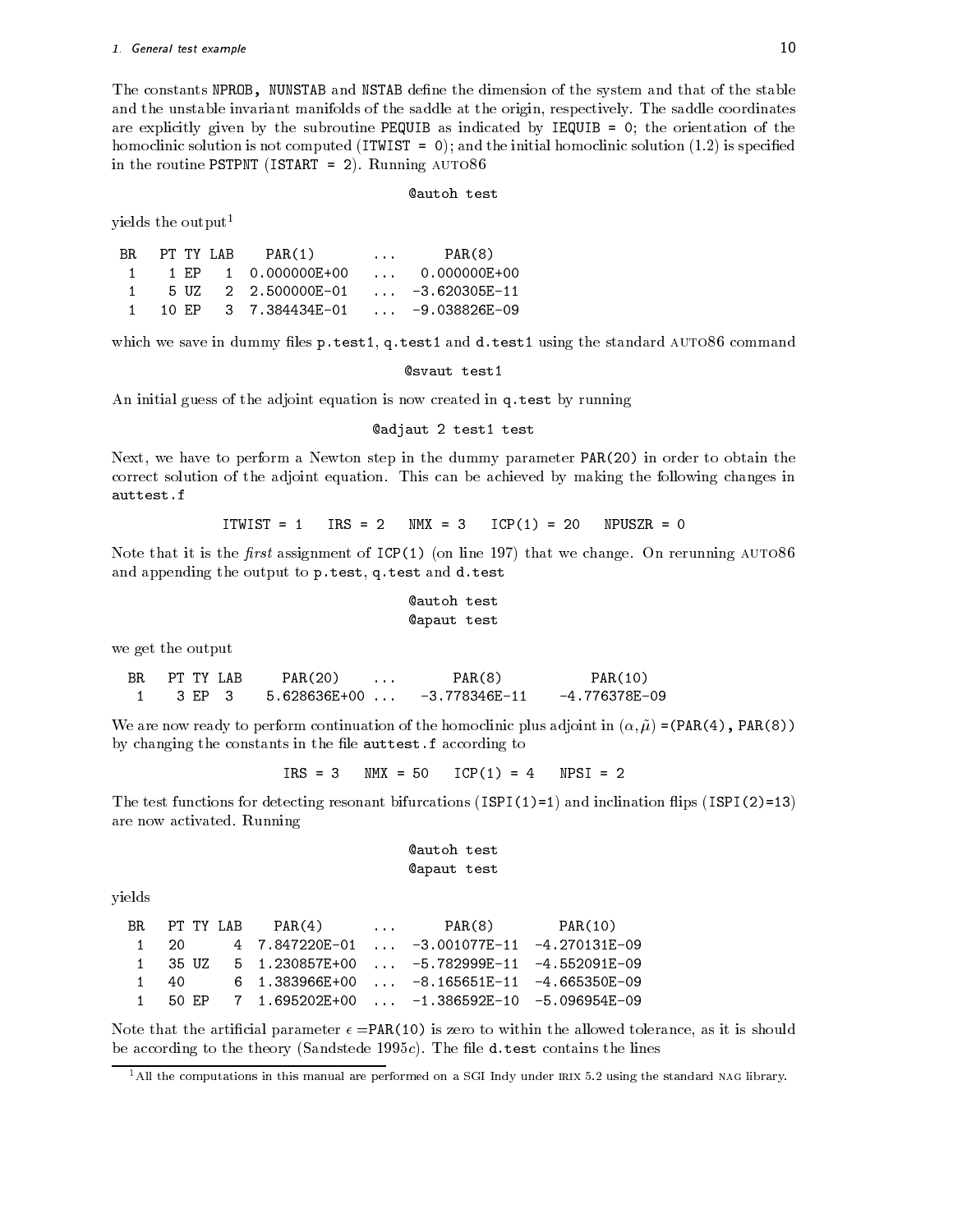

Figure Second versus third component of the solution to the adjoint equation at labels and

```
EIGENVALUES
ORIENTABLE (
                0.1807863751D+06)PSI(13)USZR FUNCTION =
EIGENVALUES
ORIENTABLE (
                0.6491192560D-03)PSI(13)
USZR FUNCTION =
EIGENVALUES
non ensember – () and () is the set of the set of \mathcal{L}PSI(13)
```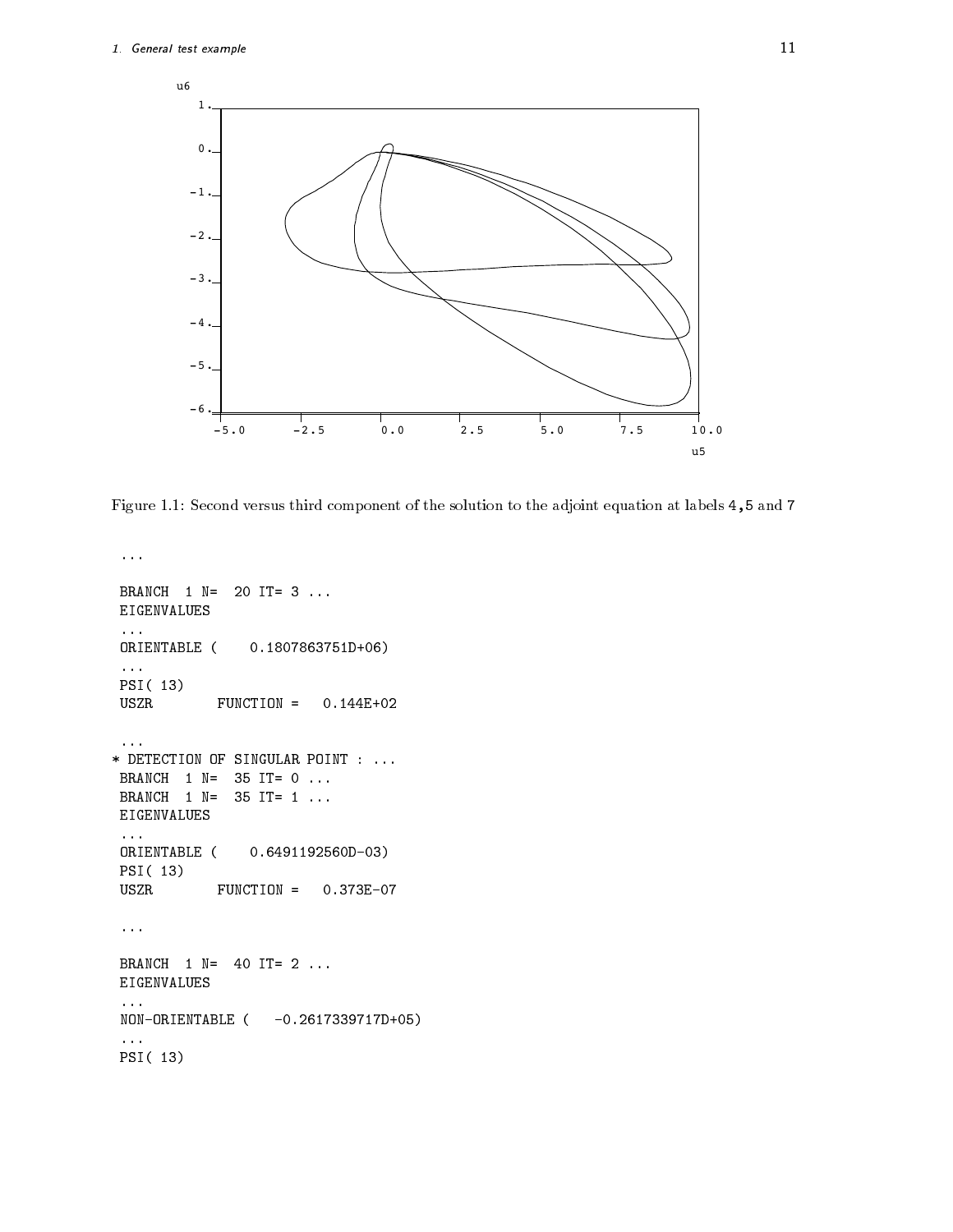#### 1. General test example that the contract of the contract of the contract of the contract of the contract of the contract of the contract of the contract of the contract of the contract of the contract of the contract of t

#### $FUNCTION = -0.135E+01$ **USZR**

 $\cdots$ 

whence we have computed an inclination  $\mathbf{I}$  at New Applies to label to label to label to label to label to label to label to label to label to label to label to label to label to label to label to label to label to lab sponding test function is first at March 2012 the adjoint equations at Adjoint equation at LAB for the side on of the inclination 
ip are presented in Fig The switching of the solution between components of the leading unstable left eigenvector is apparent in the line of the line.

#### ORIENTABLE (  $0.6491192560D-03)$

at the the detection in the detection of the inclination of the inclination map at the points the theoretical the important fact is the zero of the test function; and note that the value of the variable indicating the orientation is small compared to its value at the other regular points

Finally, we remark that the Newton step in the dummy parameter  $PAR(20)$  performed above is crucial to obtain convergence Indeed if we try to continue the homoclinic orbit and the solution of the adjoint equation directly by setting

in auttest-f and running

#### autoh test **@svaut** test2

we obtain the output

| BR. | PT TY LAB | PAR(4)<br>.    | PAR(8)                       | PAR(10) |  |
|-----|-----------|----------------|------------------------------|---------|--|
|     | MX        | 8 0.000000E+00 | $-3.620305E-11$ 0.000000E+00 |         |  |

indicating a no-convergence error.

#### 1.2 Non-orientable resonant eigenvalues

Inspecting the output of the computations performed in the previous section we observe the existence of a non-restart at label orbit at label in label in this label  $\eta$  to PTT at this label with label with  $\eta$  with  $\mathbf{r}$  . The restriction parameter being once again a Party (2), we constant in autoconstants in autoconstants in according to

> $N$ MX = 20 ICP In the contract of the contract of the contract of the contract of the contract of the contract of the contract of the contract of the contract of the contract of the contract of the contract of the contract of the con

Running

**@autoh test** 

the output is given by

| BR. | PT TY LAB | PAR(1)              | $\cdots$ | PAR(8)                                                              | PAR(10) |  |
|-----|-----------|---------------------|----------|---------------------------------------------------------------------|---------|--|
|     |           | 8 UZ 8 2.341636E-09 |          | -5.160054E-12 -7.697015E-10                                         |         |  |
|     |           |                     |          | 1    20 EP    9 -4.916798E-01        -2.077344E-12    -7.551938E-10 |         |  |

which we choose to append to the previous data

#### apaut test

(however, for plotting purposes it may sometimes be advantageous to @svaut to save the data to a new letter contains the left contains the lines of the lines of the lines of the lines of the lines of the lin

BRANCH  $1 N =$  $8$  IT= 0  $\ldots$ BRANCH 1 N=  $8$  IT= 1 ... EIGENVALUES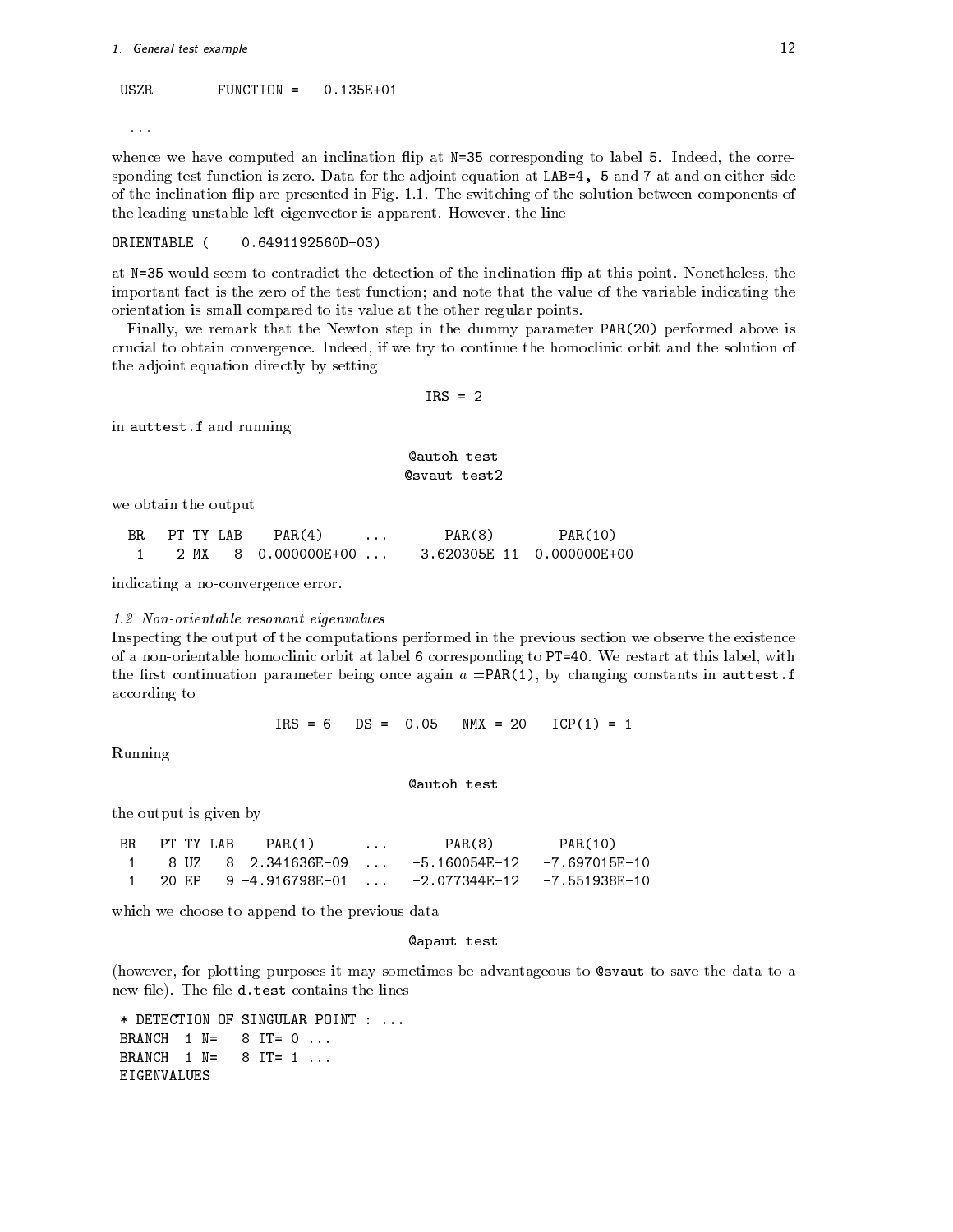```
\mathbf{1}NON-ORIENTABLE (
                  -0.1314592670D+05)PSI(1)USZR FUNCTION =
```
indicating that a non-orientable resonant bifurcation occurred at that point.

#### orbit in the contract of the contract of the contract of the contract of the contract of the contract of the contract of the contract of the contract of the contract of the contract of the contract of the contract of the c

In this subsection we compute an orbit 
ip To this end we restart from the original explicit solution but with with the orientation of the orientation of the orientation of the orientation of the orientation of th continued in a later to reach the parameter values a b  $\sim$  reach the parameter values a b  $\sim$  1 change the following constants in auttest-f to read

> ITWIST  $IRS = 0$ PAR - PAR - PAR -  $\mathcal{N}$  . The pusz  $\mathcal{N}$  is the pusz-dimensional properties of  $\mathcal{N}$  ,  $\mathcal{N}$  ,  $\mathcal{N}$  ,  $\mathcal{N}$  ,  $\mathcal{N}$  ,  $\mathcal{N}$  ,  $\mathcal{N}$  ,  $\mathcal{N}$  ,  $\mathcal{N}$  ,  $\mathcal{N}$  ,  $\mathcal{N}$  ,  $\mathcal{N}$  ,  $\mathcal{N}$  ,  $\mathcal{N}$  ,

and run the program

**Qautoh test** 

to get the following output

| BR. |  | PT TY LAB | PAR(1)                              | $\mathbf{1}$ , $\mathbf{1}$ , $\mathbf{1}$ | PAR(8) |
|-----|--|-----------|-------------------------------------|--------------------------------------------|--------|
|     |  |           | 1 EP 1 0.000000E+00  0.000000E+00   |                                            |        |
|     |  |           | 8 UZ 2 4.999999E-01  -7.122160E-05  |                                            |        |
|     |  |           | 20 EP 3 1.668793E+00  -2.219671E-02 |                                            |        |

Saving this data via

#### **@svaut** test

will over-write the previous output (which you should therefore have copied elsewhere if you had wished to keep your changing and changing and complete the second state of the second state of the second state of the second state of the second state of the second state of the second state of the second state of the sec

> $IRS = 2$  $N$ MX = 30  $ICP(1) = 2$ — PUSZCH PUSZCH PUSZCH PUSZCH PUSZCH PUSZCH PUSZCH PUSZCH PUSZCH PUSZCH PUSZCH PUSZCH PUSZCH PUSZCH PUSZCH PUS

and rerunning

autoh test apaut test

we obtain

| BR. | PT TY LAB |       | PAR(2)                      | <b>Contract Contract</b> | PAR(8)                                  |
|-----|-----------|-------|-----------------------------|--------------------------|-----------------------------------------|
|     | 20.       | 4     | 2.613317E+00  -3.727036E-11 |                          |                                         |
|     | 24 UZ     | - 5 - |                             |                          | $3.000000E+00$ $\ldots$ $-1.743765E-10$ |
|     | 30 EP     | 6.    | 3.597855E+00  -3.090265E-10 |                          |                                         |
|     |           |       |                             |                          |                                         |

Next we perform continuation with respect to  $\mu = PAR(7)$ 

$$
IRS = 5
$$
 MMX = 20 ICP(1) = 7 PUSZR = PAR(7) - 0.25

and again run

| <b>Cautoh test</b> |  |
|--------------------|--|
| Capaut test        |  |

to produce

| BR. | PT TY LAB | PAR(7) | $\cdots$ | PAR(8) |
|-----|-----------|--------|----------|--------|
|     |           |        |          |        |
|     | 20 F.P    |        |          |        |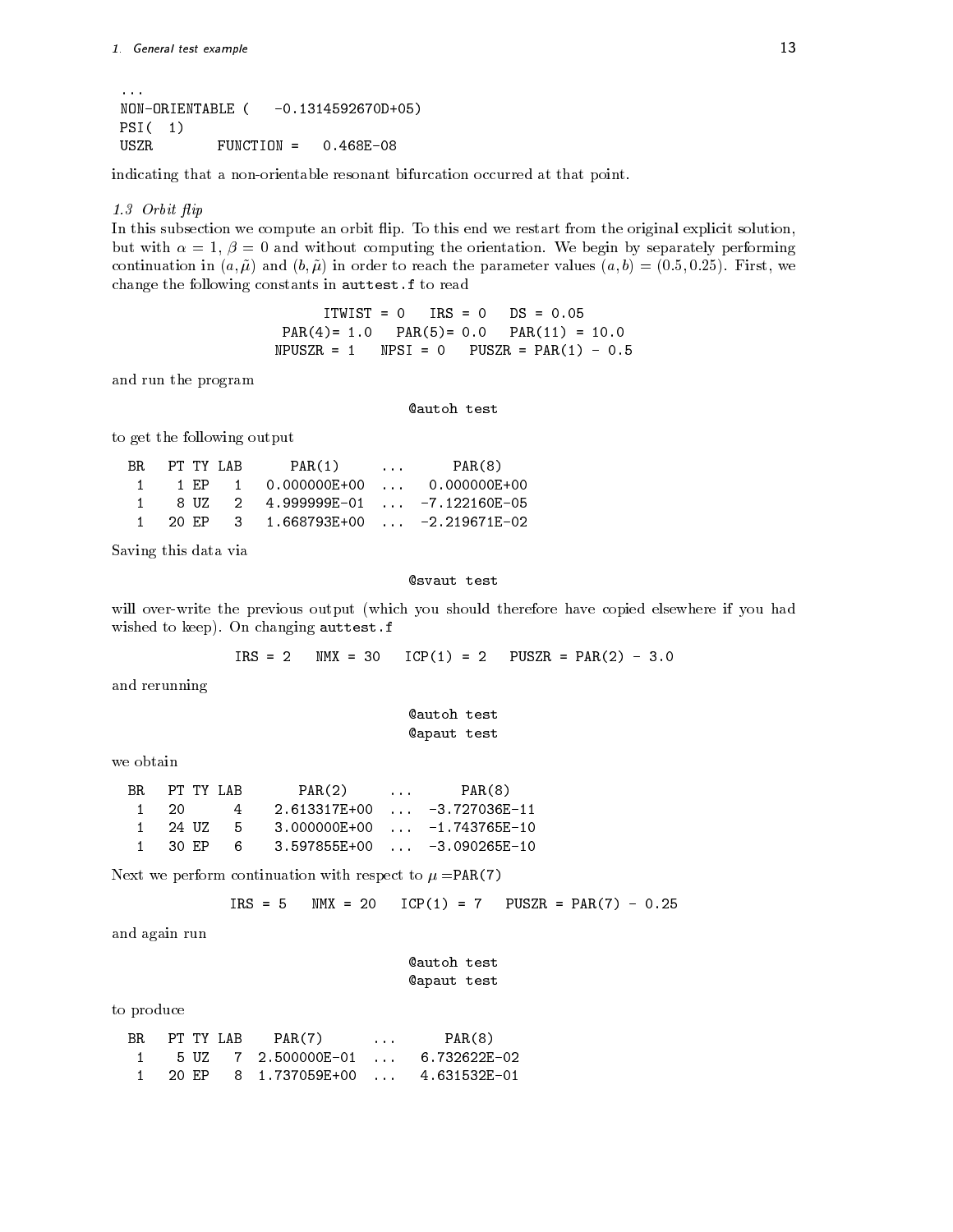

Figure Orbits either side of the orbit ip bifurcation The critical orbit is contained in the  $(x, y)$ -plane

The final step consists of computing in the other direction in  $\mu$  towards  $\mu = 0$  with an appropriate test function for an orbit 
ip activated We make the following alterations

IPSI TANAH PERANJARAN PERANJARAN PERANJARAN PERANJARAN PERANJARAN PERANJARAN PERANJARAN PERANJARAN PERANJARAN

and rerun

apaut test

The output yields an orbit flip bifurcation

 $BR$  PT TY LAB PAR $(7)$  $PAR(8)$ 

at approximation, (p) p; which is the value predicted by the critical orbit is the critical orbit is contained in the year y plane see Fig. 2.2. years of the seedies of the seedies of the seedies of the seedies

Consider the following system of two equations (Scheffer 1995)

$$
\begin{cases}\n\dot{X} = RX \left(1 - \frac{X}{K}\right) - \frac{A_1 XY}{B_1 + X} + D_0 K \\
\dot{Y} = E_1 \frac{A_1 XY}{B_1 + X} - D_1 Y - \frac{A_2 Z Y^2}{B_2^2 + Y^2}.\n\end{cases}
$$
\n(2.1)

The values of all parameters except  $(K, Z)$  are set as follows:

<sup>R</sup> A - B D E A B D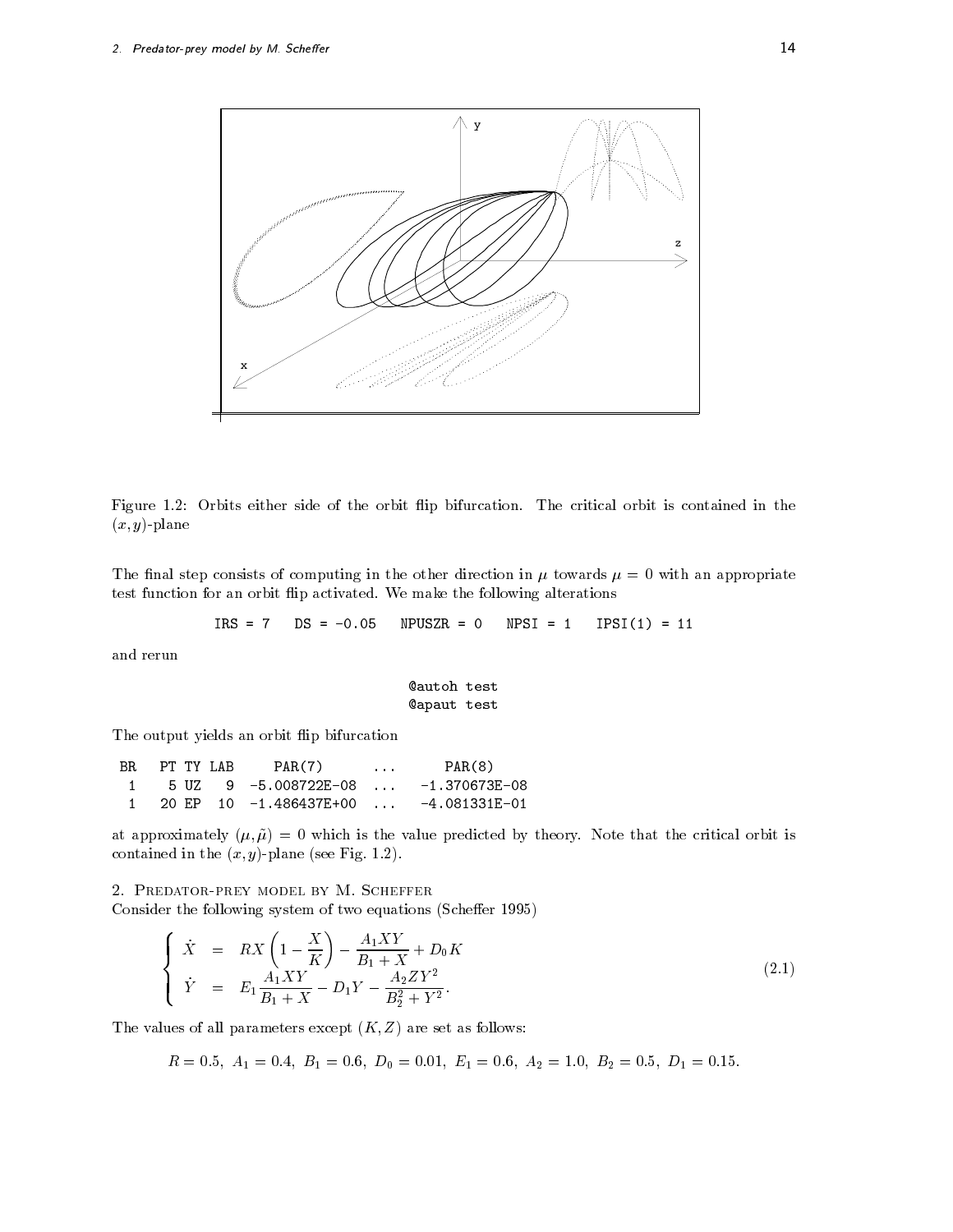

Figure Parametric portrait of the predatorprey system

the parametric portrait of the system (2.2) can the (2.3) presented in Figure is presented in Figure 2.1 and 2.2  $\pm$  $\left\{ \begin{array}{c} 1+i\mu \end{array} \right\}$  if  $\left\{ \begin{array}{c} 1 \end{array} \right\}$  if  $\left\{ \begin{array}{c} 1 \end{array} \right\}$ meet at a cusp singular point  $C$ , while the Hopf and the homoclinic curves originate at a Bogdanov-Takens point BT Only the homoclinic curve P will be considered here the other bifurcation curves can be computed aving it the computer  $\alpha$  and  $\alpha$  is a significant  $\alpha$  and  $\alpha$  and  $\alpha$ 

#### $2.1$  Continuation of central saddle-node homoclinics

Local bifurcation analysis shows that at  $K = 6.0, Z = 0.06729762...$ , the system has a saddle-node equilibrium

$$
(X0, Y0) = (5.738626..., 0.5108401...),
$$

with the and one for negative eigenvalue orbit to this saddle to this saddle that the constructions  $\mathcal{L}(\mathcal{A})$ node departing and returning along its central direction i e tangent to the nulleigenvector

Starting from this solution stored in the le pstpnt-dat we continue the saddlenode central homoclinic orbit with respect to the parameters  $K$  and  $Z$  by running

#### autoh marten

in the directory marten The le autmarten-f contains approximate parameter values corresponding to the homoclinic orbit

$$
K = \text{PAR}(1) = 6.0, \ Z = \text{PAR}(2) = 0.06729762,
$$

as well as the coordinates of the saddlenode

$$
X^0 = \texttt{PAR}(12) = 5.738626, \; Y^0 = \texttt{PAR}(13) = 0.5108401,
$$

and the length of the truncated time-interval

$$
T_0 = \texttt{PAR}(11) = 1046.178
$$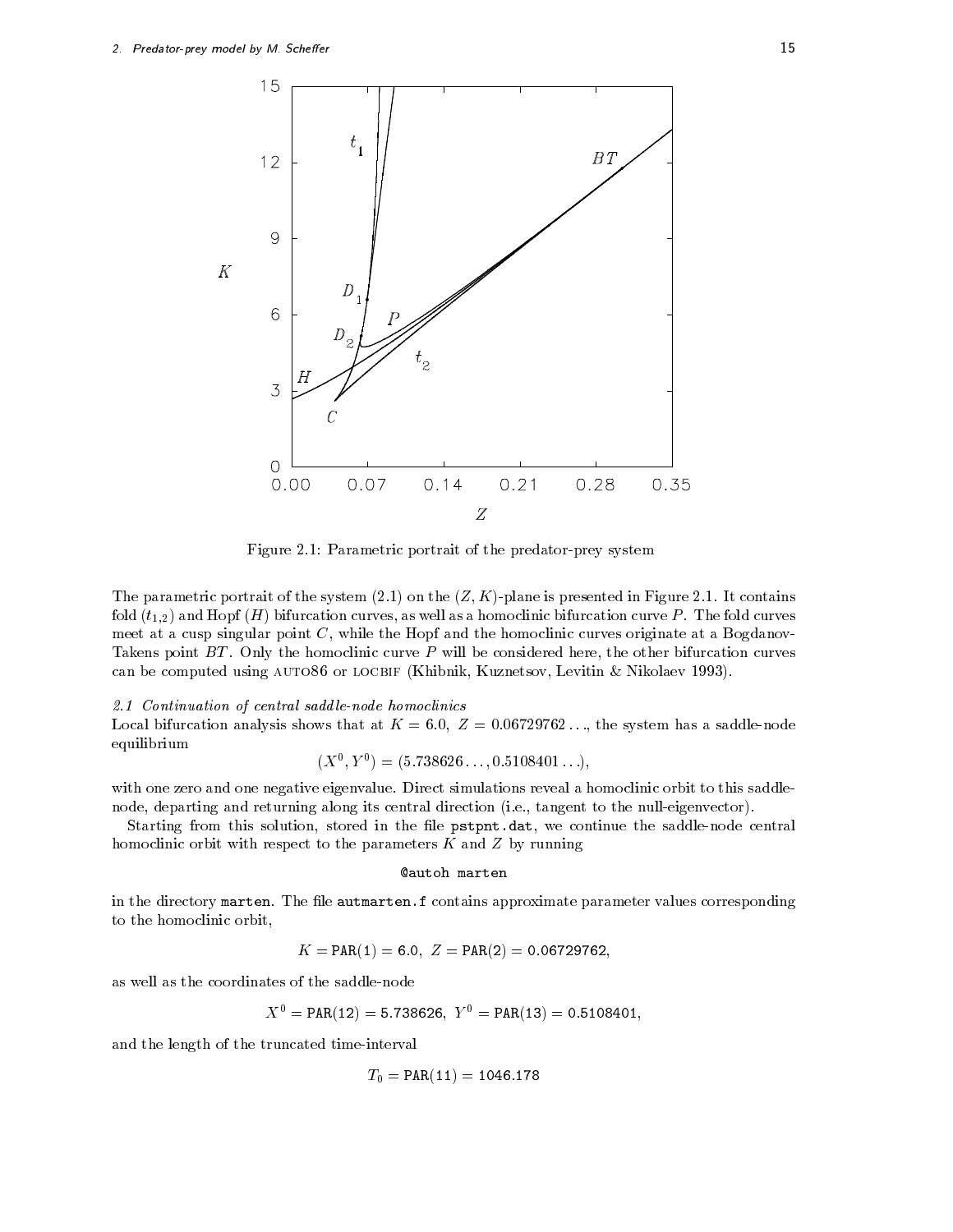Since a homoclinic orbit to a saddle-node is being followed, we also set

<u> and the second contract of the second of the second of the second of the second of the second of the second of </u>

and monitor two test-functions to detect non-central saddle-node homoclinic orbits:

NPSI  IPSI IPSI


Among the output there is a line

**BR**  $PAR(2)$  $\mathbf{A}$  and  $\mathbf{A}$  are the particle in the particle in the particle in the particle in the particle in the particle in the particle in the particle in the particle in the particle in the particle in the particle in the

indicating that a zero of the test function IPSI see the output in fort- has been accurately

$$
D_1 = (K^1, Z^1) = (6.610458..., 0.06932482...)
$$

the homoclinic orbit to the saddle-node becomes non-central, namely, it returns to the equilibrium along the stable eigenvector forming a nonsmooth loop Save the output in the usual way

**@svaut** marten

Repeating computations in the opposite direction along the curve by editing the constants

$$
IRS = 1 \qquad DS = -0.01
$$

in autmarten-f and running it

autoh marten

one obtains

| BR | PT TY LAB | PAR(1)       | L2-NORM      | . | PAR <sub>(2</sub> |  |
|----|-----------|--------------|--------------|---|-------------------|--|
|    |           | 5.180308E+00 | 4.819672E+00 |   | 6.385499F-02      |  |

which means another non-central saddle-node homoclinic bifurcation occurs at

$$
D_2 = (K^2, Z^2) = (5.180308..., 0.06385499...).
$$

Save the output by typing

#### apaut marten

2.2 Switching between saddle-node and saddle homoclinic orbits Now we can switch to continuation of saddle homoclinic orbits at the located codim 2 points  $D_1$  and

nunstable is the state of the state of the state of the state of the state of the state of the state of the st

and set

$$
IPSI(1) = 9 \quad IPSI(2) = 10
$$

to monitor for nonhyperbolic equilibria along the homoclinic locus On running

D For this make the following changes in autmarten-f

#### autoh marten

we get the following output

|      | BR PT TYLAB PAR(1) | L2-NORM  PAR(2) |                                                                                                                     | $\cdots$ |
|------|--------------------|-----------------|---------------------------------------------------------------------------------------------------------------------|----------|
| 1 10 |                    |                 | $10$ 6.968309E+00 6.605262E+00  7.038941E-02                                                                        |          |
| 1 20 |                    |                 | $11 \quad 8.698321E+00 \quad 8.288411E+00 \quad \ldots \quad 7.539922E-02 \quad \ldots$                             |          |
| 1 30 |                    |                 | $12 \quad 1.214421E+01 \quad 1.162850E+01 \quad \ldots \quad 8.554196E-02 \quad \ldots$                             |          |
|      |                    |                 | $1 \quad 40 \text{ EP} \quad 13 \quad 1.573264E+01 \quad 1.510738E+01 \quad \ldots \quad 9.639685E-02 \quad \ldots$ |          |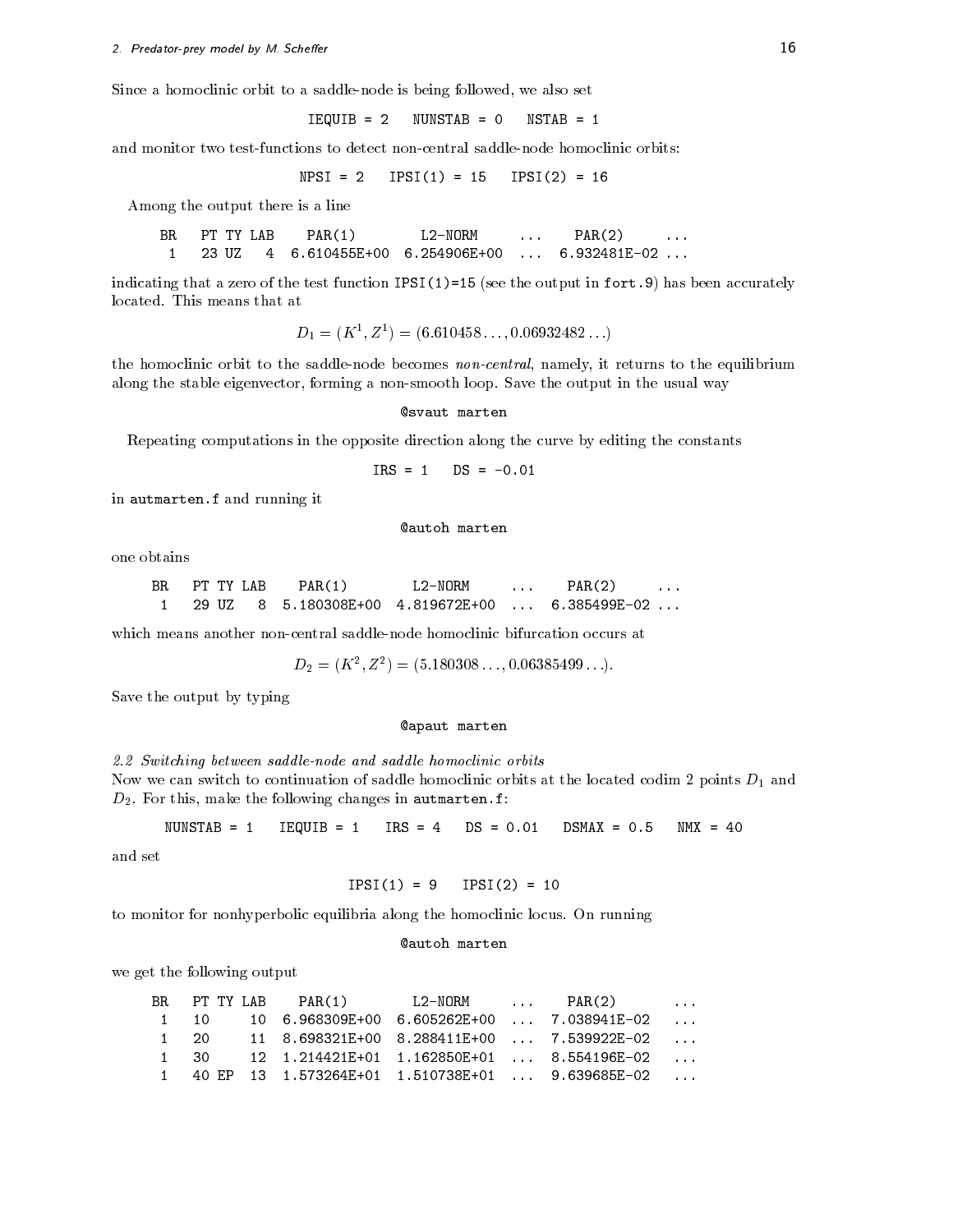![](_page_16_Figure_1.jpeg)

Figure Approximation by a largeperiod cycle

This is the upper branch of P in Figure Append this data to the stored results

apaut marten

Notice that restarting in the opposite direction with IRS DS - will detect the same codim point D but now as a zero of the test function IPSI  $\sim$  .

BR PT TY LAB PAR(1) L2-NORM  $PAR(2)$ 6.254910E+00  $\ddotsc$ 

Note that the value of PAR diers from that at label only in the nal decimal place Actually the program runs further and eventually computes the point  $D_2$  and the whole lower branch of  $P$ emanating from it, however, the solutions between  $D_1$  and  $D_2$  should be considered as spurious , therefore we do not save this data data followed way to compute the source to a lower branch of  $\sim$ autoh marten from the point LAB by setting

 $IRS = 8$ 

in automarten-branch of P and the lower branch of P approaching the BagdanovTakens point BT seeds the seeds of Figure

|      |  |  | BR PT TY LAB $PAR(1)$ L2-NORM $PAR(2)$               |  |
|------|--|--|------------------------------------------------------|--|
| 1 10 |  |  | 14  4.990545E+00  4.610448E+00    6.305166E-02       |  |
| 1 20 |  |  | 15   4.944760E+00   4.196061E+00      8.054530E-02   |  |
| 1 30 |  |  | 16   6.992942E+00   5.204561E+00      1.554437E-01   |  |
| 1 40 |  |  |                                                      |  |
|      |  |  | $1$ 50 EP 18 1.168976E+01 7.693878E+00  3.011494E-01 |  |

- The program actually computes the saddlesaddle heteroclinic orbit bifurcating from the noncentral saddlenode homoclinic at the point D see Champing at all  $\{1,2,3,4\}$  , and continues it to the emanating from D-S-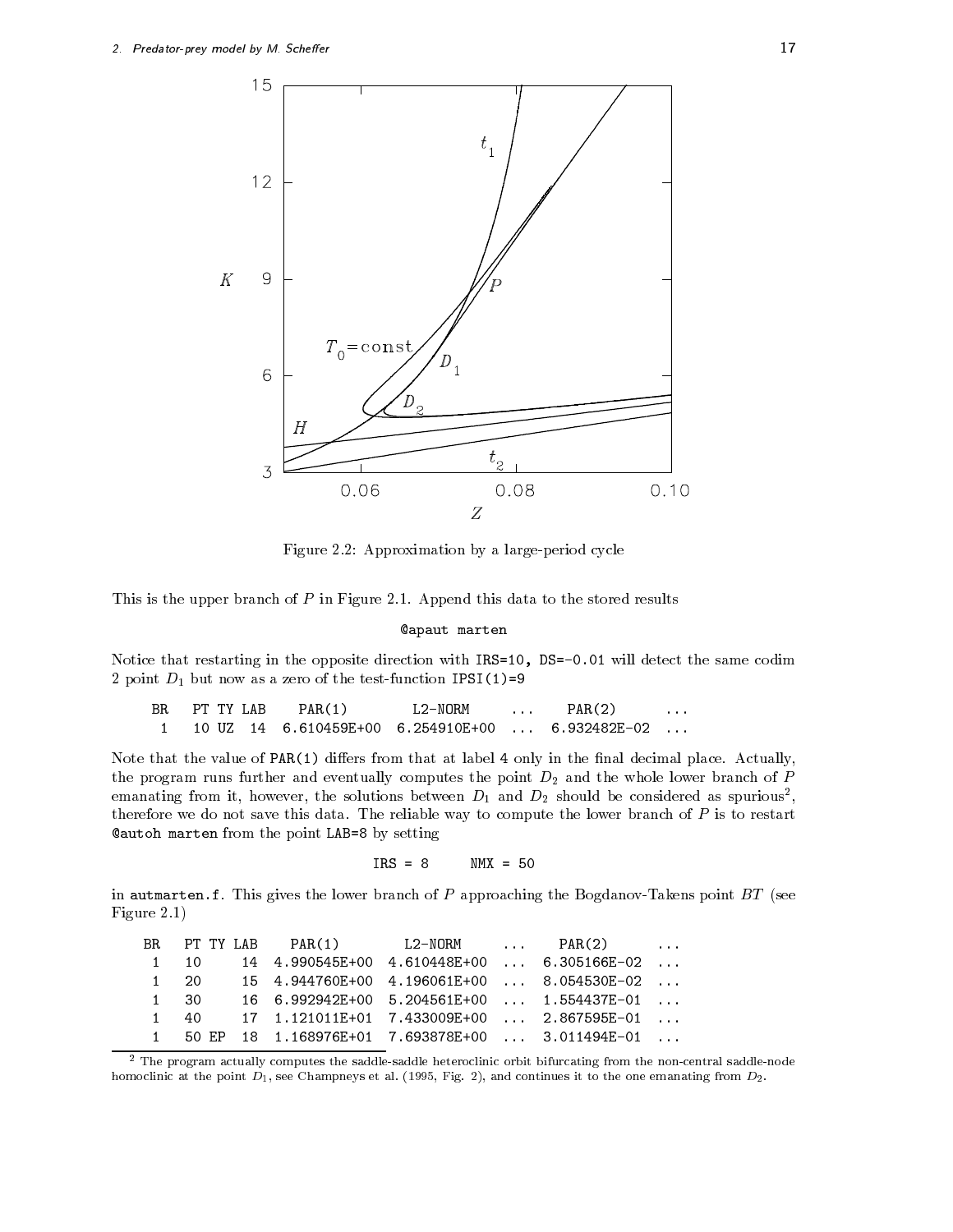![](_page_17_Figure_1.jpeg)

Figure Pro jection onto the K Dplane of the threeparameter curve of noncentral saddlenode homoclinic orbit

Upon appending this data to the stored results

#### apaut marten

one could now plot the entire data to reproduce both branches of the curve P shown in Figure

It is worthwhile to compare the homoclinic curves computed above with a curve  $T_0 = const$  along which the system has a limit cycle of constant large period T  $\alpha$  -constant which can easily be computed using auto- orlocbif Such a curve is plotted in Figure It obviously approximates well the saddle homoclinic loci of  $P$ , but demonstrates much bigger deviation from the saddle-node homoclinic segment DD This happens because the period of the limit cycle grows to innity while approaching both types of homoclinic orbit, but with *different asymptotics*: as  $\|\alpha - \alpha^*\|^{\gamma}$ , where  $\gamma = \mu_1/\lambda_1$  in the saddle homoclinic case, and as  $-\ln \|\alpha - \alpha^*\|$  in the saddle-node case.

#### 2.3 Three-parameter continuation

Finally we can follow the curve of noncentral saddlenode homoclinic orbits in three parameters The  $\mathbf{v}$  and  $\mathbf{v}$  achieve this weight at label  $\mathbf{v}$ the codim point D We return to continuation of saddlenode homoclinics but append the dening equation  $\tau$  is a to the continuation problems to making the following the following changes to

NUNSTAB IEQUIB  $IRS = 4$ NFIXED

To specify the free parameters, one can type

 $N$ FREE = 3  $ICP(1) = 3$  $ICP(2) = 1$  $ICP(3) = 2$ 

 $\mathbf v$  as the rst constant points limit points limit points limit points limit points limit points limit points limit points limit points limit points limit points limit points limit points limit points limit points limit with respect to this parameter  $\mathbb{F}_q$  and we also set this end we also set this end we also set this end we

> $ILP = 1$  NPUSZR NPSI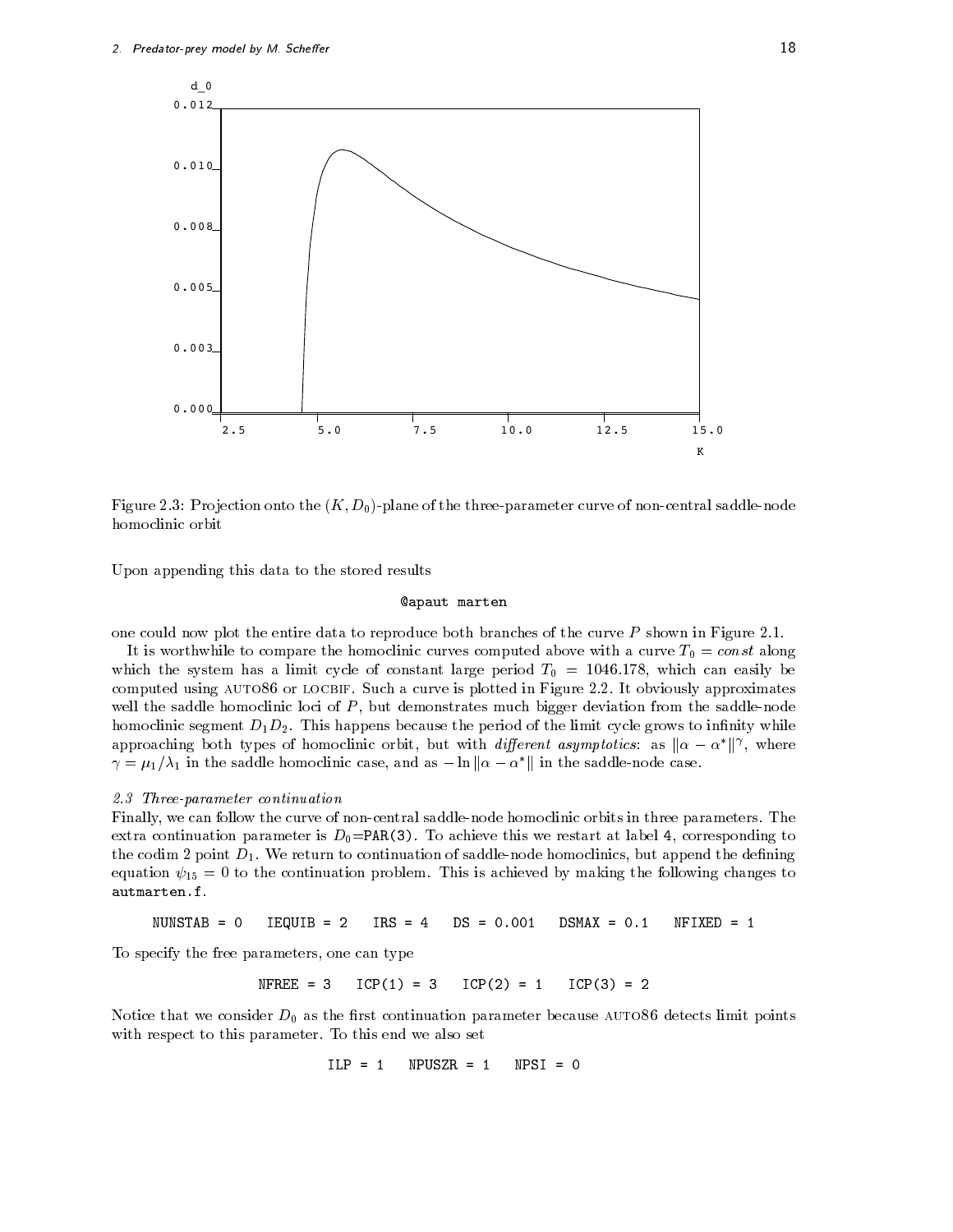the second of which is used to activate the first user-defined output function in PUSZR which detects the intersection with the plane  $\equiv$   $\parallel$  . The last discharges monotonic functional of test functions  $\equiv$  plane running using

#### autoh marten

we get among other output

| BR. | PT TY LAB | PAR(3) | $\ldots$ PAR(1) | PAR(2)                                               | $\sim$ $\sim$ $\sim$ $\sim$ |
|-----|-----------|--------|-----------------|------------------------------------------------------|-----------------------------|
|     |           |        |                 | $1$ 20 LP 20 1.081234E-02  5.673620E+00 6.608181E-02 |                             |
|     |           |        |                 | $1$ 26 UZ 21 1.000000E-02  5.180308E+00 6.385499E-02 |                             |

the first line of which represents the  $D_0$  value at which the homoclinic curve P has a tangency with the branch this value of this value of this value of saddle homoclinic orbits entirely of saddle homoclinic orbits The data at label  $\mathbb{R}$  at label  $\mathbb{R}$  the point Dirac decomputation and  $\mathbb{R}$ a similar one starting from D in the opposite direction DS - are displayed in Figure

3. KOPER'S EXTENDED VAN DER POL MODEL

The example le autkoper-f in the directory koper contains the equations

$$
\begin{cases}\n\dot{x} = \varepsilon_1^{-1} (k y - x^3 + 3 x - \lambda) \\
\dot{y} = x - 2 y + z \\
\dot{z} = \varepsilon_2 (y - z),\n\end{cases}
$$
\n(3.1)

 $\blacksquare$  . And . The set of the set of the set of  $\blacksquare$ 

3.1 The primary branch of homoclinics

First we solve for a homoclinic orbit using the homoclinic orbit using the homotopy method is we take the homotopy method is well as  $\mathbf{F}$ auto- constants as initially specied in autkoper-f which already contains approximate parameter values for a homoclinic orbit namely PAR - k PAR
 - We begin with continued in the particle in the particle in the particle in the particle in the particle in the particle in the particle in the particle in the particle in the particle in the particle in the particle in the particle in t

#### autoh koper

Among the output there is the line

 $BR$  PT TY LAB  $PAR(11)$  L2-NORM PT.  $PAR(17)$ 

which indicates that a zero has been located of the artificial parameter  $\omega_1 = \text{PAR}(17)$ , which measures the distance of the solution at the righthand endpoint from the linearized stable manifold The continuation ends in a no convergence error

 $\mathbf{1}$ 

as the righthand endpoint leaves the saddle close to its unstable manifold We can save this output in the usual way

#### svaut koper

 $H = H \cdot \mathbf{R}$ hand projection boundary condition is satisfied, the solution is still quite away from the equilibrium. The right-hand endpoint can be made to approach the equilibrium by performing a further continuation in T with the right-hand projection condition satisfied (PAR(17) fixed) but with  $\lambda$  allowed to vary, that is easy that the following the following the following the following the following the following the

> $IRS = 3$  $ICP(2) = 1$

Note that values are assigned to the variables ICP
-- at two places in autkoper-f depending on where is increased in the second place is in line  $\{ - \}$  . The second place is in line in line  $\alpha$  is in line  $\alpha$ auto-per-an-an-an-again an-an-again using an-an-again and an-an-again and all and all and all and an an-an-aga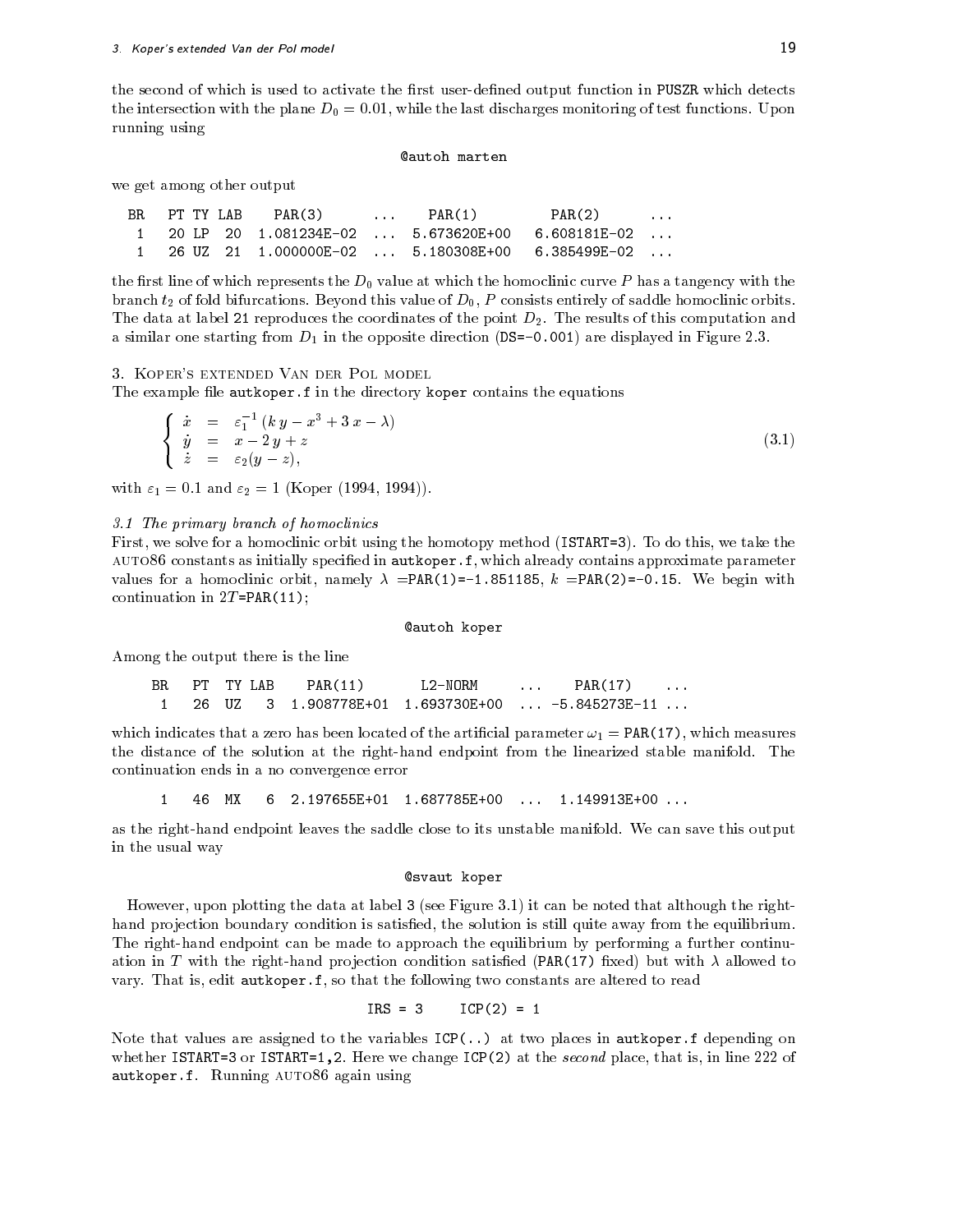![](_page_19_Figure_1.jpeg)

Figure Pro jection on the x yplane of solutions of the boundary value problem with PAR

![](_page_19_Figure_3.jpeg)

Figure Pro jection on the x yplane of solutions of the boundary value problem with PAR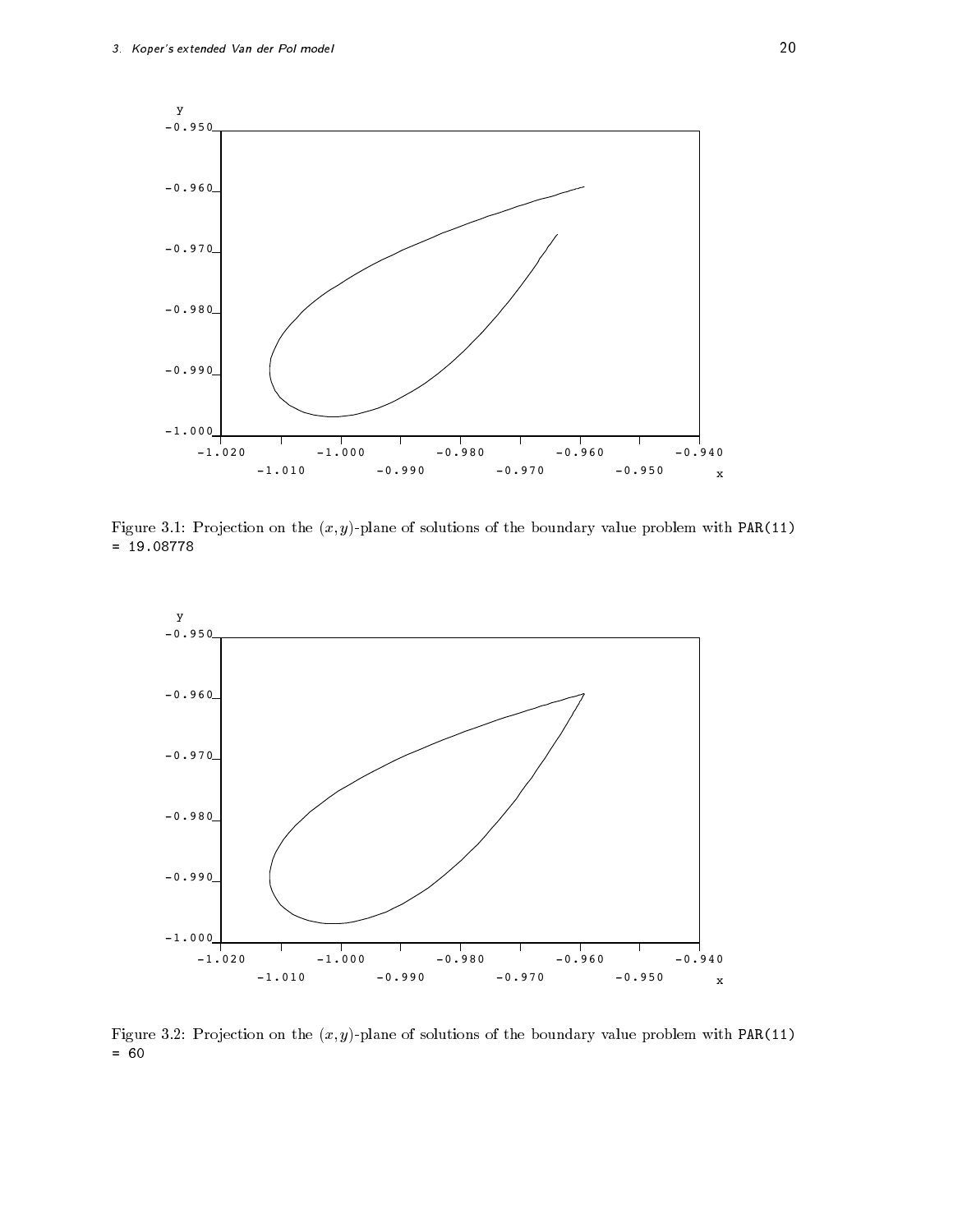#### autoh koper

the output at label

**BR** PT TY LAB  $PAR(11)$  $L2-NORM$  $PAR(1)$ PAR -

provides a good approximation to a homoclinic solution see Figure We add this data to that already obtained in the usual way

#### apaut koper

The second stage to obtain a starting solution is to add a solution to the modified adjoint variational equation This is done by a simple twostep process First we add some trivial data to that dening the homoclinic orbit at label 10.

#### @adjaut 10 koper koper2

The new data is now stored in q-koper We start with a Newton step in a trivial parameter in order to solve the linear adjoint equation To do this make the following changes to the constants in autkoper-kanaliserin kuningas kanaliserin kuningas kanaliserin kuningas kanaliserin kuningas kanaliserin kunin

> $ITWIST = 1$  $TSTART = 1$  $TRS = 10$  $NMX = 2$  $NPR = 2$

and save the new letto authority the section is not the dummy with respect to the dummy and  $\alpha$ parameter Paraquet, Paraquet, Parameter para the output of the output of the output of the output of the output

### **@autoh koper2 @apaut** koper2

the output at the second point contains the converged homoclinic solution (variables  $(U(1), U(2))$ , U and the adjoint U U U We now have a starting solution and are ready to perform two-parameter continuation.

 $\mathcal{L}$  . The following changes in an author  $\mathcal{L}$  and  $\mathcal{L}$ 

 $IRS = 11$  $DS = 0.02$  $DSMAX = 0.2$  $NMX = 60$  $NPR = 2$ ICP the -rst occurrence line in autkoper-f

Note that this small value of NPR  is kept in order to produce detailed output near the inclination flip points computed below; if the user has a limited filespace available, then we recommend taking a larger value say NPR Then we run again

#### **@autoh koper2**

 $\bm{M}$  the output we note that the test function  $\bm{M}$  is the output in fortwhich gives the accurate location of two inclination-flip bifurcations,

| BRPT TYLAB | PAR(1)                   | <b><i>Contractor Committee States</i></b> | PAR(2) | PAR(10)                                       | $\sim$ $\sim$ $\sim$ $\sim$ |
|------------|--------------------------|-------------------------------------------|--------|-----------------------------------------------|-----------------------------|
|            | 1 14 UZ 18 -1.801663E+00 |                                           |        | $\ldots$ -2.002655E-01 -2.317688E-08 $\ldots$ |                             |
|            | 1 20 UZ 21 -1.568756E+00 | $\sim$ $\sim$ $\sim$                      |        |                                               |                             |

and a point at which the equilibrium undergoes a saddle-node bifurcation (a zero of the test function IPSI a non-central saddlenode homoclinic orbital saddlenode homoclinic orbital saddlenode homoclinic orbital s

 $\blacktriangleleft$ 

Any output beyond the point LAB=38 is spurious . Note from this output, that at each computed point (not just the codim 2 points) the artificial parameter  $\epsilon = PAR(10)$  is zero to within the allowed to the theoretical be the this output is said that the previous contract than appended to the previous than appe data. data at an angle of the second second second second second second second second second second second second second second second second second second second second second second second second second second second second se

see footnote  $\angle$  or Champneys et al. (1995, Fig. 2).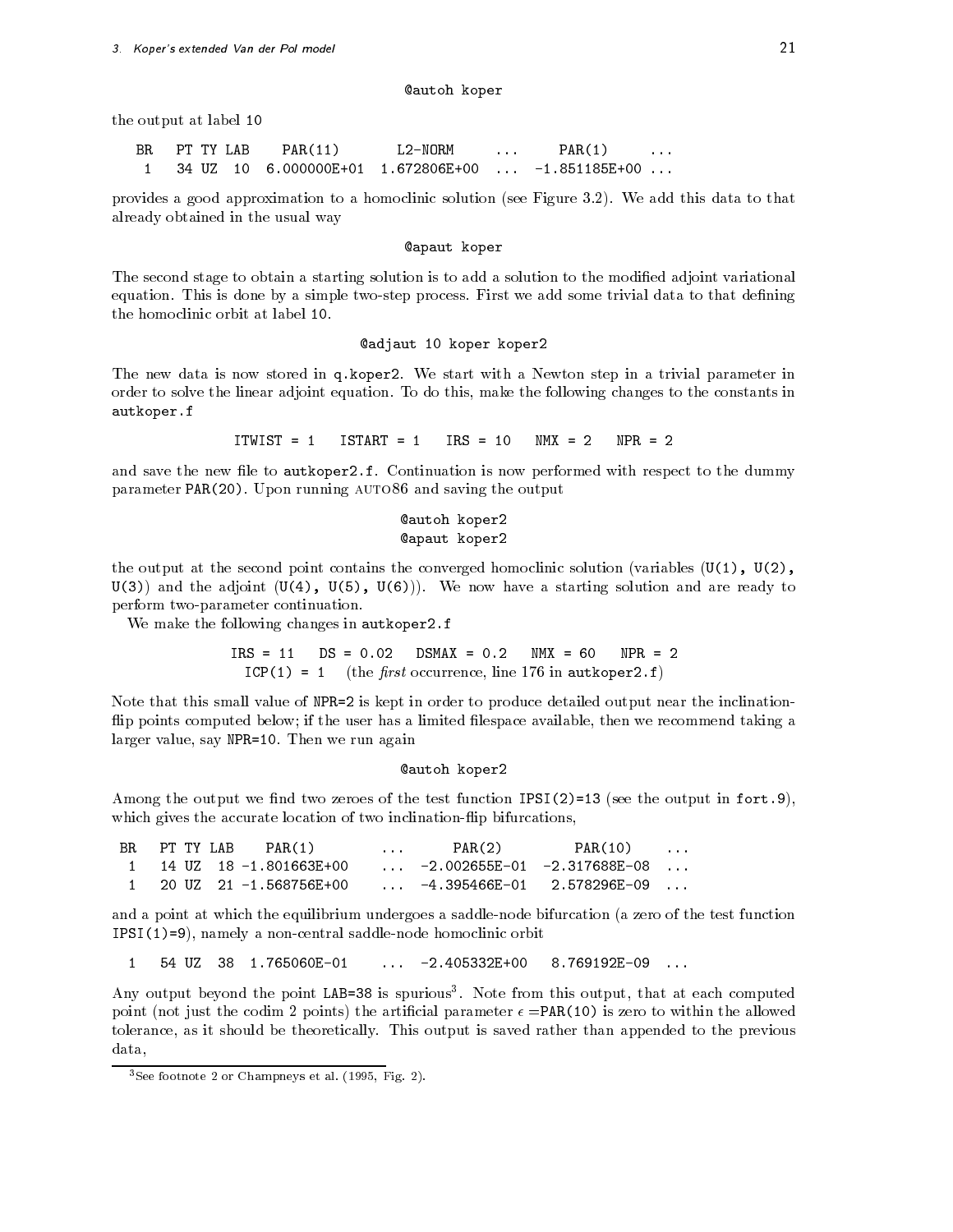![](_page_21_Figure_1.jpeg)

Figure Pro jection on the x yplane of solutions t at LAB PAR - PAR
 - and LAB  PAR - PAR
 -

![](_page_21_Figure_3.jpeg)

Figure - Threedimensional blowup of the solution curves t at LAB solid line and LAB  dotted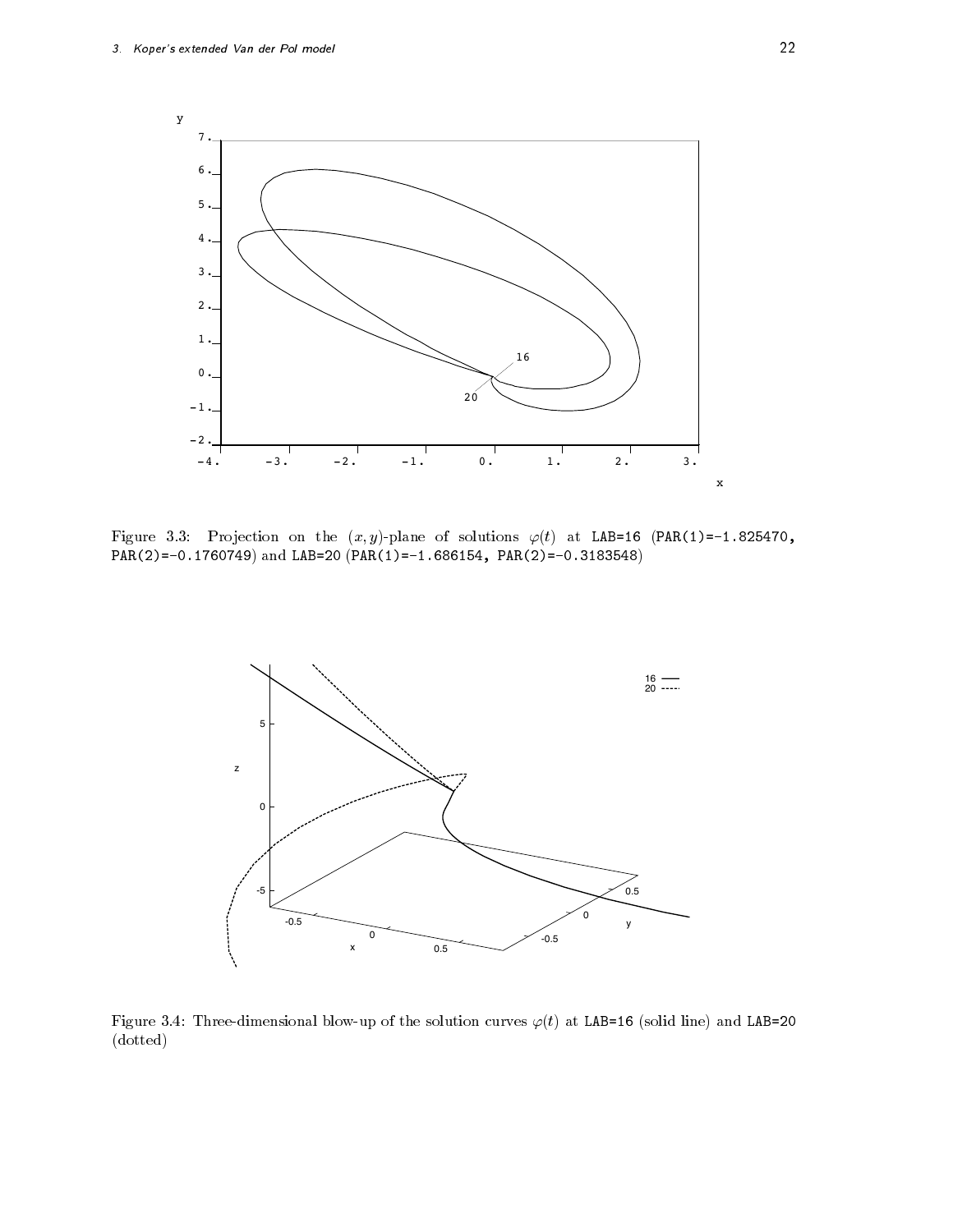![](_page_22_Figure_1.jpeg)

Figure Computed homoclinic orbits approaching the BT point

#### @svaut koper2

since that contained the articial Newton step which no longer need Figure presents solutions  $t \wedge t$ which are points on the homoclinic branch before and after the rst detected inclination  $\mathbf{I}$ ... af it in this guide this is the origin of this guaranteed in Figure is shown in Figure ... ... ... ... ... the solutions of the adjoint equation while moving the bifurcation points for the data through in Figure - was plotted after rst performing an additional continuation of the solutions at both points with respect to the truncation interval PAR(11).

Continuing in the other direction by changing autkoper-f

$$
IRS = 12
$$
  $DS = -0.02$   $DSMAX = 0.05$   $NPR = 10$ 

and running

#### autoh koper

we approach a Bogdanov-Takens point.

| BR. | PT TY LAB | PAR(1)                   | $\cdots$ | PAR(2) | PAR(10)                       | $\cdots$ |
|-----|-----------|--------------------------|----------|--------|-------------------------------|----------|
|     |           | 1 60 FP 47 -1.949015F+00 |          |        | $-5.120101E-02 -8.332154E+01$ |          |

Note that the numerical approximation has ceased to become reliable, since PAR(10) has now become large To follow the homoclinic orbit to the BT point with more precision we would need to rst perform continuation in TT Party ( ) is an interesting more accurate the more accurate homoclinic solution see below to course the locus of the locus of the locus of homoclinic bifurcations so far obtained after respect to  $\mu$ this data to that already obtained for the branch of homoclinics

#### **@apaut** koper2

Phase portraits of homoclinic orbits between the  $BT$  point and the first inclination flip (in fact, between labels  and and from labels  to are depicted in Figure note how the computed homoclinic orbits approaching the BT point have their endpoints well away from the equilibrium, again showing that we need to take a larger truncation interval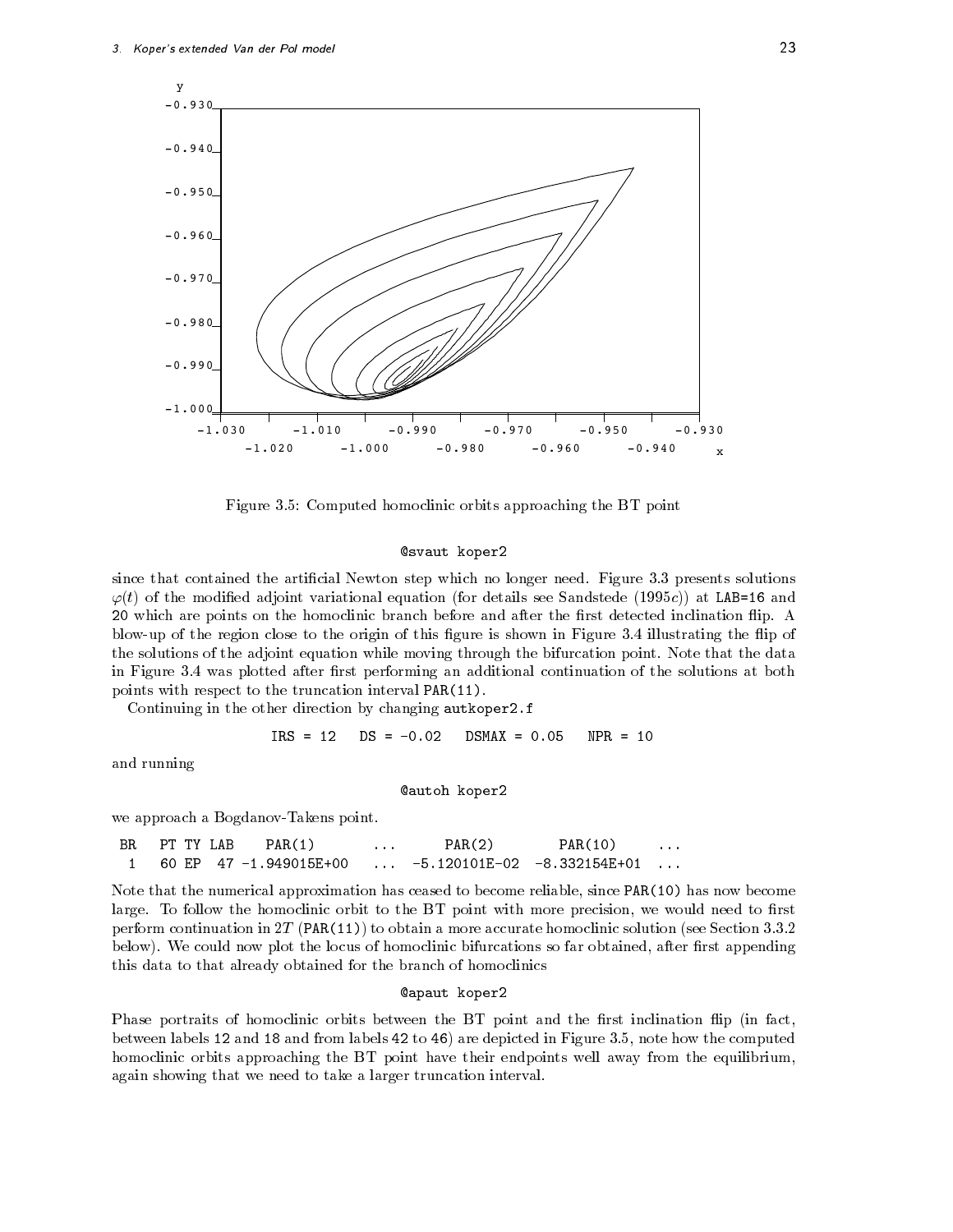#### 3.2 More accuracy and saddle-node homoclinic orbits

To analyze the branch of homoclinic orbits further, we first perform continuation in  $T$  from one point on the previously computed branch in order to obtain an approximation of the homoclinic orbit over a longer intervalue for parameter values near parameters is near a nonhyperbolic equipment either a n saddlenode or BT, where the convergence to the equilibrium is slower first we pick a point well away from the non-hyperbolic equilibrium (label 12) and remove the data for the computation of the adjoint variational equation, because inclination flips will not be involved in what follows.

#### @delhaut 12 koper2 koper3

The following changes are then made to autkoper-f

ICP

with the resulting direction in the rule result in this new left and the second complete  $\mathcal{L}_{\mathcal{A}}$ 

```
@autoh koper3
```
The last point in this computation is

| BR. | PT TY LAB | PAR(11)                               | L2-NORM | PAR(2)                          | $\cdots$ |
|-----|-----------|---------------------------------------|---------|---------------------------------|----------|
|     |           | 1 100 EP 17 9.855682E+02 1.661016E+00 |         | $\ldots$ -1.516927E-01 $\ldots$ |          |

We can now repeat the computation of the branch of saddle homoclinic orbits from this point, by saving this data

@svaut koper3

setting

 $IRS = 17$ ICP In the contract of the contract of the contract of the contract of the contract of the contract of the contract of the contract of the contract of the contract of the contract of the contract of the contract of the con

in autkoper-f and running in the usual way

```
@autoh koper3
```
The saddlenode point is now detected at

**BR** PT TY LAB  $PAR(1)$  $L2-NORM$  $PAR(2)$  $\sim$   $\sim$  $\mathbf{1}$ and the state of the state of the state of the state of the state of the state of the state of the state of th PAR
 - $\overline{1}$  $\ldots$ 

Note that the parameter values differ from that at the previously-computed saddle-node homoclinic point only in the fth decimal place We save this output as a new le

#### @svaut koper4

Replacing

 $N$ MX = 20  $NPR = 10$ 

in automatic control of and results are represented in a second control of and results are related to the control of and results are related to the control of and results are related to the control of and related to the co

**@autoh koper3** 

results in a more accurate approximation to the curve of homoclinics approaching the BT point

| BR PT TY LAB | PAR(1) | L2-NORM | $\cdots$ | PAR(2)                                                   | $\cdots$ |
|--------------|--------|---------|----------|----------------------------------------------------------|----------|
| -1 -10       |        |         |          | $18 - 1.945502E + 00$ $1.714829E + 00$ $-5.474625E - 02$ |          |
|              |        |         |          | 20 EP 19 -1.950577E+00 1.717653E+00     -4.962832E-02    |          |

Note that we do not save this output

To switch to continuation of the central saddlenode homoclinic curve in two parameters from the noncentral saddlenode homoclinic orbit at Linic orbit at Manuel orbit at LaBin and the following changes to authority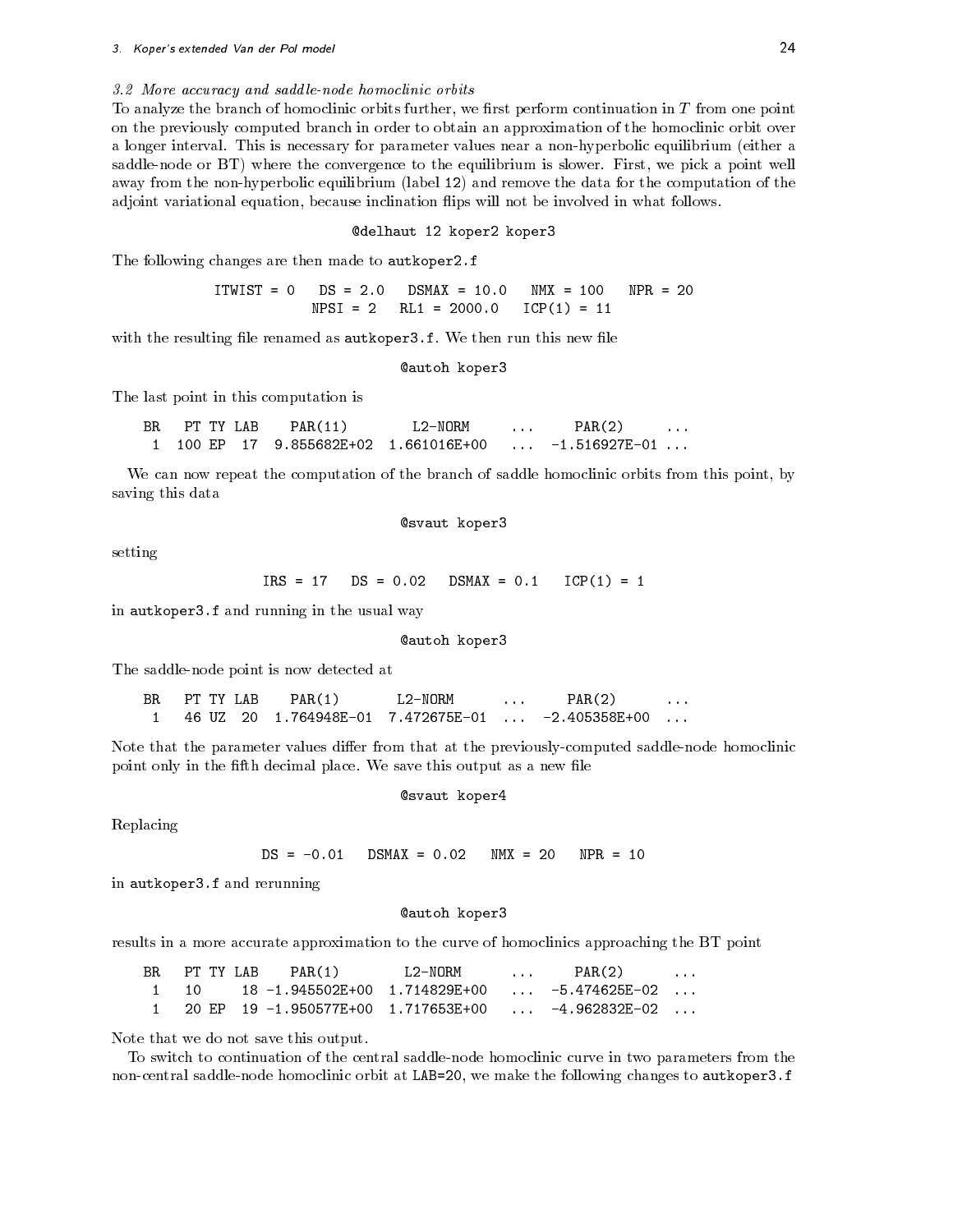![](_page_24_Figure_1.jpeg)

Figure 1. Two noncentral saddlenode homoclinic orbits LAB  $\mathcal{L}$ homoclinic orbit between these two points LAB 

NSTAB IEQUIB  $IRS = 20$  $N$ MX = 30  $NPR = 5$  $IPSI(1) = 15$  $IPSI(2) = 16$ 

which we rename to authorize the output we get we get we get we get we get we get we get we get we get we get

#### **@autoh** koper4 **@apaut** koper4

|  | BR PT TY LAB $PAR(1)$ | L2-NORM | and the company of the company of the | PAR(2)                                                | $\cdots$ |
|--|-----------------------|---------|---------------------------------------|-------------------------------------------------------|----------|
|  |                       |         |                                       | $1$ 28 UZ 28 1.764896E-01 7.491793E-01  -2.405369E+00 |          |

... and all the standard of homoclinic orbits once again leaves the locus of saddler in a seconde noncentral saddlenode homoclinic bifurcation and function  $\mathcal{L}^{\text{u}}$  (U) at the function in plants of this stage to plot a plasm suppose diagram see Figure 2019, was clearly that if we can be two codimensions of the two two points (labels 20 and 28), the homoclinic orbit rotates between the two components of the 1D stable manifold i e between the two boundaries of the centerstable manifold of the saddle node The overall effect of this process is the transformation of a nearby "small" saddle homoclinic orbit to a big saddle homoclinic orbit i e with two extra tuning points in phase space

Finally, we can switch to continuation of the big saddle homoclinic orbit from the new codim 2 point To this end we change constants according to

> $NSTAB = 2$   IEQUIB  $IRS = 28$  $N$ MX = 400  $NPR = 40$  $NPSI = 0$

in autkoper-f rerun and append the data

#### **@autoh koper4** apaut koper

while the takes a large steps and the line parties are the line  $\{x_j\}$  ,  $\{y_j\}$  ,  $\{y_j\}$  ,  $\{y_j\}$  ,  $\{y_j\}$  ,  $\{y_j\}$  ,  $\{y_j\}$  ,  $\{y_j\}$  ,  $\{y_j\}$  ,  $\{y_j\}$  ,  $\{y_j\}$  ,  $\{y_j\}$  ,  $\{y_j\}$  ,  $\{y_j\}$  ,  $\{y$  $-$ 2.109... (which is why we chose such a large value of NMX). This particular computation ends at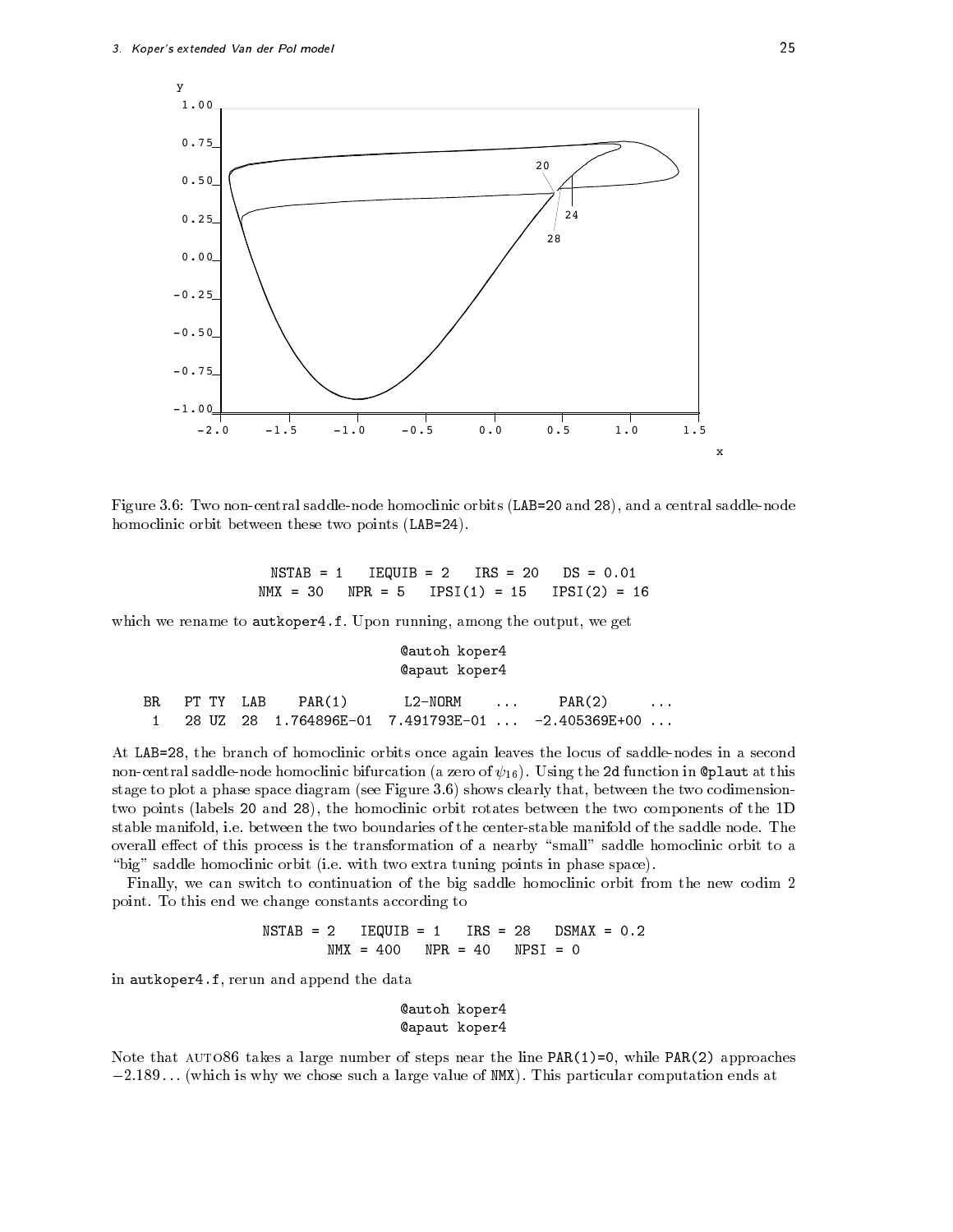![](_page_25_Figure_1.jpeg)

Figure The big homoclinic orbit approaching a gureofeight

| BR | PT TY LAB | PAR(1) | L2-NORM | and the state of the state of the | PAR(2)                                                |  |
|----|-----------|--------|---------|-----------------------------------|-------------------------------------------------------|--|
|    |           |        |         |                                   | 1 400 EP 39 -2.026640E-04 2.194528E-01  -2.189919E+00 |  |

By plotting phase portraits of the last ten orbits approaching this end point see Figure we see a "canard-like" like transformation of the big homoclinic orbit to a pair of homoclinic orbits in a figureofeight conguration That we get a gureofeight is not a surprise because PAR corresponds to a symmetry in the dierential equations (perpit bet symmetry and that the equations as also the extra  $\mathbf{r}_\text{in}$  $(PAR(12), PAR(13), PAR(14)),$  approaches the origin as we approach the figure-of-eight homoclinic.

#### 3.3 Three parameter continuation

We now consider curves in three parameters of each of the codimension-two points encountered in Section by freeing the parameter PAR In order to continue in three parameters the inclination 
ips detected at label we make the following changes to autkoper-f

$$
IRS = 18 \t DS = -0.2 \t DSMAX = 0.5 \t MNX = 35
$$
  
\n
$$
NPSI = 1 \t NFIXED = 1 \t IFIXED(1) = 13 \t NFREE = 3
$$
  
\n
$$
ICP(1) = 3 \t ICP(2) = 1 \t ICP(3) = 2
$$

and run

**@autoh koper2** 

We save the output to a new file

#### @svaut koper5

 $\mathbf{Q}$  and  $\mathbf{Q}$  contribute the neutral twisted homogeneous experimental twisted homogeneous experimental twisted homogeneous experimental twisted homogeneous experimental twisted homogeneous experimental twisted hom clinic orbit collides with the saddlenode curve

| BRPT TYLAB | PAR(3)                                                              | $\sim$ $\sim$ $\sim$ $\sim$ $\sim$ | PAR(1) | PAR(2) |  |
|------------|---------------------------------------------------------------------|------------------------------------|--------|--------|--|
|            | 1   32 UZ   51   5.744773E-01   ...  1.282702E-01 -2.519325E+00 ... |                                    |        |        |  |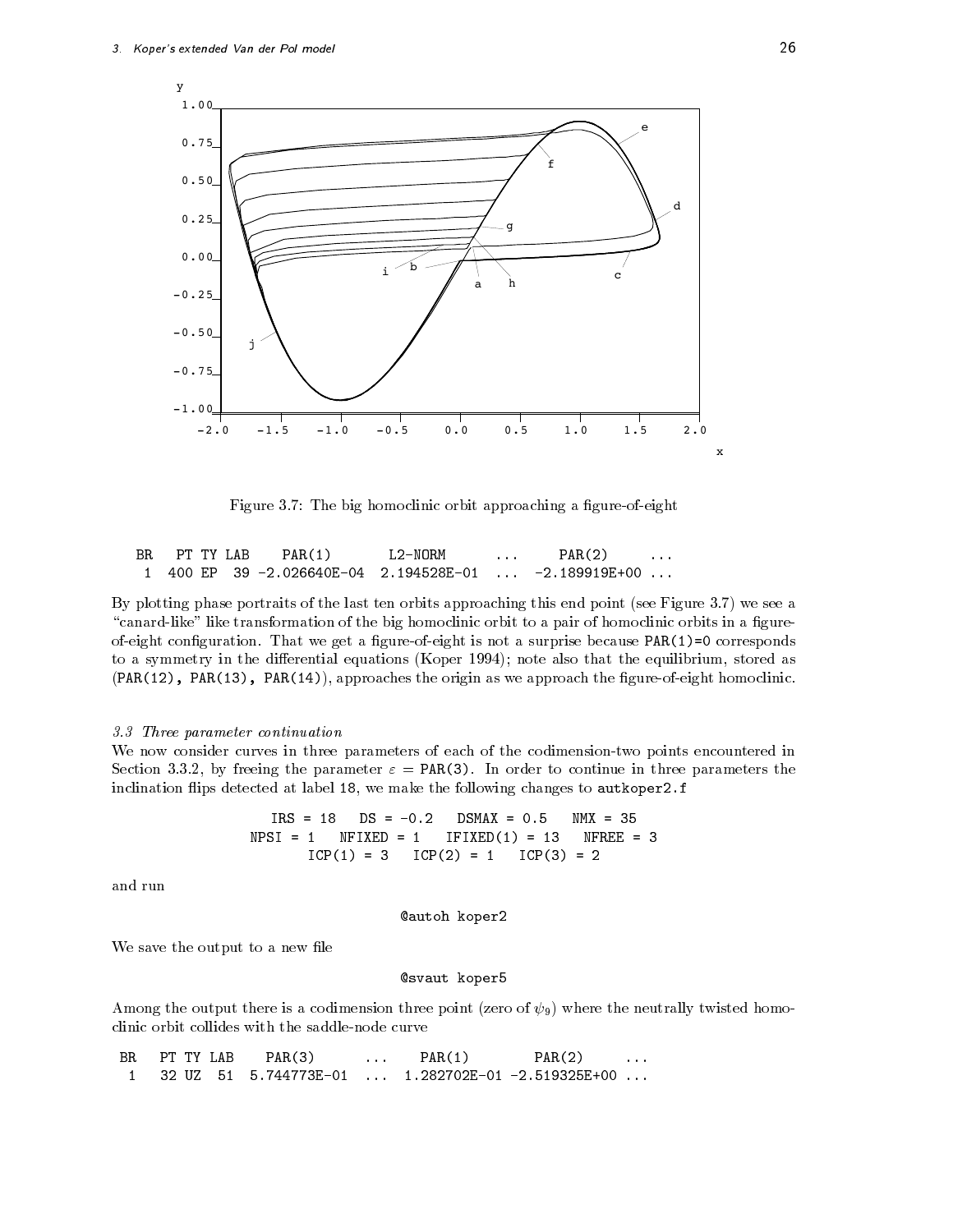![](_page_26_Figure_1.jpeg)

Figure Pro jection onto the PAR
PAR
plane of the noncentral saddlenode homoclinic orbit curves (labeled a and b) and the inclination-flip curves (labeled c and d)

where the other detected inclination  $\mathcal{L}$  at LAB  $\mathcal{L}$  at LAB  $\mathcal{L}$  at LAB  $\mathcal{L}$ 

$$
IRS = 21 \qquad \text{NMX} = 25
$$

in automatic control of the driver and append the driver and append the data development of the data development of the data development of the data development of the data development of the data development of the data d

#### @autoh koper2 **@apaut** koper5

Again we find a point at which the inclination-flip curve collides with that of the saddle-node homoclinic orbits

**BR** PT TY LAB PAR(3)  $PAR(1)$   $PAR(2)$  $\cdots$  $\ddotsc$ 

To continue the non-central saddle-node homoclinic orbits it is necessary to work on the data without  $\blacksquare$  we therefore restart from the data at LAB  $\blacksquare$ continue these continues continues and appending the dening condition  $\alpha$  appending condition  $\alpha$  $\alpha$  the continuum of saddlenode homoclinic orbits IEQUIB  $\alpha$  and  $\alpha$  appending  $\alpha$ the continuation of a saddle homoclinic orbit. The example in Section was used in the example in the example i for contrast we shall adopt the second approach here We achieve this by changing autkoper-f according to

> $IRS = 20$  $N$ MX = 50  $N$ FREE = 3  $ICP(1) = 3$  $NFIXED = 1$  $\blacksquare$

running in the usual way and saving the data to a new file

**@autoh koper4 @svaut** koper6

 $\sim$  . The restart from label  $\sim$  , setting IRS are the restart from  $\sim$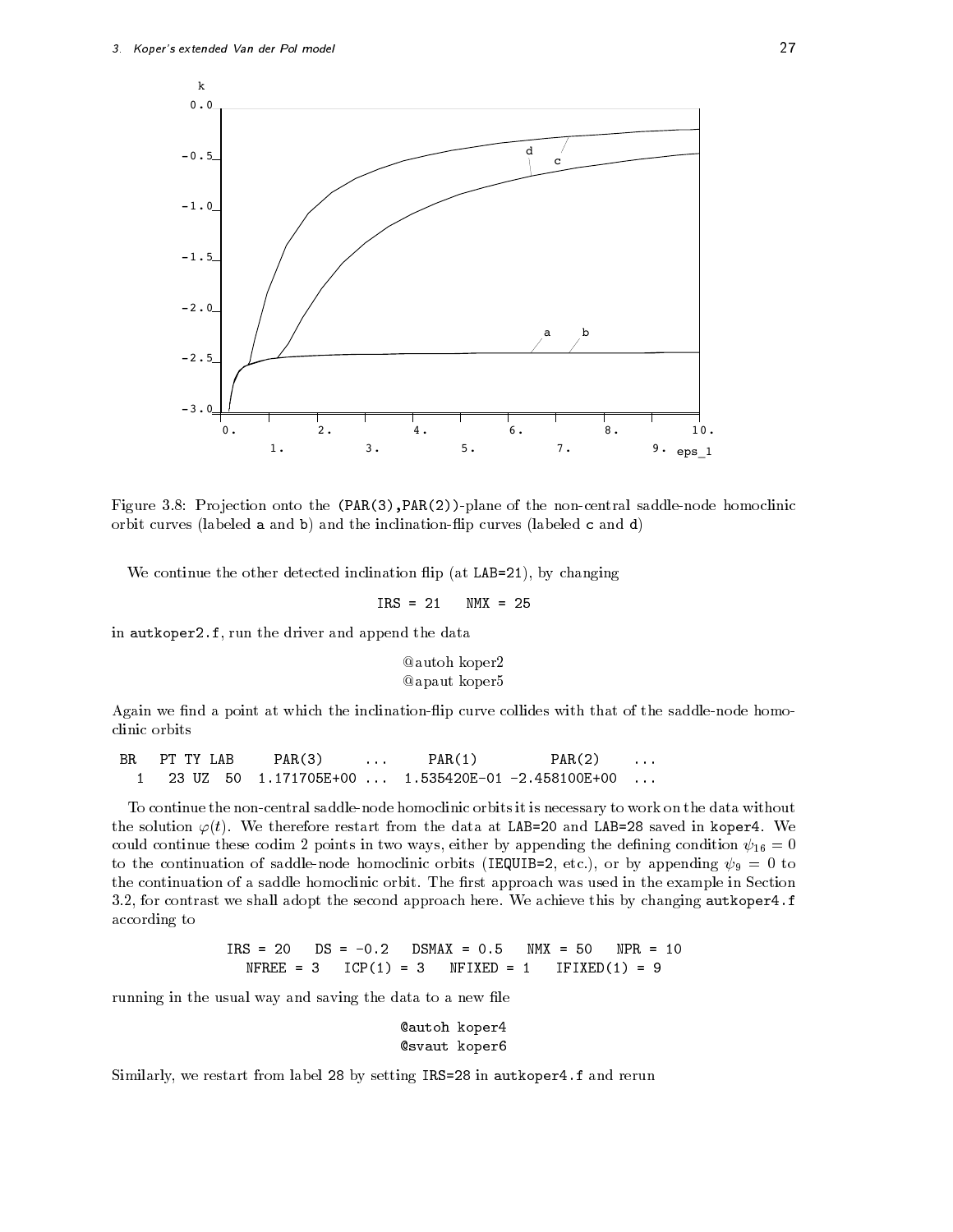#### **@autoh koper4** apaut koper

. The projection onto the property process is an extra codimensional curve is given in Figure . The The intersection of the inclination-flip lines with one of the non-central saddle-node homoclinic lines is apparent Note that the two noncentral saddlenode homoclinic orbit curves are almost overlaid

#### 4. ELECTRONIC CIRCUIT OF FREIRE et al

Consider the following model of a three-variable autonomous electronic circuit (Freire, Rodríguez-Luis, Gamero & Ponce 1993)

$$
\begin{cases}\n r\dot{x} &= -\nu x + \beta(y - x) - A_3 x^3 + B_3(y - x)^3, \\
 \dot{y} &= -\beta(y - x) - z - B_3(y - x)^3, \\
 \dot{z} &= y.\n\end{cases}
$$
\n(4.1)

The equations are included in the HomCont example le autcircuit-f in the directory circuit we begin by reading in data from pstpnt-data for a saddlefocus homoclinic orbit at  $\mu$  . And it  $-0.721309$ ,  $r = 0.6$ ,  $A_3 = 0.328578$  and  $B_3 = 0.933578$ , which was obtained by shooting over the time interval T Party to follow the branch in the branch in the but  $\mu$  ,  $\mu$  performance but respectively the performance of  $\mu$ continuation in T to obtain a better approximation to a homoclinic orbit Running auto-

#### autoh circuit

yields the output

|  |  | BR PT-TY-LAB PAR(11) L2-NORM  PAR(2) |                                                                |  |
|--|--|--------------------------------------|----------------------------------------------------------------|--|
|  |  |                                      | 1 1 EP  1 3.613000E+01 2.140388E-01  -7.213090E-01             |  |
|  |  |                                      | 1   21   UZ   2   1.000000E+02   1.286637E-01    -7.213093E-01 |  |
|  |  |                                      | 1 42 UZ 3 2.000000E+02 9.097897E-02  -7.213093E-01             |  |
|  |  |                                      | 1 50 EP  4  2.400000E+02  8.305206E-02   -7.213093E-01         |  |

which we say the dimming lessed p-t-file that they have the d-t-file that the the

#### **@svaut circuit1**

Note that  $\nu$  =PAR(2) remains constant during the continuation as the parameter values do not change, only the solution We now restart at LAB corresponding to a time interval T and change the principal continuation parameter to be To this end the following changes are made to the le autcircuit.f

> $IRS = 3$ ICP NMX NPR PUSZR PAR
> - PUSZR PAR
> -

which is the saved as a new letter and the same contract and  $\eta$  are the same contracted as a new letter and  $\eta$ 

```
@autoh circuit1
```
we get the output

|  |  | BR PT TYLAB PAR(1) L2-NORM  PAR(2)                                |  |  |
|--|--|-------------------------------------------------------------------|--|--|
|  |  | $1$ 9 UZ 5 4.535585E-01 1.246500E-01  -7.256936E-01               |  |  |
|  |  | $1$ 17 UZ 6 1.000000E-01 2.228733E-01  -9.196704E-01              |  |  |
|  |  | 1 20 UZ $7 - 6.218301E - 09$ 2.754461E-01 $-1.026452E + 00$       |  |  |
|  |  | 1   24   UZ   8   -1.000000E-01   3.711805E-01      -1.154211E+00 |  |  |
|  |  | $1$ 30 EP 9 -3.247670E-01 5.681331E-01  -1.508869E+00             |  |  |

which is saved to p-reduce the p-reduced to p-reduced to p-reduced to p-reduced to p-reduced to p-reduced to p

**@svaut** circuit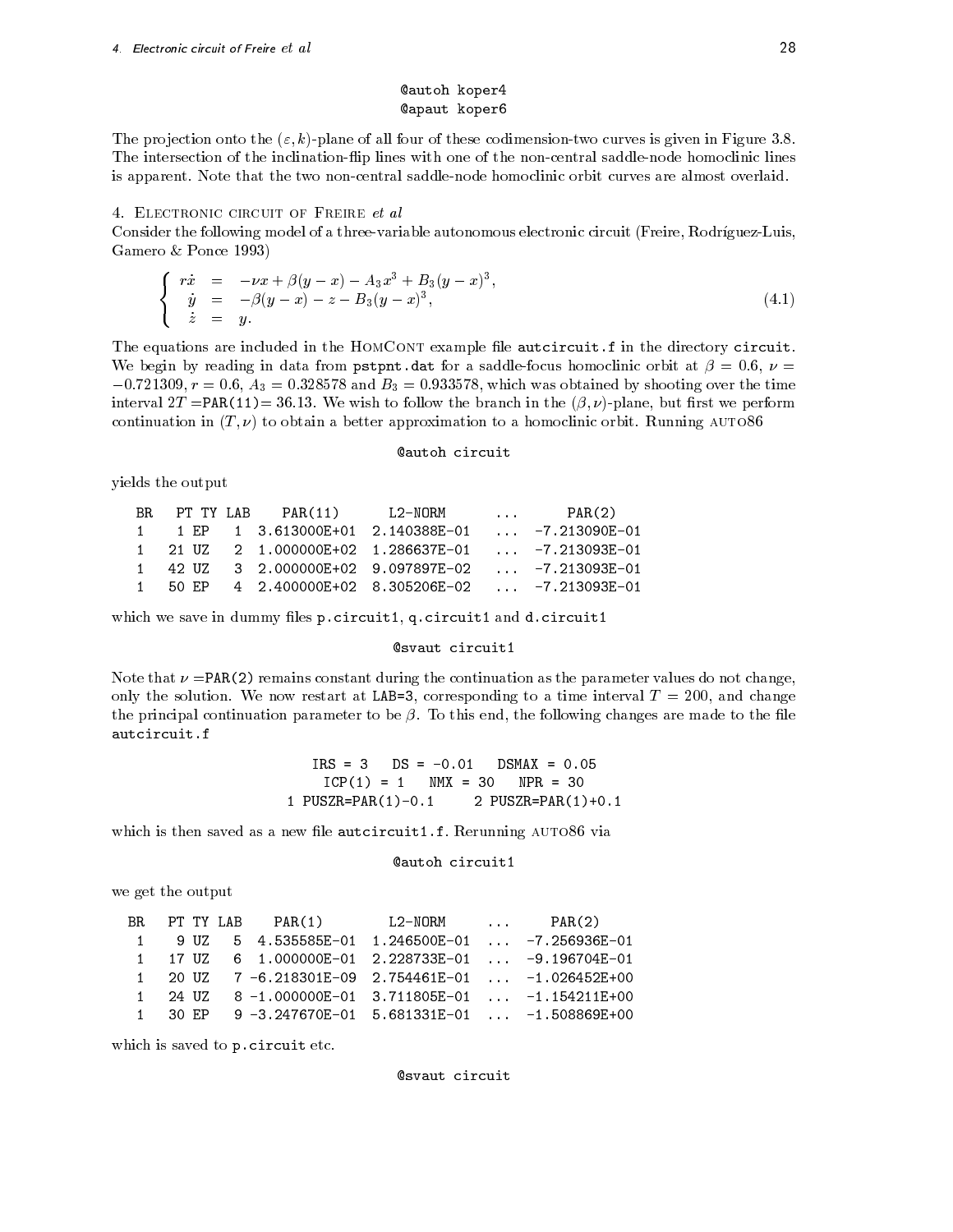![](_page_28_Figure_1.jpeg)

Figure - Solutions of the boundary value problem at labels and either side of the ShilnikovHopf bifurcation

![](_page_28_Figure_3.jpeg)

Figure - Phase portraits of three homoclinic orbits on the branch showing the saddlefocus to saddle transition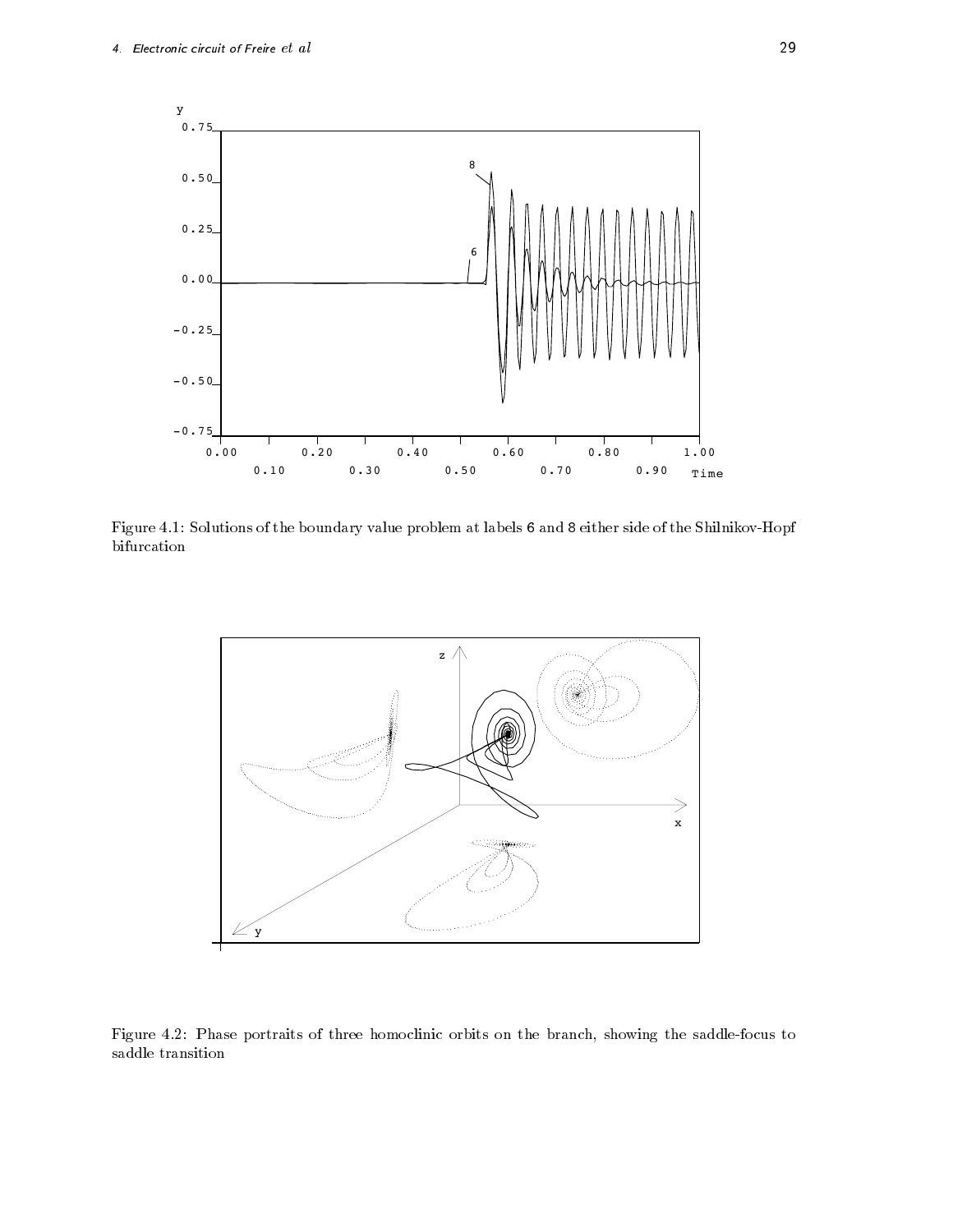Inspecting the output in d-circuit we see that label corresponds to neutrallydivergent saddle focus  $\{f_{ij},\ldots,j\}$  , which is a local bifurcation of the from the second second  $\{f_{ij},\ldots,j\}$  , which we note from the from the from the second second second second second second second second second second second seco eigenvalues there corresponds to a Shillikovic Mopf bifurcation measure that the user the user the user  $\sim$ output points the solutions at which are plotted in Fig. , which are plotted in Fig. , which are plotted in Fig. es the plotted solution at label  $\mathbf{r}$  at label  $\mathbf{r}$  at label to point to point to point to point to point to point to point to point to point to point to point to point the point of the point of the point of the p heteroclinic orbits control orbits control orbits control orbits control orbits control orbits control orbits c

To continue the locus in the other direction, we make the following changes to **autcircuit1.f** 

$$
IRS = 5 \qquad DS = 0.01
$$

save the le to automatique the le to automatique the data design and append the data development of the data d

### **Qautoh** circuit **@apaut** circuit

The output

|  | BR PT TYLAB PAR(1)                                              | $L2-NORM$ | PAR(2) |
|--|-----------------------------------------------------------------|-----------|--------|
|  | 1 9 UZ 10 5.912146E-01 9.305334E-02  -7.203984E-01              |           |        |
|  | 1   13   UZ   11   7.428710E-01   4.869731E-02    -7.590573E-01 |           |        |
|  | 1   21   UZ   12   7.746145E-01   1.020295E-02    -7.746679E-01 |           |        |
|  | 1 23 MX 13 7.746301E-01 9.871745E-03  -7.746785E-01             |           |        |

 $\vee$  and  $\vee$  and  $\vee$  transition at LAB  $\vee$  at LAB  $\vee$  at LAB  $\vee$  at LAB  $\vee$  and  $\vee$ eigenvalue saddlefocus to saddle transition at LAB - and <sup>a</sup> neutral saddle at LAB  -- Data at several points on the complete branch are plotted in Fig - The computation ends at a no convergence error Typers to the homogeneer approaching a Bogdanov approaching a Bogdanov to the h Takens singularity at small amplitude To compute further towards the BT point one would rst need to continue to a higher value of PAR

#### A heteroclinic example

The following system of five equations by Rucklidge  $&$  Mathews (1995)

$$
\begin{cases}\n\dot{x} = \mu z + x y - z u, \\
\dot{y} = -y - x^2, \\
\dot{z} = -\nu z + x u, \\
\dot{u} = -\frac{\sigma}{4} u - \frac{\sigma Q}{4\pi^2} v + \frac{3(1+\sigma)}{4\sigma} x z, \\
\dot{v} = \frac{\zeta}{4} u - \frac{\zeta}{4} v\n\end{cases}
$$
\n(5.1)

have been used to describe shearing instabilities in uid convection The equations possess a rich structure of local and global bifurcations Here we shall reproduce a single curve in the plane of codimension-one heteroclinic orbits connecting a non-trivial equilibrium to the origin for  $Q = 0$  and  $\blacksquare$ sheart and starting data for the orbit at  $\{1,1,1\}$  . Therefore in provided in pstpnt-theory with a truncation is a continued of Party (Party and Party in

We begin by computing towards  $\mu = 0$ 

```
autoh shear
@svaut shear
```
which yields the output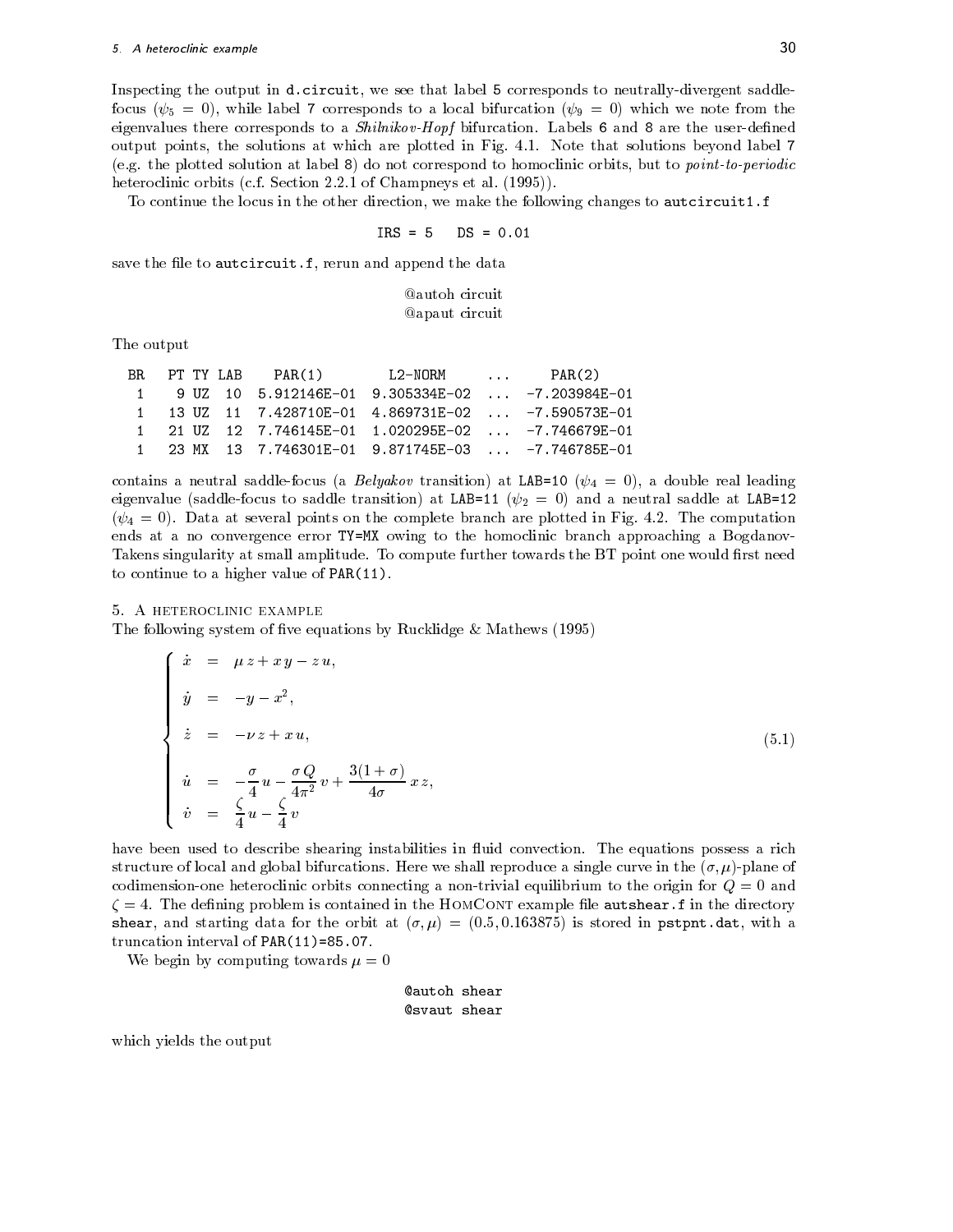![](_page_30_Figure_1.jpeg)

Figure Pro jections into x y zspace of the family of heteroclinic orbits

| $\ldots$ 1.638750E-01                                          |
|----------------------------------------------------------------|
|                                                                |
|                                                                |
| 8.742184E-02                                                   |
| $\ldots$ 5.285155E-02                                          |
| $\ldots$ 2.611675E-02                                          |
|                                                                |
|                                                                |
| $\ldots$ 1.280061E-01<br>8.835810E-03<br>$\ldots$ 1.167419E-03 |

we restart in the other direction by making the following changes in automatic changes in automatic changes in

$$
IRS = 1 \t DS = 0.02
$$

rerunning, and saving

### autoh shear apaut shear

to get the output

| BR. | PT TY LAB |     | PAR(3)                       | L2-NORM      | $\cdots$                        | PAR(1)       |
|-----|-----------|-----|------------------------------|--------------|---------------------------------|--------------|
|     | 5         |     | 8 5.624535E-01 4.496259E-01  |              | $\cdots$                        | 2.015640E-01 |
|     | 10        |     | 9 6.417016E-01               | 5.032011E-01 | $\mathbf{1}$                    | 2.508191E-01 |
|     | 15        | 10. | 7.221099E-01 5.556790E-01    |              | $\mathbf{1}$ , and $\mathbf{1}$ | 3.014721E-01 |
|     | 20        |     | 11 8.037082E-01              | 6.069428E-01 | $\mathbf{1}$                    | 3.527945E-01 |
|     | 25        |     | 12 8.865009E-01 6.568957E-01 |              | $\mathbf{1}$ and $\mathbf{1}$   | 4.042239E-01 |
|     | 30 EP     |     | 13 9.704713E-01 7.054625E-01 |              | $\mathbf{r}$                    | 4.553292E-01 |

The results of both computations are presented in Fig from which we see that the orbit shrinks to zero as  $\text{PAR}(1) = \mu \rightarrow 0$ .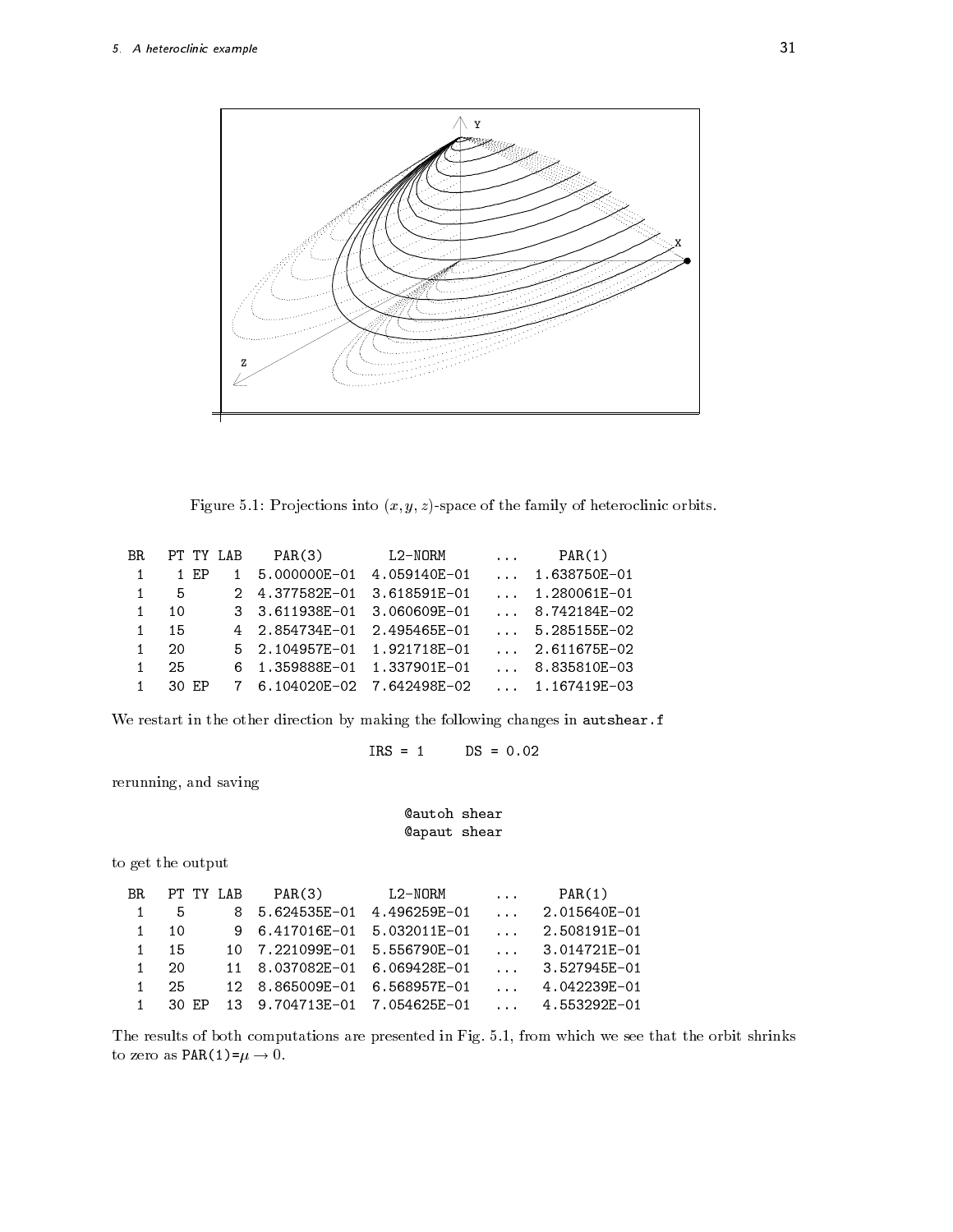### Appendix I Source code auttest.f

```
\mathcal{C}\mathcal{C}_{\mathcal{C}}\mathcal{C}An Authomcont example program for the general test example
\mathcal{C}_{\mathcal{C}}\mathbf Cconstruction in the construction of the construction of the construction of the construction of the construction of
\mathcal{C}___________________
\epsilonsubroutine problem
\mathcal{C}- - -\mathcal{C}c This sets up various various constants which are problem specific
c and puts them in a common block PROB
c It also sets up several run specific constants to be used in INIT
\mathcal{C}c This is the only routine that should need changing from
c one run to another on the same problem even if the
c dimensions of the stable or unstable manifold or the number of
c frozen parameters etc-
 vary
\mathcal{C}c The constants set are the following
\mathbf{C}c NPROB -
-
-
-
-
-
-
-
-
-
-
 problem size 
i-
e-
 dimension of phasespace
ch near in the labels of free parameters of free parameters of free parameters of free parameters of free para
c NFIXED, IFIXED(20) number and labels of fixed conditions
c APSI, corresponding to the labels of the contractions for and contracts the second contract of the second co
see the function parameter is the function \mathcal{A} in Automobility in Automobility in Automobility
. Assum, attribute and unstable and unstable manifolds manifolds and unstable manifolds of the stable manifolds
c NPUSZR -
-
-
-
-
-
-
-
-
-
 number of user defined functions 
defined in PUSZR
c for output
c
c IEQUIB is specified explicitly in PEQUIE in PEQUIP is specified explicitly in PEQUIP in PEQUIP in PEQUIP in
c if equilibrium is to be solved for during continuation in the solved for during continuation of the solved for
           =2 if homoclinic orbits to saddle-node are followed and
                  equilibrium is to be solved for during continuation
\mathbf{C}in this case one has to supply initial data of PAR(11+K)
\mathbf{c}\mathbf{C}c in the contract of the contract of the contract of the contract of the contract of the contract of the contract of
c ITWIST 
 orientation not computed
\mathbf{C}c and computed via adjoint variation computed via adjoint variation of the computed variation
```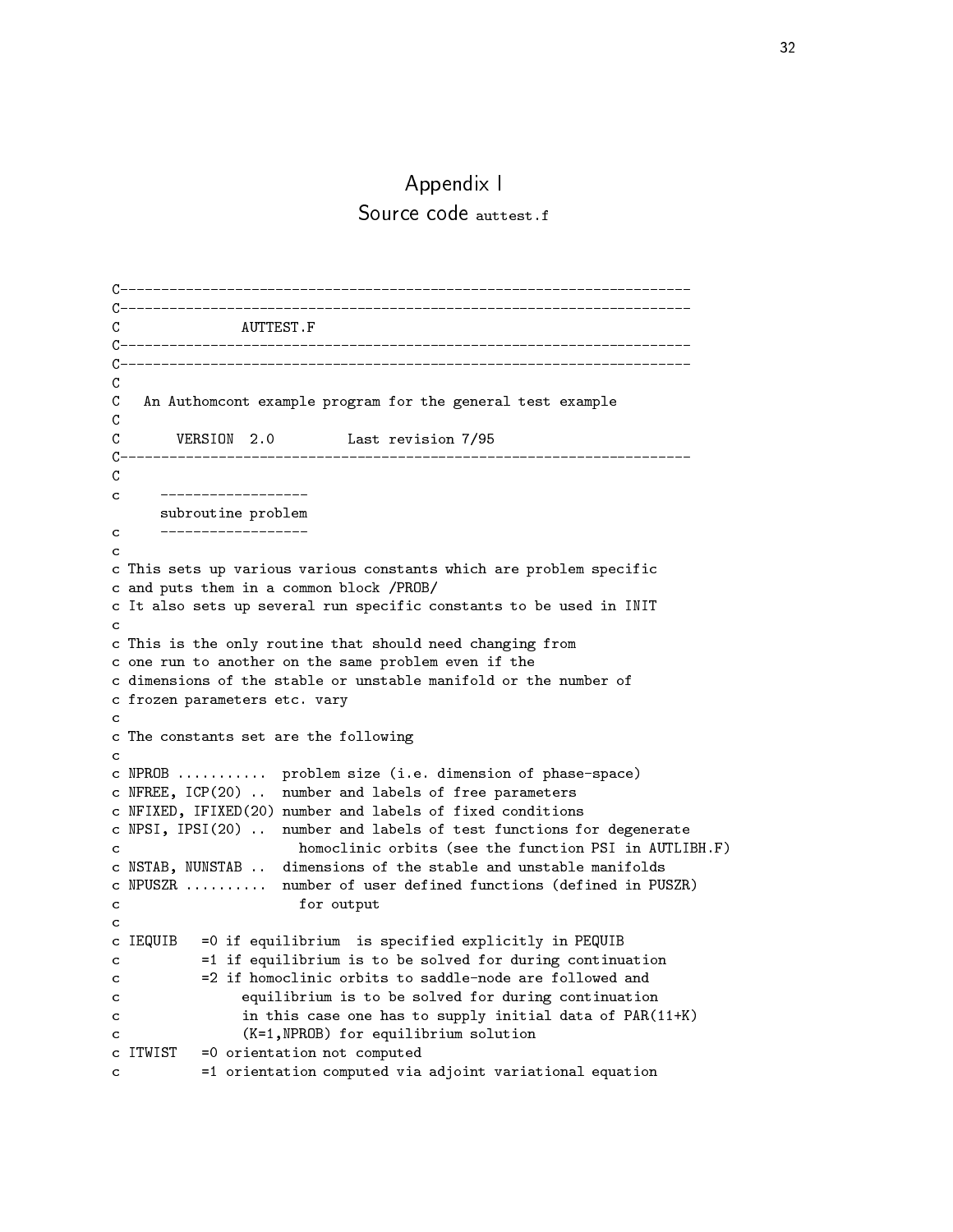```
c is read to a starting data is read from pstpliters define the this data \simmust be t, U at each point with t in [0,1]; multi column format
\mathbf{r}. The second compliance is specified in the substantial solution is specified in the sub-
\mathcal{C}c if the artificial parameter approach is used for starting for starting for starting for starting for starting
c The other constants are as described in the AUT086 manual
\mathcal{C}c The bifurcation parameter is ICP(1)c and this may be equal to the truncation interval to this (--)
c nice that for a non-nightedit nime that for a nonde modern to
\mathcal{C}IMPLICIT DOUBLE PRECISION (A-H, 0-Z)
       COMMON /BLBCN/ NDIM, IPS, IRS, ILP, ICP(20), PAR(20)
       COMMON /BLCDE/ NTST, NCOL, IAD, ISP, ISW, IPLT, NBC, NINT
       COMMON /BLDLS/ DS, DSMIN, DSMAX, IADS
       COMMON /BLLIM/ NMX, NUZR, RLO, RL1, AO, A1
       COMMON /BLMAX/ NPR, MXBF, IID, ITMX, ITNW, NWTN, JAC
       COMMON / PROB/ IPSI(20), IFIXED(20), ITWIST, ISTART, IEQUIB, NFIXED,
              NPSI, NFREE, NPROB, NUNSTAB, NSTAB, NPUSZR
      \pmCOMMON / ACC/COMPZERO
       COMMON /BLEPS/ EPSL(20), EPSU, EPSS
c problem dependent
\mathcal{C}IEQUIDE DE CONTRADICTO DE CONTRADICTO DE CONTRADICTO DE CONTRADICTO DE CONTRADICTO DE CONTRADICTO DE CONTRADICTO DE CONTRADICTO DE CONTRADICTO DE CONTRADICTO DE CONTRADICTO DE CONTRADICTO DE CONTRADICTO DE CONTRADICTO DE C
       ITWIST 
       ISTART 
c
c restart
\mathbf{C}IRS = 0c step length
\mathbf{c}DS
c stop
\mathbf{c}NPR = 20c parameter/phase space region
\mathbf{C}A1 = 100.000\mathcal{C}c limit point and bifurcation detection
```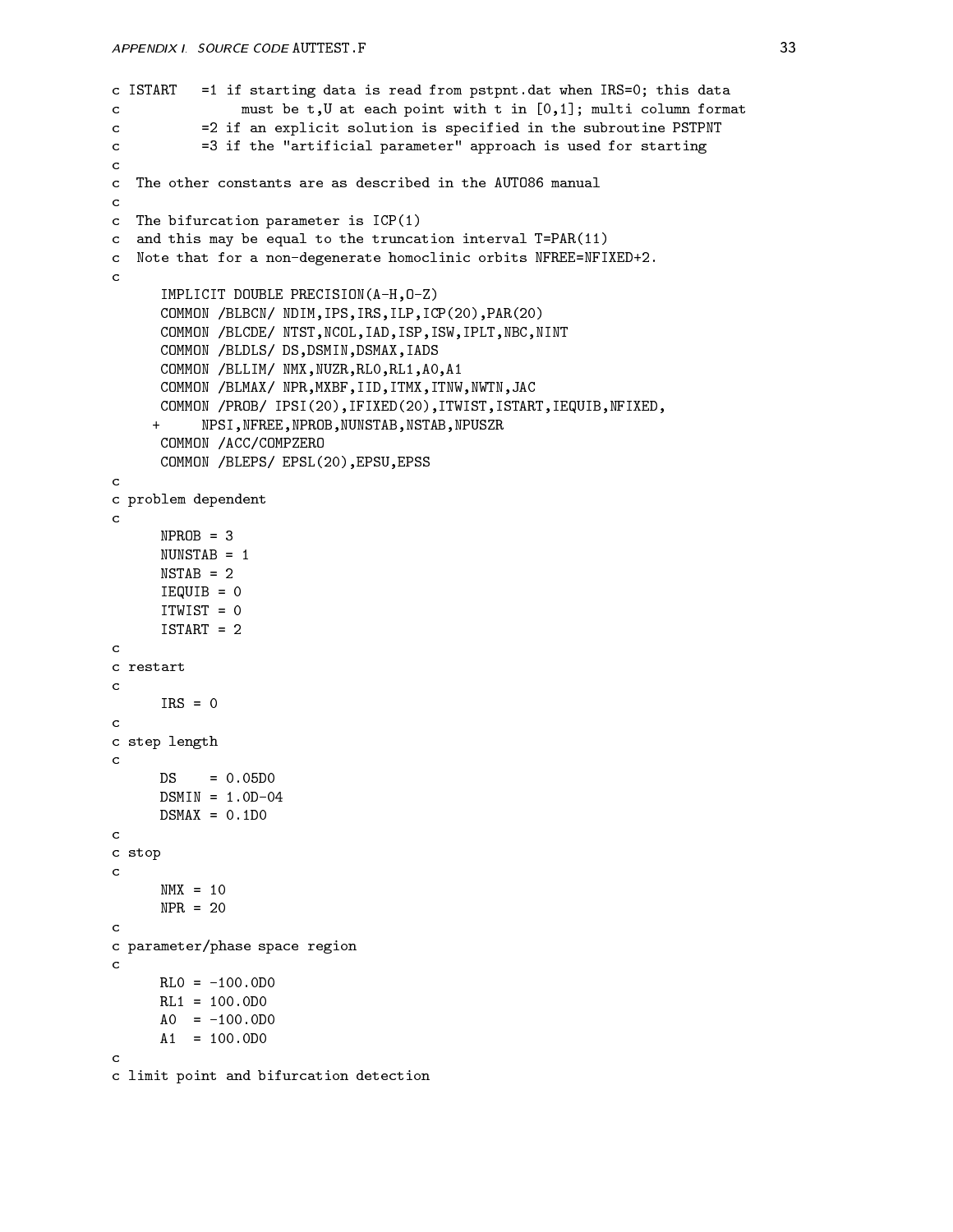```
ISW = 1ISP = 0c mesh
\mathbf{C}c
c
c machine precision
\mathbf{C}c relative tolerances
\mathbf{c}dia ang pag-araw na araw na araw na araw na araw na araw na araw na araw na araw na araw na araw na araw na ar
                     EPSLE I START START START START START START START START START START START START START START START START START
             END DO
c
c maximal iterations
c
c
c step length weigths
- contract the second contract of the second contract of the second contract of the second contract of the second contract of the second contract of the second contract of the second contract of the second contract of the 
the theoretical contracts of the contracts of the contracts of the contracts of the contracts of the contracts
c output
c IPLT = 0
               IID = 2\mathbf{C}c the initial values of all \rho in the interactions, parameters if IRS is a set of \rhoc
              IF IRST IRS-IN THE PARTIES IN THE REAL PROPERTY OF THE PARTIES OF THE PARTIES OF THE PARTIES OF THE PARTIES OF
C Parameter (only PAR(1) up to PAR(9) available for the user)
\mathsf{C}C
\mathsf{C}\alpha , and a contract the contract of \alpha and \alpha are contracted to \alpha and \alpha and \alpha and \alpha and \alpha. By an order the second of the second the second of the second second and the second second and the second second second second second second second second second second second second second second second second second sec
C ddt z 
 cz  mu x  gamma xz  alpha beta 
x
xy
\mathsf{C}\mathbf CPAR

 -
D
```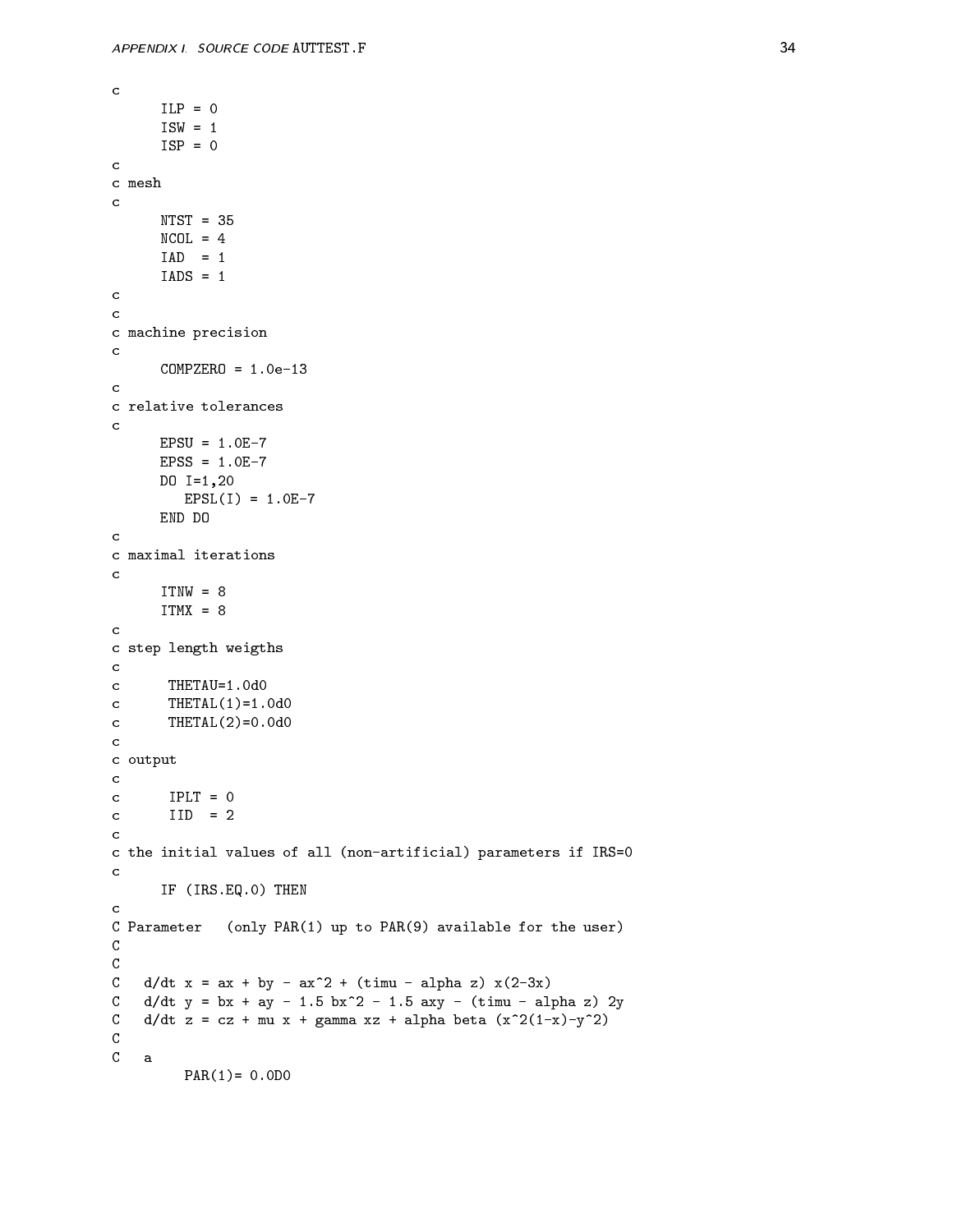```
\mathsf{C}b b
                       PAR

 -
D
                       n bahasa tahun 1980, sebagai kecamatan ing kabupaten di kacamatan di kacamatan di kacamatan di kacamatan di ka
\mathsf{C}C alpha
                       PAR

 -
D
C
C beta
                       particularly be a particular to the contract of the contract of the contract of the contract of the contract of
C gamma
                       extends the contract of the contract of the contract of the contract of the contract of the contract of the contract of the contract of the contract of the contract of the contract of the contract of the contract of the co
C
         mu
                       PAR

 -
D
\mathcal{C}C timu (tilde mu_2)
                       particularly be a particular to the contract of the contract of the contract of the contract of the contract of
c
c -PAR(11) is reserved for the truncation interval
c
                       PAR

 -
D
c
 . A second is a finite form of the extension of the equipment of the equipment of \mathcal{L}_\mathbf{p}c
                       IF 
IEQUIB-
NE-
 THEN
                              en and the state of the state of the state of the state of the state of the state of the state of the state of
                              extends the contract of the contract of the contract of the contract of the contract of the contract of the contract of the contract of the contract of the contract of the contract of the contract of the contract of the co
                              PAR

 -
D
                      ENDIF
              ENDIF
C *********************
c regular continuation
C ********************
c
               IS A REPORT OF THE PROPERTY AND INTERNATIONAL PROPERTY OF THE PARTY OF THE PARTY OF THE PARTY OF THE PARTY OF
\mathtt{C}c free parameters 
user defined
c
                       ————————————————————
                       ICP In the contract of the contract of the contract of the contract of the contract of the contract of the contract of the contract of the contract of the contract of the contract of the contract of the contract of the con
c
c fixed conditions and test functions
c
                      NFIXED = 0
                      IFIXED(1) = 0
```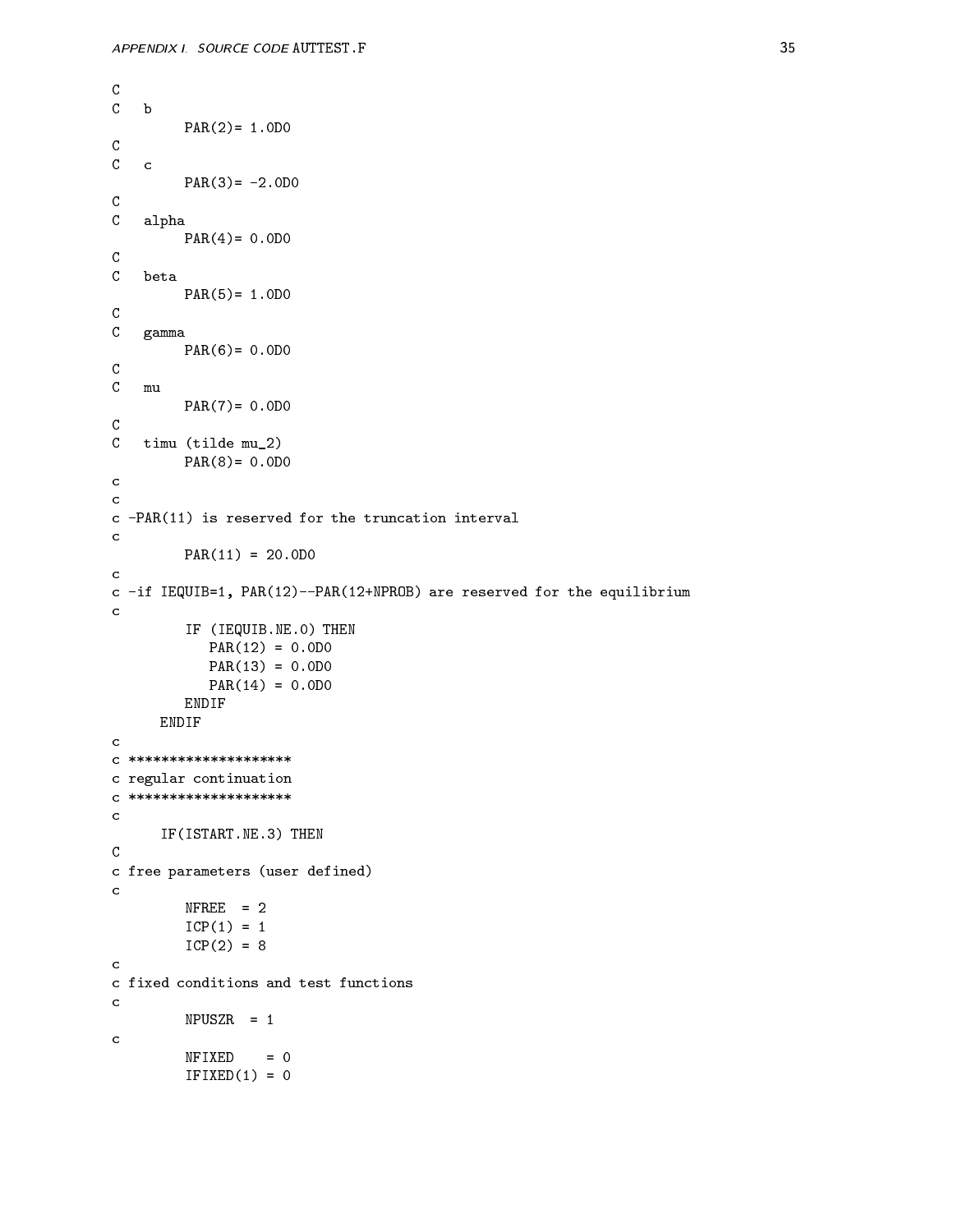```
NPSI = 0IPSI(1) = 1IPSI III SAN ANG INA ANG INA ANG INA ANG INA Ang inang pag-agamatan na ang inang pag-agamatan na ang inang pag-
c
C *********************************
c starting solutions using the solutions using the solutions of the solutions of the solutions of the solution
C *********************************
c
        ELSE
c
           CONTINUE
        ENDIF
c
        RETURN
        END
        _________________________________
\mathbf{C}SUBROUTINE PEQUIB(J, XEQUIB, PAR)
c coordinates of the equilibrium if IEQUIBRIUM if IEQUIBRIUM if IEQUIBRIUM if IEQUIBRIUM if IEQUIBRIUM if IEQU
\mathbf{C}is the contract of the contract of the contract of the contract of the contract of the contract of the contract of the contract of the contract of the contract of the contract of the contract of the contract of the contra
c
        IMPLICIT DOUBLE PRECISION (A-H, 0-Z)
        DIMENSION PAR(20), XEQUIB(20)
c
c the origin
\mathcal{C}DO I

               XEQUIB
I 
 -
D
END DO
        RETURN
        END
\mathcal{C}SUBROUTINE PF (F, U, PAR)
\mathbf{C}-------------------
c the right hand sides to the core the O-, and \{ - \}c
        IMPLICIT DOUBLE PRECISION (A-H, 0-Z)
        DIMENSION U(*), PAR(20), F(*)c
c test example
c
        F

 PAR
U
  PAR
U
  PAR
U
U

       - Party Party Party Party Party (Prince Party Party)
        F

 PAR
U
  PAR
U

         -
DPAR
U
U
  -
DPAR
U
U

       2^{\circ}e dia 1992 - Party Party and Parties and Party and Party and Party and Party and Party and Party and Party and
        - \-/ -----\-/ - \-/ ------\-/ - \-/ -------\-/ - \-/ - \-/
```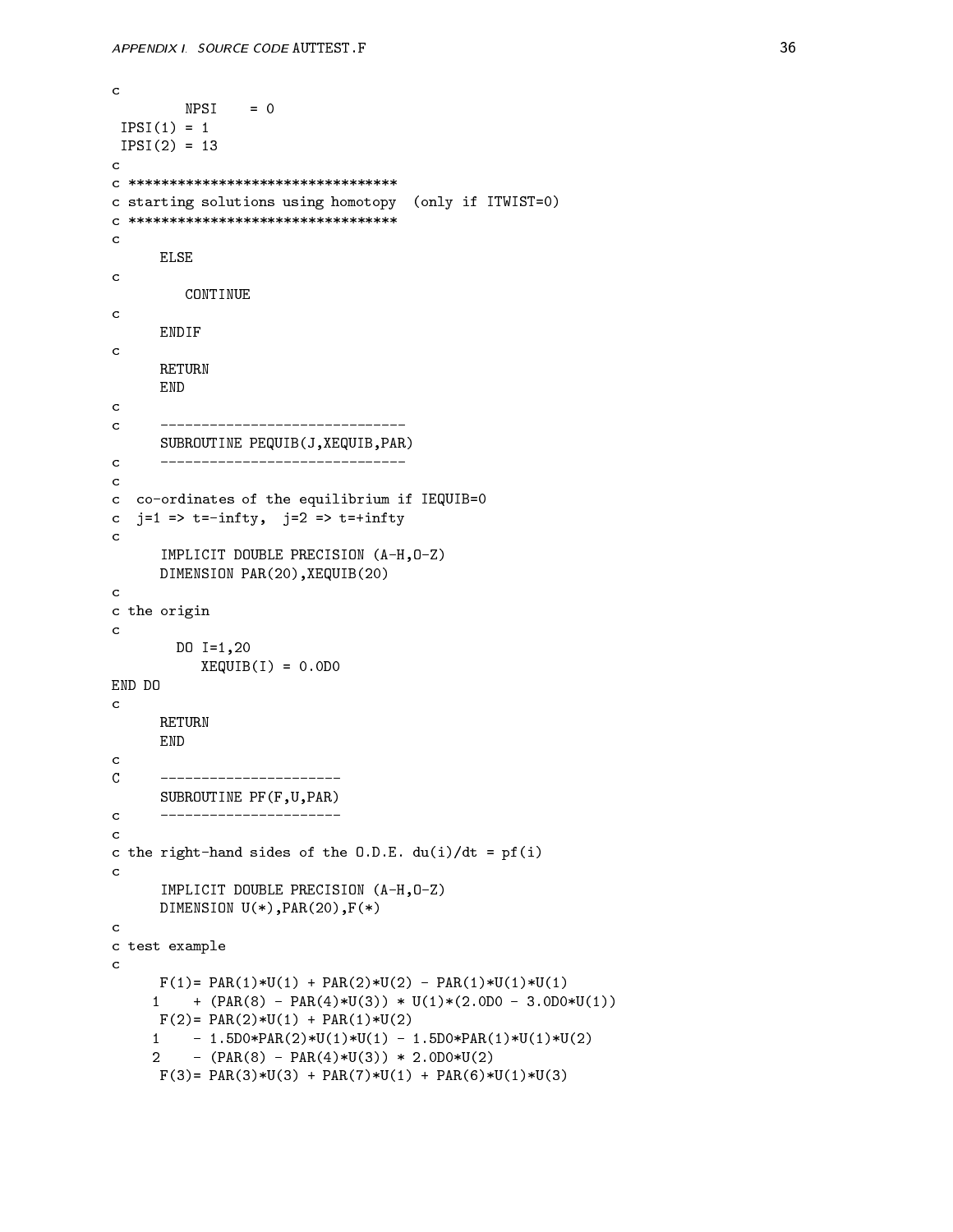```
- Party - Party - Party - Party - Party - Party - Party - Party - Party - Party - Party - Party - Party - Party
\mathcal{C}RETURN
        END
\mathbf{C}SUBROUTINE PDFDU (PA, U, PAR)
\mathcal{C}c returns as PA the jacobian of PF at U
        IMPLICIT DOUBLE PRECISION (A-H, 0-Z)
        DIMENSION PAR(20), U(20), PA(20, 20)c
        PA

 PAR
  -
DPAR
U

       en de la partie de la partie de la partie de la partie de la partie de la partie de la partie de la partie de
        PA

 PAR

        PA

  PAR
  U

-
D-
DU

\mathbf{c}PA

 PAR
  -
DPAR
U
  -
DPAR
U

        end and the state of the state of the state of the state of the state of the state of the state of the state o
       en and the state of the state of the state of the state of the state of the state of the state of the state of
        reduced the contract of the contract of the contract of the contract of the contract of the contract of the contract of the contract of the contract of the contract of the contract of the contract of the contract of the co
\mathbf{c}PA

 PAR
  PAR
U

       e believen in de la partie de la partie de la partie de la partie de la partie de la partie de la partie de la
        PA

 -
DPAR
PAR
  U

        PA

 PAR
  PAR
U

c
\mathsf{C}----------------------
        FUNCTION PUSZR(I, PAR)
        ______________________
\mathcal{C}IMPLICIT DOUBLE PRECISION (A-H, 0-Z)
       DIMENSION PAR(20)
        COMMON / PROB/ IPSI(20), IFIXED(20), ITWIST, ISTART, IEQUIB, NFIXED,
               NPSI, NFREE, NPROB, NUNSTAB, NSTAB, NPUSZR
      +c Userdefined functions of parameters 
artificial or otherwise
c for which accurate location and the ability to plot and restart
c are required compared to the usual to the usual to the usu
\mathcal{C}C *********************
c regular continuation
C *********************
\mathbf{c}IST (ISTART-IST) - ISTART-IST (IST) - ISTART-IST (IST) - ISTART-IST (IST) - ISTART-IST (IST) - ISTART-IST (IST
\mathbf{C}PUSZR 
 PAR
  -
D
              RETURN
```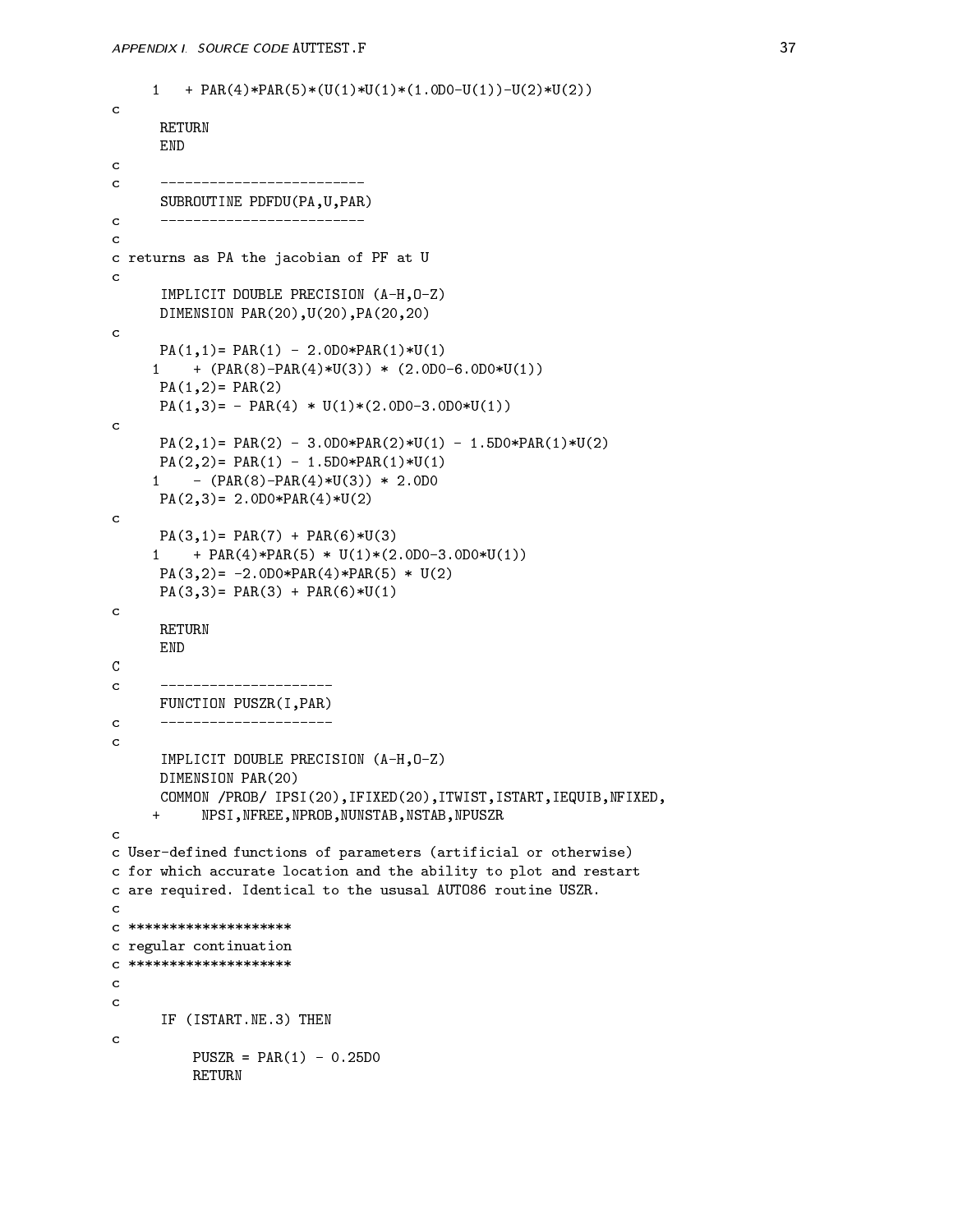```
\mathcal{C}C **********************************
c starting solutions using homotopy
C **********************************
\mathbf cELSE
\mathbf{c}CONTINUE
      ENDIF
      END
\mathbf C\overline{c}----------------------
       SUBROUTION E PSTPNT(U, T)\mathbf{C}c substitute the explicit solution of \{0, 1\}c The length of the time interval is PAR(11), the solution U(T)c will be computed symmetrically with respect to TV and the computed symmetrically with respect to TV and the 
\mathbf cIMPLICIT DOUBLE PRECISION (A-H, 0-Z)
      DIMENSION U(*)\mathbf{c}c the complete \lambda and \lambda and \lambdaU

 -
D  

-
DDEXP
T
-
DDEXP
T 
       U
 
 -
D  DEXP
T  
-
DDEXP
T  
-
DDEXP
T
       U

 -
D
\mathcal{C}RETURN
      END
```

```
c<br>References
```
- Bai F Champneys A - Numerical detection and continuation of saddlenode homoclinic bifurcations of codimension one and two Technical report University of Bath Mathematics representation of the contract of the contract of the contract of the contract of the contract of the contract
- $\blacksquare$  Numerical detection and continuation and continuation and continuation of continuation of continuation of co homoclinic bifurcations International and June 1, and June 1, and June 1, and June 1, and June 1, and June 1, a
- randstede Bartham and the Sandstede Bartham and the second to the second to the complete state of the second co  $\ldots$  . To appear in Internal  $\ldots$  in Internal  $\ldots$  in Internal  $\ldots$
- Doedel E Kernevez J  AUTO Software for continuation problems in ordinary dieren tial equations with applications Technical report California Institute of Technology Applied Mathematics.
- Doedel E Friedman M Monteiro A  On locating homoclinic and heteroclinic orbits Technical report, Cornell Theory Center; Center for Applied Mathematics, Cornell University.
- Doedel E Keller H Kernevez J a Numerical analysis and control of bifurcation problems I Bifurcation in the dimensional dimensions International Chaos - International Chaos - International Chaos -
- Doedel E Keller H Kernevez J b Numerical analysis and control of bifurcation problems I Bifurcation in interest and Chaos and Chaos in the United States of States - International Chaos - Internatio

 $\mathcal{A}$  and  $\mathcal{A}$  are the form of the form of the case study for homoclinic chaos in the case of the case of the case of the case of the case of the case of the case of the case of the case of the case of the case of